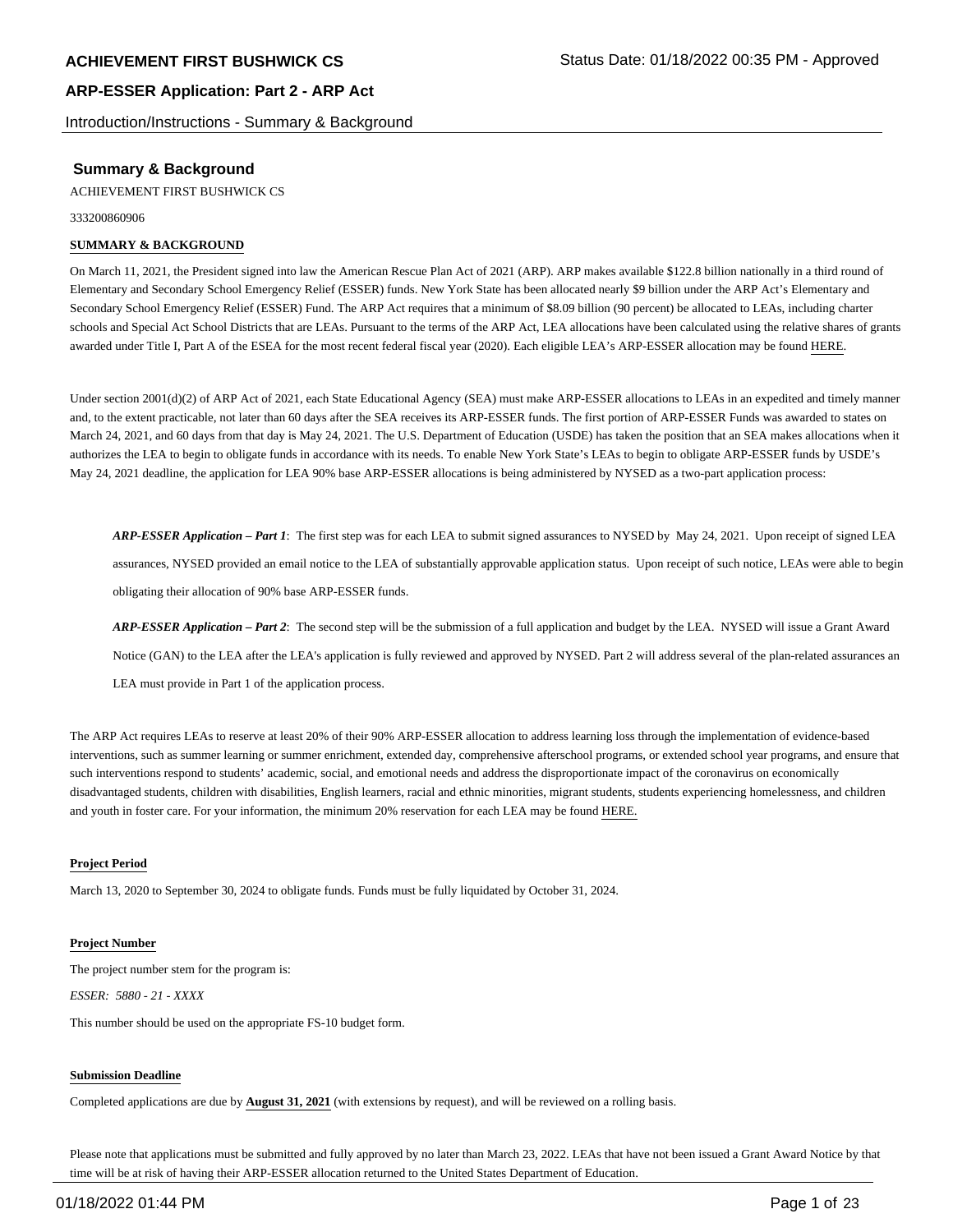Introduction/Instructions - Summary & Background

## **APPLICATION PROCESS FOR LEA ALLOCATIONS OF ARP-ESSER SEA RESERVE FUNDS**

The federal ARP statute requires SEAs to reserve:

not less than 5 percent of the total amount of grant funds awarded to the State (\$449.4 million) to carry out activities to address the impact of lost instructional

time by supporting the implementation of evidence-based interventions;

not less than 1 percent (\$89.9 million) to carry out the implementation of evidence-based summer enrichment programs; and

not less than 1 percent (\$89.9 million) to carry out the implementation of evidence-based comprehensive afterschool programs.

The 2021-22 enacted state budget directs that these required SEA set-asides be allocated as grants to specified school districts. Each eligible district's allocation of SEA reserve funds may be found HERE. NYSED will inform school districts under separate cover when the application process for school district allocations of ARP-ESSER SEA set-aside funds has been published in the SED Monitoring and Vendor Reporting System. This application is only for LEA 90% base ARP-ESSER allocations. LEAs should not apply for ARP ESSER SEA Reserve funds as part of this application.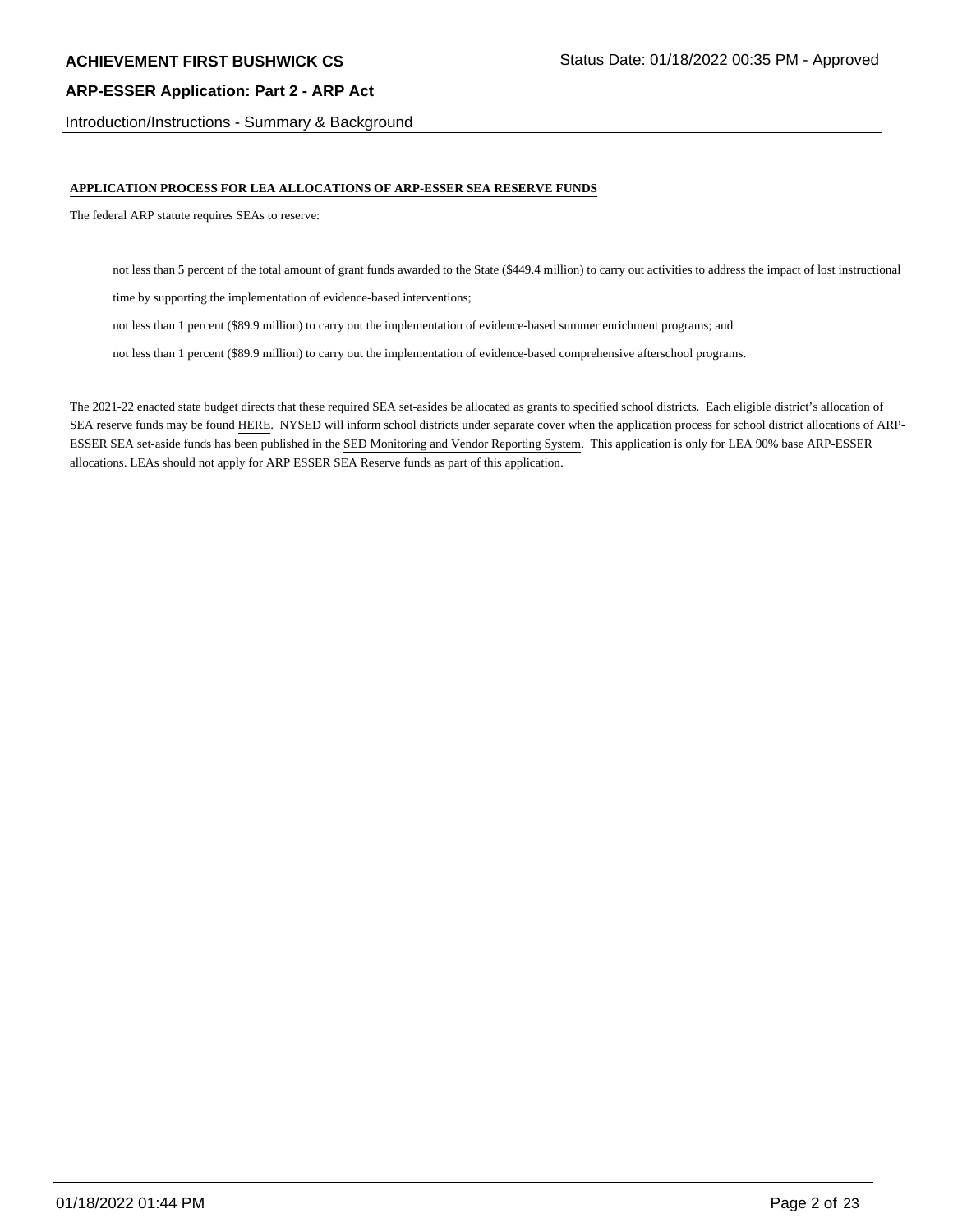Introduction/Instructions - Submission Instructions

## **Submission Instructions**

ACHIEVEMENT FIRST BUSHWICK CS

333200860906

## **Directions for Submitting the Application:**

The online application may only be submitted/certified by the chief school officer of the applicant LEA. The designated superintendent (public school LEAs), and the chief executive officer, board of trustees president, or school employee designated by the board of trustees (charter school LEAs) are the only administrators with the submit/certify rights necessary to successfully submit and certify a completed application for NYSED review.

LEAs *ARE NOT REQUIRED* to send hard copies of general application materials to the Department.

LEAs *ARE REQUIRED* to send signed originals and two hard copies of each FS-10 Budget Form to:  *Office of ESSA-Funded Programs - Rm 320 EB RE: ARP-ESSER Application – Part 2 New York State Education Department 89 Washington Avenue Albany, NY 12234.*

#### **Deadline for Submitting the Applications:**

The *ARP-ESSER Application – Part 2* is due by August 31, 2021.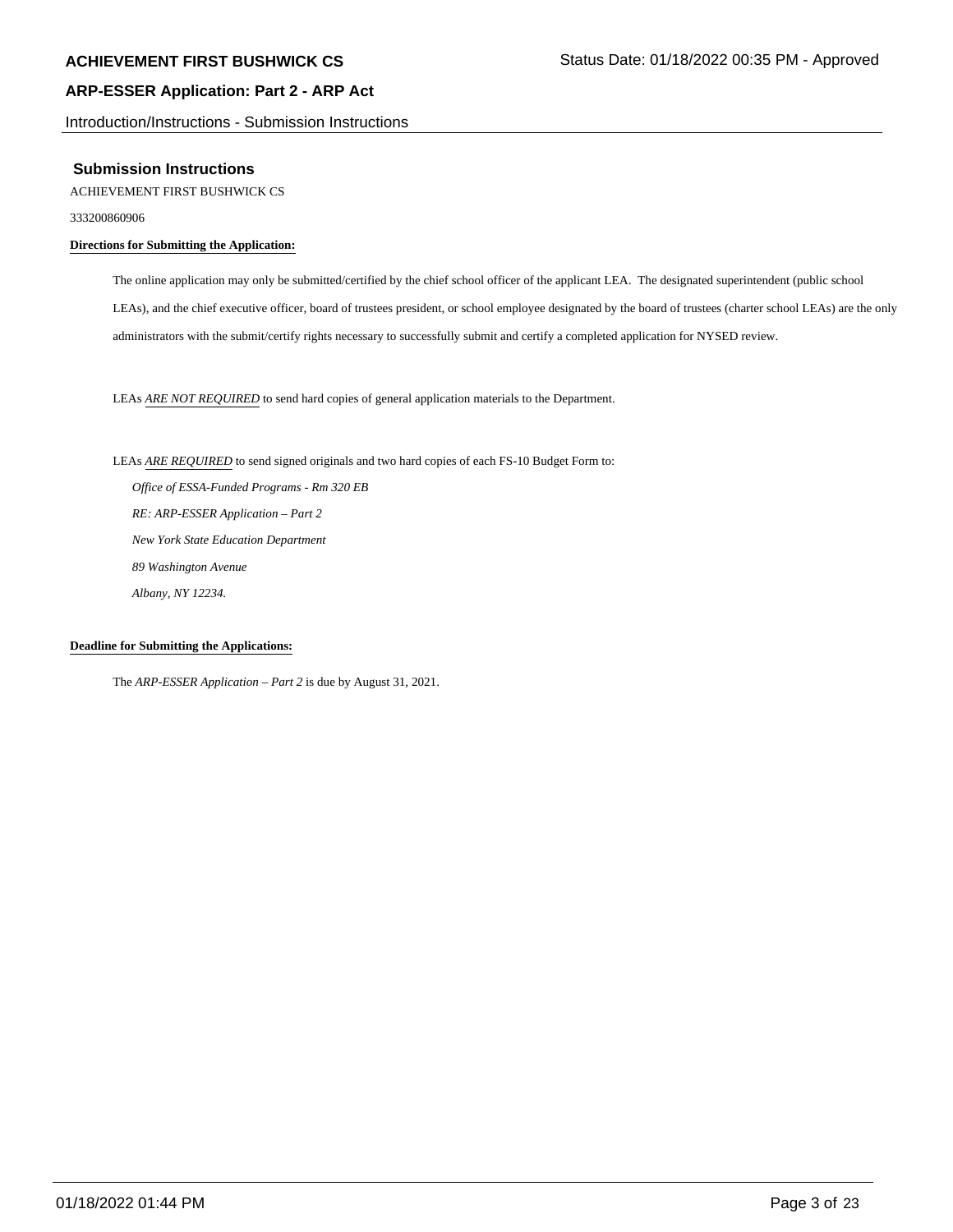LEA ARP-ESSER Plan - ARP-ESSER Intent to Apply

## **ARP-ESSER LEA Base 90% Allocation - Intent to Apply**

ACHIEVEMENT FIRST BUSHWICK CS

333200860906

**1. Does the LEA intend to apply for American Rescue Plan (ARP) Act - Elementary and Secondary School Emergency Relief (ESSER) LEA Base 90% funding?**

Yes, the LEA intends to apply for Elementary and Secondary School Emergency Relief (ESSER) funding.

**2. Please provide contact information for the LEA Business Official and Board President. Please confirm that each individual has reviewed and approved of the application, including all plan descriptions and use of funds.** 

|                               | Name            | Email Address                 | Date of Final<br>Review/ |
|-------------------------------|-----------------|-------------------------------|--------------------------|
|                               |                 |                               | Approval                 |
| <b>ILEA Business Official</b> | Neil Shah       | neilshah@achievementfirst.org | 08/27/2021               |
| <b>ILEA Board President</b>   | Deborah Shanley | dashanley838@gmail.com        | 08/30/2021               |

## **ARP-ESSER Allocation - Construction-Related Costs**

**3. Does the LEA intend to use American Rescue Plan (ARP) Act - Elementary and Secondary School Emergency Relief (ESSER) LEA Base 90% funding for construction-related expenditures?**

Yes, the LEA does intend to use American Rescue Plan (ARP) Act - Elementary and Secondary School Emergency Relief (ESSER) funding for construction-related expenditures.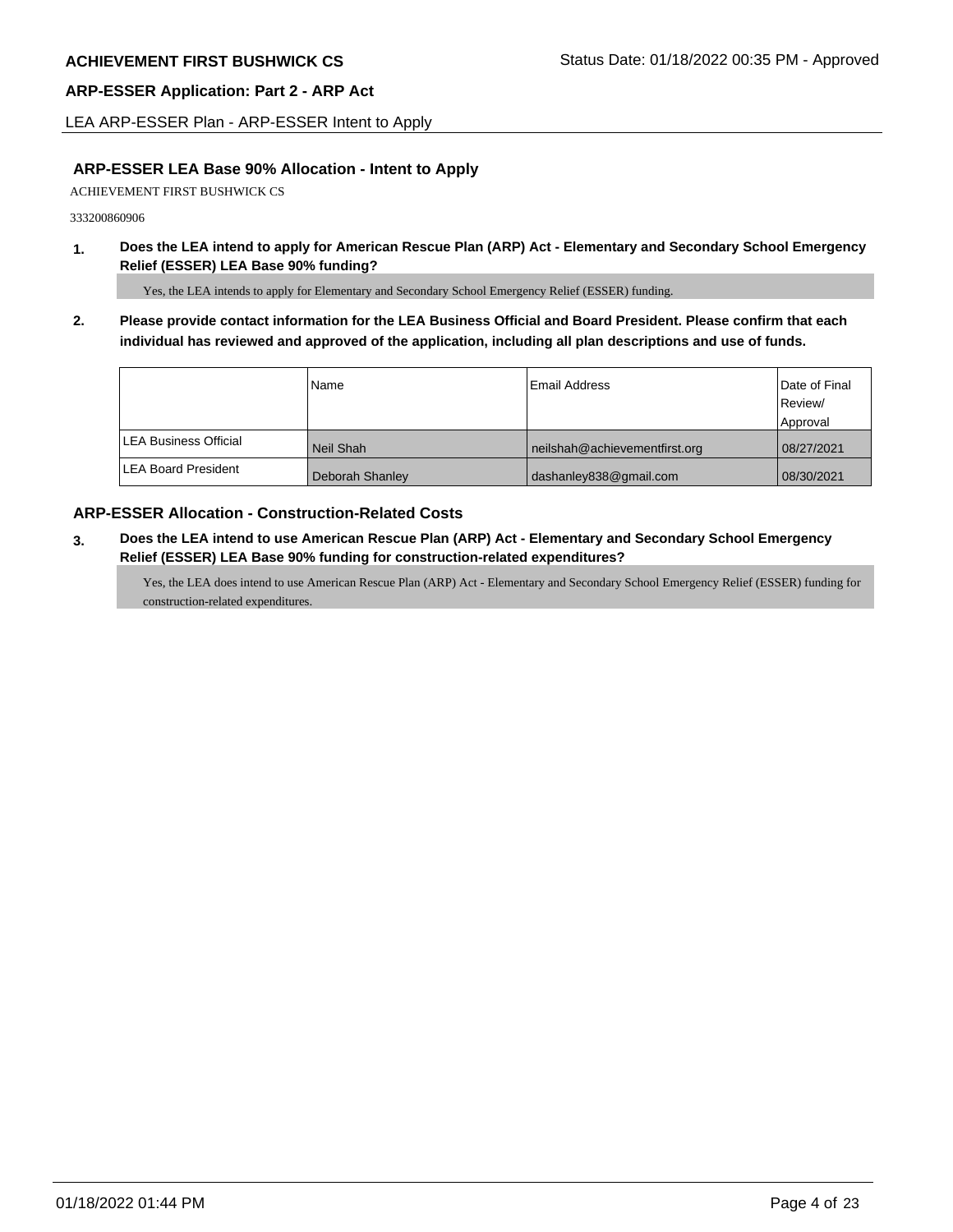LEA ARP-ESSER Plan - ARP-ESSER Plan Development & Program Information

## **ARP-ESSER LEA Base 90% Allocation - Plan Development and Dissemination**

ACHIEVEMENT FIRST BUSHWICK CS

333200860906

Title VIII of Division B of the CARES Act directs the Department to carry out the Education Stabilization Fund, of which the ARP ESSER funds are a part. Section 2001 of the ARP Act provides for the Department to make grants to each SEA from the ARP ESSER funds. An SEA must allocate at least 90 percent of its ARP ESSER grant funds to its LEAs (including charter schools that are LEAs) in the State in the same proportion that the LEAs received under part A of title I of the ESEA in Fiscal Year 2020, as required by section  $2001(d)(1)$  of the ARP Act; and section  $2001(e)$  of the ARP Act prescribes certain mandatory and permissive uses of LEAs' funds. Under 20 U.S.C. 1221e-3, the Secretary has the authority to promulgate rules governing the programs administered by the Department. Under this requirement, each LEA that receives ARP ESSER funds must develop, submit to the SEA on a reasonable timeline determined by the SEA, and make publicly available on the LEA's website, a plan for the LEA's use of ARP ESSER funds. The plan - known as the LEA ARP ESSER Plan - and any revisions to the plan submitted consistent with procedures established by the SEA, must include a description of key activities which are required below.

## **NYSED will consider each LEA's application for its base 90% ARP-ESSER allocation as meeting the USDE LEA ARP-ESSER use of funds plan requirement, provided the required elements of the plan are fully addressed in the LEA's application, combined with a budget, and then publicly posted after being developed with public input.**

An LEA must engage in meaningful consultation with stakeholders and give the public an opportunity to provide input in the development of its plan. Specifically, an LEA must engage in meaningful consultation with students; families; school and district administrators (including special education administrators); and teachers, principals, school leaders, other educators, school staff, and their unions. Additionally, an LEA must engage in meaningful consultation with each of the following, to the extent present in or served by the LEA: Tribes; civil rights organizations (including disability rights organizations); and stakeholders representing the interests of children with disabilities, English learners, children experiencing homelessness, children in foster care, migratory students, children who are incarcerated, and other underserved students.

Each LEA's ARP ESSER plan must be in an understandable and uniform format and, to the extent practicable, written in a language that parents can understand (or, if not practicable, orally translated). Upon request by a parent with a disability, LEA plans must be provided in an alternative format accessible to the parent.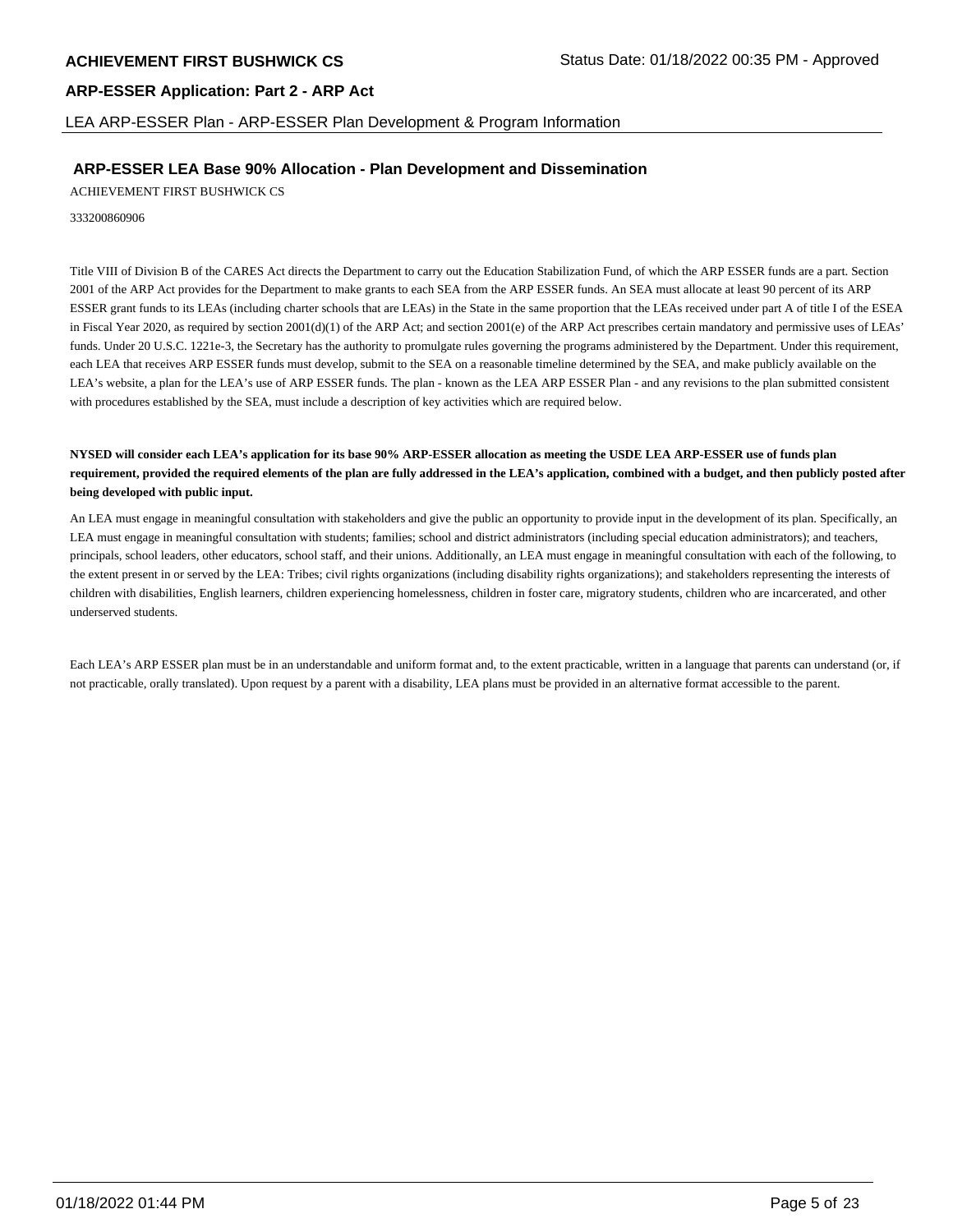## LEA ARP-ESSER Plan - ARP-ESSER Plan Development & Program Information

## **1. In the space provided below, please describe how the LEA meaningfully engaged a diverse and representative set of the applicable stakeholders in developing a plan to use these funds and implementing that plan.**

Achievement First (AF) schools follow a process of designing "with" not "for", and as part of designing our response to COVID programming we conducted in-depth surveys of families, students, staff, and school leaders. Over 290 New York parents provided their input via these surveys, and more than 80 expressed interest in participating in 4-hour long "Vision Summit" meetings with network and school leaders. The same opportunities were provided to our Board members and student alumni.

The AF Brooklyn school board received regular updates on reopening plans and ESSER grant development and had opportunities to ask questions and provide feedback. The feedback from all stakeholders resulted in a program that leverages five strategies: 1) designed for physical safety; 2) maximizes each student's experience; 3) adaptive curriculum; 4) strong reading intervention; and 5) leverage eternal partnerships like those to provide tutoring.

Achievement First has prioritized listening and responding to the needs of scholars, families, and staff on a consistent and ongoing basis. Achievement First will continue to engage its stakeholders in defining its most important educational needs resulting from COVID-19 through:

 • Virtual Parent and Family Town Halls on scholars' academic progress and recovery, curriculum shifts and interventions, school buildings' safety plan updates, enrichment programming and social emotional resources

 • School boards continue to meet on a bi-monthly basis and receive updates on the academic program, non-academic offerings, facilities' health and safety, student and family experience feedback and expenditures

 • School leader cohort meetings at each academy level are held 1 to 2 times each month in which Achievement First network leaders and principals meet to discuss the current state of schools, attendance and classroom engagement, share best practices, review the efficacy of elements of the reopening and safety plans and align on necessary actions

 • Accessible, two-way communication and coordination among educators and administrators and Achievement First families via the ParentSquare digital tool. The platform was provided by each school facilitates and encourages engagement about daily school happenings, special events and developments, collect and respond to feedback

 • Achievement First's technology teams have established remote IT support for scholars and families to engage about the effectiveness of technology aids as part of the educational program. This facility also helps to alleviate stress in connecting by providing device troubleshooting including Chromebooks and MiFis, and stable internet connectivity to support at-home learning via Zendesk tickets. School staff, teachers and scholars continue to receive on-site support for in-person instruction.

 • Ongoing outreach to families by Achievement First's School Operations team about non-academic needs including meals, rent and utilities support.

**2. In the space provided below, please provide the URL for the website(s) where the LEA ARP-ESSER Plan is/will be publicly posted. For an LEA that does not have a website, the LEA may identify an online platform (e.g. social media group or post, file sharing service, email listserv) that allows plans to be directly communicated to students, parents or legal guardians, school staff, and other stakeholders. As appropriate, the LEA should provide details about how the plan will be made available to people who request it.**

Safe Return to In-Person Instruction and Continuity of Services Plan: https://www.achievementfirst.org/wp-content/uploads/2021/12/AF-NY-SafeReturnPlan-2.pdf

The AF Bushwick ARP ESSER plan will be posted after the grant application receives programmatic approval.

Families that have additional questions can review the Family FAQs on the website, or complete this form to request more information. The School Operations team will make hard copies of the plan available when requested.

## **ARP-ESSER LEA Base 90% Allocation - Program Information**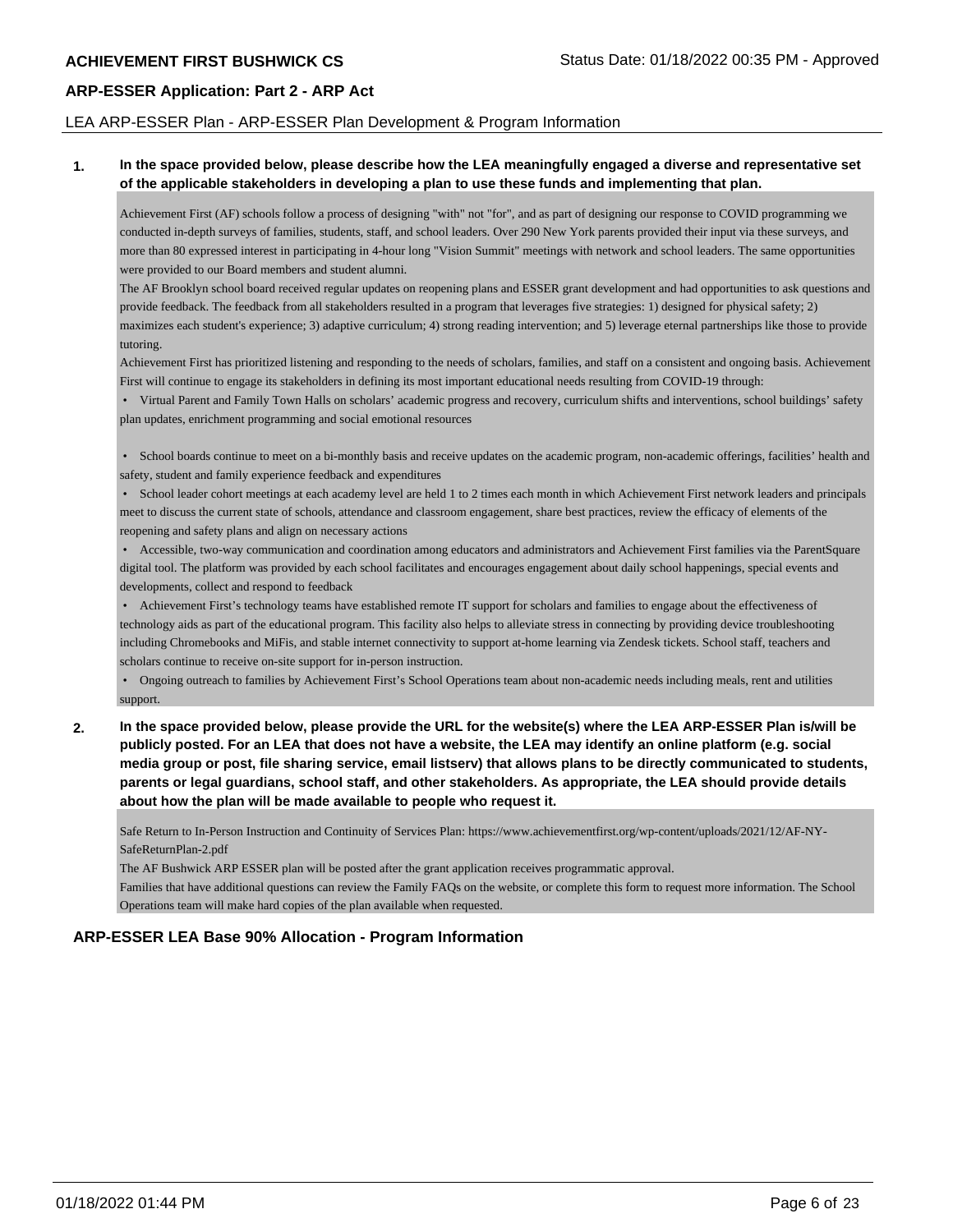## LEA ARP-ESSER Plan - ARP-ESSER Plan Development & Program Information

**3. In the space provided below, please describe the extent to which and how the funds will be used to implement prevention and mitigation strategies that are, to the greatest extent practicable, consistent with the most recent CDC guidance on reopening schools, in order to continuously and safely open and operate schools for in-person learning.**

Achievement First will ensure the safety and well-being of all staff and students preventing all cases of in-school transmission of COVID-19 in by enforcing compliance with mask wearing at all school sites, physical distancing protocols, limiting the sharing of resources and tools, improving access to effective academic and providing social emotion supports, and facilities' upgrades including frequent deep cleaning and HVAC maintenance and projects mitigate spread via high-touch surface and high-traffic areas through the 2023/24 academic year. Achievement First adopted a twopronged evaluation and monitoring approach for this goal: (1) extent to which the charter's mitigation practices reflect CDC and state guidance and best practices endorsed by peer organizations; and (2) engaged staff and families through family surveys administered through Parent Square in June - July 2020, and at regular town halls beginning in June 2020 throughout SY21 on our reopening and safety strategies throughout the pandemic. The Needs Assessment revealed that Achievement First must: a. Ensure all safety measures are in place and the school has procured the technology and instructional materials necessary to implement the instructional model. b. Train and hold all staff members accountable to the Achievement First Operational & Safety Parameters. c. Capture & codify examples, images, and videos of best practices & key routines with safety parameters to leverage in training of new staff and teachers. The strategies outlined in this ARP ESSER application reflect the findings of the Needs Assessment as they are comprehensive and integrated to mitigate the spread of COVID at Achievement First by empowering families, scholars, and staff to feel wholly supported whilst holding all members of the school community accountable for the successful re-introduction of in-person instruction at full or near capacity through SY2021/22. The strategies leverage the most up-to-date guidance for health and safety to design programming and create conditions and an environment to facilitate more responsive, effective and forward-looking instructional model parameters.

Stocking and distribution of PPE, sanitizer, 1:1 Chromebooks and laptops preloaded with instructional and engagement software, providing reliable and stable internet access (MiFi devices and plans) to scholars as needed to facilitate hybrid and remote instruction as well as access to additional digital resources to support academic recovery and learning acceleration, for individual sets of instructional and curriculum supplies, and individually assigned computer peripherals including headphones for instructional that is enhanced by digital resources and to limit distractions that impact hybrid/ remote synchronous learning . ESSER II and ARP ESSER funding will assist with purchasing adequate supplies of alcohol-based hand sanitizer, sanitizing stations and handwashing units to promote good hand hygiene and ensure the hands of scholars and staff are cleansed between washing, reusable protective face coverings that have been recommended by the CDC to reduce the risk and transmission of bacteria and viruses including COVID-19, disposable face coverings to augment reusable supplies and serve as contingency, disposable latex gloves and gowns to limit transmission and facilitate health checks, handheld temperature scanners and thermometers to check students and staff for fevers before they enter the schools' facilities, and individually packaged student instructional supplies to mitigate the spread of disease among scholars and teachers via shared classroom resources.

Achievement First Directors of School Operations and network leads collaborated to develop operating plans and procedures to ensure school teams are prepared to implement health and safety guidance and resume in-person and introduce hybrid instruction in Fall 2020. The Achievement First Operational Parameters and Safety Precautions have been designed to ensure scholar and staff well-being and mitigate and/ or decrease potential spread of COVID-19. Particular emphasis has been placed on good hand-hygiene, physical distancing, scholar and employee screening and asymptomatic testing, self- monitoring and reporting, disinfecting, and safe disposal of chemicals, additional waste and PPE.

Facilities sanitization, improvements, upgrades and maintenance to mitigate spread via high-touch surfaces and ensure that all Achievement First classrooms maintain adequate air flow for air quality standards in-keeping with CDC guidance and to reduce any risk of airborne spread of COVID-19 inside school facilities.

1. The funding will assist with costs for professional deep cleaning services, acquiring stocks of sanitizing/

disinfecting wipes that are critical for school operations and keeping students and staff safe and healthy during the ongoing COVID-19 public health emergency, and additional commercial-grade cleaning and disinfecting supplies to ensure that classrooms and common areas are effectively cleaned and sanitized. Achievement First has developed a comprehensive facilities and custodial services plan in response to the COVID-19 pandemic and to facilitate the safe reopening. Professional custodial service providers will clean and disinfect frequently touched surfaces at the end of each day using robust cleaning protocols in-line with CDC and Local government recommendations, frequent cleaning of high-touch items and restrooms and the Nurse's Office should be sanitized at least twice a day whilst ensuring that disinfectants are applied/used according to the manufacturers' specifications.

2. Assess all building HVAC systems to ensure they are providing the needed air exchanges, and replace HEPA filters every 6-8 weeks (versus every 20 weeks).

3. Purchase sanitizing units to clean air at HVAC air inlets. Sanitizing units compatible with current HVAC systems will clean air before circulating through heating system. These units are known to kill various viruses including COVID-19.

4. Install stand- alone and large air purifiers to aide in ventilation and mitigate the spread of COVID-19 within Achievement First's classrooms and common areas.

5. Replace traditional water fountains with touchless installations as is best practice in public spaces. Reduces the risk of the COVID spread by eliminating the need for scholars and staff to use hands on high-touch surfaces.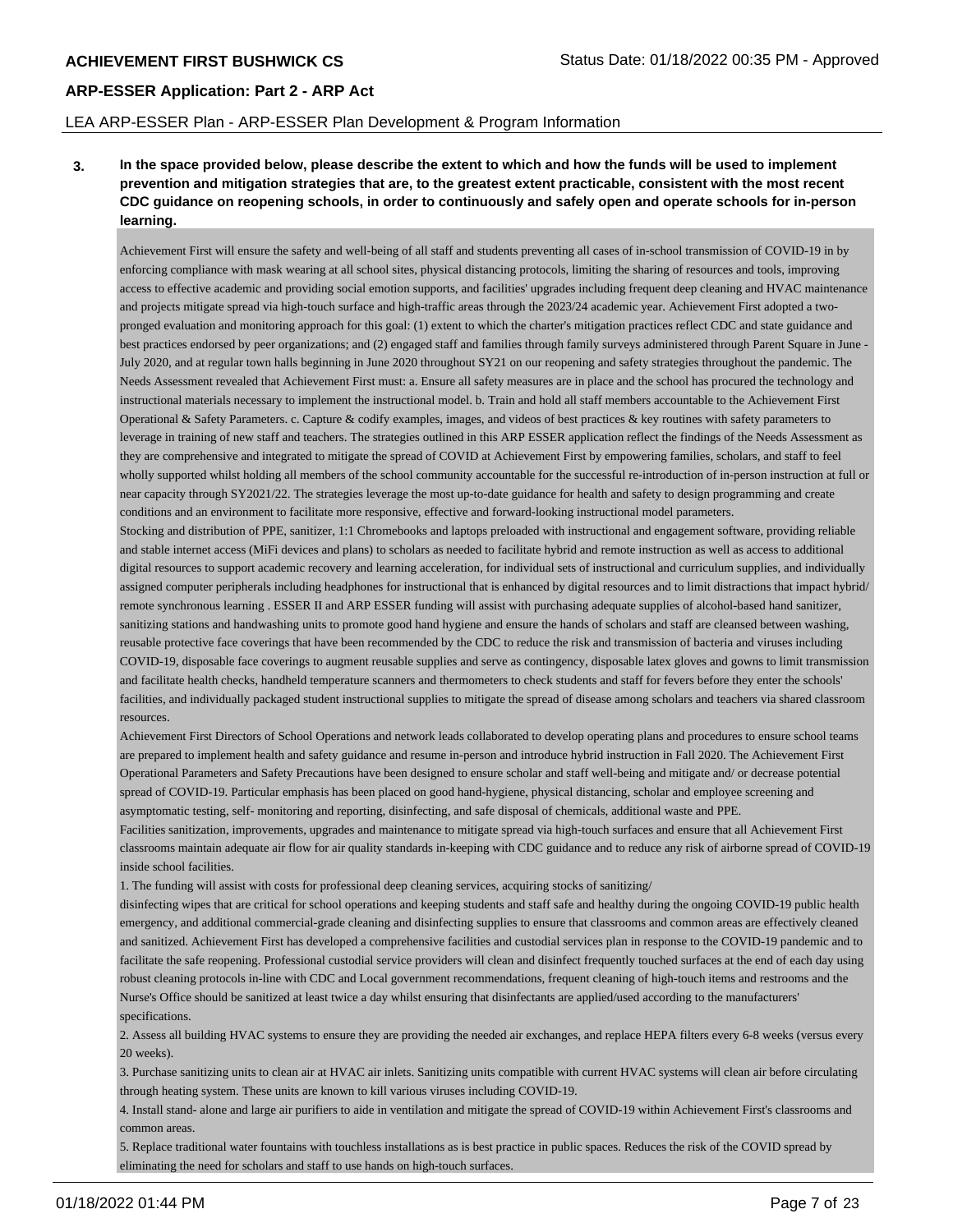## LEA ARP-ESSER Plan - ARP-ESSER Plan Development & Program Information

## **4. In the space provided below, please describe the data that the LEA will use to identify student needs and monitor student progress as a result of planned interventions and supports.**

Achievement First will reduce the number of students who are reading below grade level by 10% at EOY in June 2022 by ensuring that school leaders and teachers are provided with the professional development and additional resources to ensure students are engaged at an individual level, reading intervention blocks are high-quality and 75% of scholars identified as needing a reading intervention have access to and are engaged in programming that extends beyond the traditional school year and/ or day.

**Strong Reading**: Schools will use existing data and will measure the success of this work by reducing the amount of students who are reading far below grade level, ensuring students who need a reading intervention are in an intervention, and ensuring reading intervention blocks are high quality. Achievement First does not have current proficiency data for comparison as the pandemic forced school closures and the cancellation of state tests in New York.

However, the ultimate indicator of successful implementation of this strategy is meeting Achievement First's ELA and reading proficiency standards: All students will be proficient readers and writes of the English Language. Prioritizing reading means using interventions that are research-based and scientifically proven to teach students to build skills to become proficient readers. This also means ensuring scheduling, staffing, training, coaching, principal and regional superintendent time, and Team Special Services support decisions will focus on improving reading intervention quality. **Tutoring Programs**: The new Director of Tutoring Programs will: a) Use data from SY 2020/21 and Summer 2021 to identify the students who are most at risk of academic failure, especially those who are on track to fail 3+ classes; b) Develop and oversee credit recovery programs at the end of

every quarter and over the summer; and c) Provide 1:1 advising to the 5-10% of students who are at greatest risk.

To measure the program's success, Achievement First will use the State's SBAC's scores in 2021 as a benchmark, and then use AF's Interim Assessment test #3 in the following years to measure progress towards our goals. Our targets will be: SY22: - Math: learner. SY 2021/22 will prioritize students whose learning has been most adversely affected by remote/hybrid school- school leaders will target classroom assignments to ensure that the strongest teachers are teaching scholars with the greatest needs, Next year, we expect to have more diverse learning needs in every one of our classrooms K-12 than ever before.

- 1. Use data from SY 2020/21 to identify the students who are most at risk of academic failure, especially those who are on track to fail 3+ classes.
- 2. Develop and oversee credit recovery programs at the end of every quarter and over the summer.

3. Provide 1:1 advising to the 5-10% of students who are at greatest risk.

To measure the program's success, Achievement First will use the State's SBAC's scores in 2021 as a benchmark, and then use AF's Interim Assessment test #3 in the following years to measure progress towards our goals. Our targets will be: SY2021/22: - Math: Triple proficiency at all 4 schools. - ELA: Increase by 10% points at all 4 schools. SY2022/23: - Math: Increase scores by 5% points from SY 2021/22 in all schools. - ELA: Increase scores by 5% points from SY2021/22 in all schools.

**Summer Instruction**: Achievement First will provide extended learning by way of a K-12 Summer Academy and the Change Summer AF Camp to reengage youth who have largely been in remote or hybrid learning. This strategy will be implemented in July following SY 2022/23 and SY 2023/24 school year with both the Summer Academy and AF summer camp ending in August.

By the end of Summer Academy programming, at least 90% of students will demonstrate growth on internal assessments. Additionally, at least 80% of students and parents will agree/strongly agree on end-of- summer survey that the program positively impacted them/their student.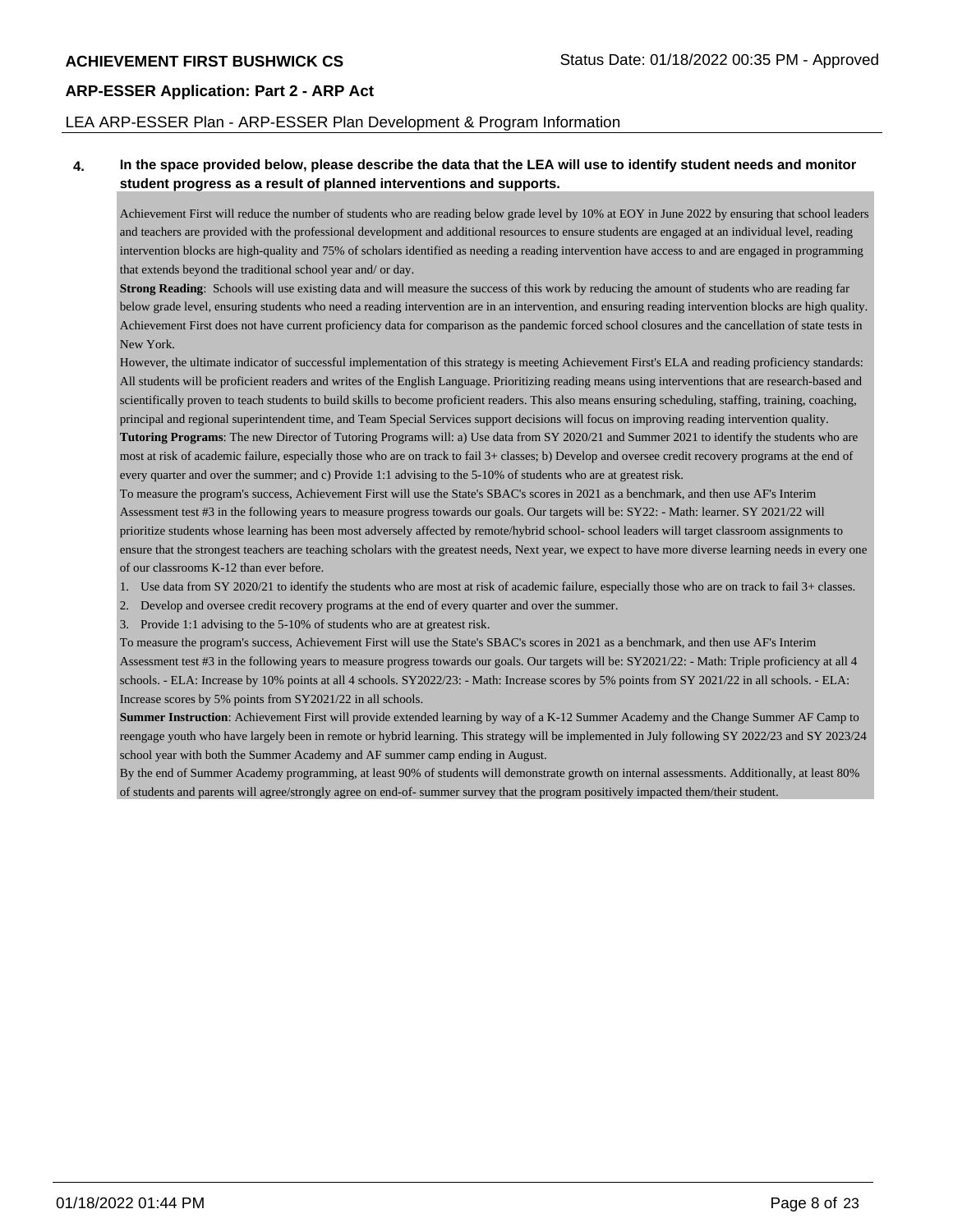## LEA ARP-ESSER Plan - ARP-ESSER Plan Development & Program Information

**5. In the space provided below, please describe how the LEA will use the funds it reserves under section 2001(e)(1) the required reserve of 20% of funds - to address the academic impact of lost instructional time through the implementation of evidence-based interventions, such as summer learning or summer enrichment, extended day, comprehensive afterschool programs, or extended school year.**

Achievement First adopted a two-pronged evaluation and monitoring approach for this goal: (1) extent to which the charter's mitigation practices reflect CDC and state guidance and best practices endorsed by peer organizations; and (2) engaged staff and families through family surveys administered through Parent Square in June - July 2020, and at regular town halls beginning in June 2020 throughout SY2020/21 on our reopening and safety strategies throughout the pandemic. Achievement First has also reviewed the best practices of other Charter Management Organizations including Uncommon, KIPP, Success Academy. Achievement First engages on a weekly basis to compare strategies, exchange ideas, and share resources. In the SY2020/21 school year, we saw a significant number of high school students failing core classes due to prolonged remote instruction and other challenges of the pandemic school year. We launched a number of successful interventions, but we are still likely to end the year with 30- 35% of students failing at least one course in SY21 and 10-15% failing three or more courses. We know the SY2021/22 school year will be critical for these students; if they get the support they need, they will be able to recover from the challenging pandemic year. If not, they could become permanently off-track in their high school career and be at risk of failure.

The Needs Assessment revealed that Achievement First must:

- 1. Embrace the mindset that the school will not "do two years in one"- academic recovery must be gradual, intentional, and well-paced for each scholar. Rapid and unrealistic 1-year recovery plans would be grounded in a deficit mindset about students, result in poor pedagogy (e.g. prioritizing procedural shortcuts over conceptual understanding), and lead to burnout for scholars and teachers.
- 2. Teachers and co- teachers also need to use formative data (pre-assessments, exit tickets, observational data, quizzes) to ensure students master prioritized standards/content (unit outcomes). This means training on how to use data during planning (e.g. unit and daily level) and means shifting more decision making to teachers (in collaboration and with support from coaches).
- 3. Clearly define and/ or re-define K-12 assessment strategy to reflect the current realities reflecting school closures and the cancellation of state assessments, including redefining which assessments are evaluative vs. formative, which assessments are paced across the network, and ensuring assessment reporting that shows mastery on prioritized standards/content.
- 4. Be responsive to the needs of scholars and families by providing opportunities for supplementary learning, academic recovery and student enrichment.

Achievement First's Systems and Data team reviewed reading performance data in the current school year to define the scope of the challenge. Here are their findings: Historical Reading Level Trends MS: Historically, over half of tested 6th-8th grade scholars performed below grade level on the STAR assessment. - Across all years, the % of below grade level readers increases by grade (i.e. 5th < 6th < 7th < 8th) - This year, we see a spike in below- grade level readers. It is most significant in the lower grades (5th at +16% points and 6th at +11% points). HS: Across all years and grades, at least two-thirds of tested HS students scored below grade level. - Consistently, the % of far below grade level readers (5+ years below) increases as we move up grades. - While there was a modest increase in % 5+ years below grade level this year (with the exception of 12th grade). In light of low testing rates, it is possible that the true situation is even more concerning. The Needs Assessment also found that both absolute STEP achievement and STEP growth are lower than we would see in a typical school year (31% and .9 levels, as of MOY testing.). Similarly, math assessment data is lower than we would typically see - proficiency data varies across grade level, but is trending down. We know from principals that both families and staff were interested in students having additional time with grade level standards (survey data from principals). Summer Academy will focus on increasing student access to grade-level math and ELA standards, with optional enrichment programming that families can choose to join.

**Reading Interventions**: Achievement First is prioritizing providing strong reading intervention to students who are below triggers in all academies (with a prioritized effort in grades 5-12) and begin the work to develop a K-12 approach to developing strong, thriving readers. Reading is foundational and impacts all subjects. Reading is foundational and the cornerstone of learning; we need a developmentally appropriate approach to how to teach reading K-12.

 1) Staffing: Achievement First will hire a dedicated Reading Interventionist Director of Reading Fluency First to provide required dedicated capacity to oversee and coordinate network-wide reading intervention work for academic recovery as part of a newly-formed Achievement First K-12 ELA working group. The Director of Reading will be tasked with leveraging and building screeners, triggers, secondary assessments, defined reading interventions, training materials, and coaching materials to ensure strong K-12 reading intervention execution with a focus on grades 5-12. The Director of Reading will be charged with helping Achievement First develop a collective understanding of how our students learn to read. The Director will drive alignment on the scope of the challenge by conducting a comprehensive review of historical reading data and defining how our core program does and does not support students to develop into strong, thriving readers.

 This role will also own scheduling, staffing, training and ELA teacher coaching to target reading instruction. Reading intervention capacity and quality varies greatly, and the variation increases in MS and HS; reading intervention scheduling is extremely difficult to operationalize based on current staffing limitations. Therefore, a contract Interventionist will aid with implementation of the Achievement First reading program. 2) Increasing Reading Resources and Time: Best practices for strong accountable reading is underpinned by a culture of "love of reading." Research shows the #1 way that students become better readers is by reading more,, AND we know that setting up strong independent reading takes strategic planning, staffing, and support. Replenishing and growing independent reading libraries with books students want to read and can access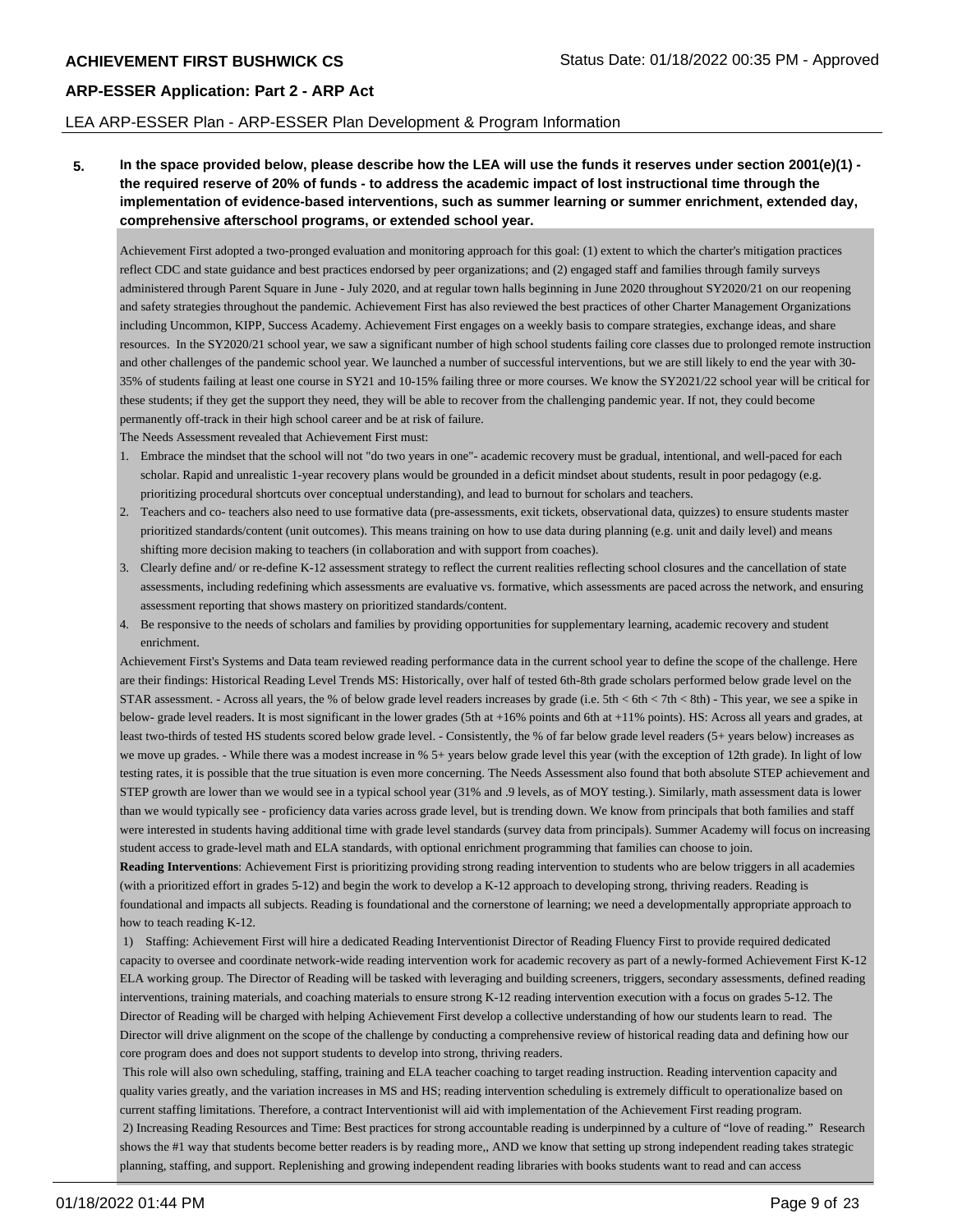## LEA ARP-ESSER Plan - ARP-ESSER Plan Development & Program Information

independently.in each Achievement First classroom using ARP ESSER funding will support this strategy. Dedicated reading intervention blocks have been introduced and expand independent reading opportunities.

 (3) Enhanced PD and additional Teacher Coaching by Instructional Leads: Rapid and unrealistic 1-year recovery plans would be grounded in a deficit mindset about students, result in poor pedagogy (e.g. prioritizing procedural shortcuts over conceptual understanding), and lead to burnout for scholars and teachers. Teachers and co-teachers will also need to use formative data (pre-assessments, exit tickets, observational data, quizzes) to ensure students master prioritized standards/content (unit outcomes). This means training on how to use data during planning (e.g. unit and daily level) and means shifting more decision making to teachers (in collaboration and with support from coaches). It is also critical to clearly define and/ or re-define K-12 assessment strategy to reflect the current realities reflecting school closures and the cancellation of state assessments, including redefining which assessments are evaluative vs. formative, which assessments are paced across the network, and ensuring assessment reporting that shows mastery on prioritized standards/content. Achievement First will introduce a series of educator trainings and Professional Development specifically to build capacity and embed instructional skills to address learning loss. Educators' reading training will prioritize strengthening foundational skills in K-2 by implementing two research-based programs, Fundations and Cognitively Guided Instruction (CGI)- with fidelity to better support scholars' academic recovery. Targeted reading intervention and phase-in MS/HS Guided Reading PD webinars during the first weeks of the year will build leaders skill in executing strong Guided Reading, leveraging existing resources and building upon progress trends going into SY 2021/22.

**Hiring a Math Interventionist:** AF Bushwick will use ARP ESSER funding to contract a Math Interventionist who will provide push-in and pull-out interventions that o increase the efficacy of the instructional model through the use of data- driven curricular tools and online resources.

**Tutoring**: Achievement First will also support students and families outside the traditional school year and day by leveraging external small group tutoring and instructional program partnerships such as that with the Great Oaks Foundation and more targeted 1:1 tutoring to bridge instructional guidance and social-emotional, support and student engagement in mitigating learning loss among vulnerable youth who are at-risk- of- failure. Achievement First will also provide specific subject area or content tutoring to students, families, and schools as recommended by classroom teachers and academic deans.

**Academic Intervention Software:** Funding will be used to assist with covering the cost of digital learning intervention software including electronic books and e-readers to enable scholars to access to textbooks, and guided and independent reading material remotely, and safely for in-person instruction, as well as provide data-driven, self-based instructional enhancements to both engage scholars and individualize lessons to aid in academic recovery and learning acceleration. All student material will be preloaded on student Chromebooks.

Achievement First will evaluate the impact of these strategies and respond accordingly throughout the project period by a) prioritizing content and essential learning (focusing on depth of instruction over pace) and b) planning for each and every learner. SY2021/22 will prioritize students whose learning has been most adversely affected by remote/hybrid school- school leaders will target classroom assignments to ensure that the strongest teachers are teaching scholars with the greatest needs, Next year, we expect to have more diverse learning needs in every one of our classrooms K-12 than ever before.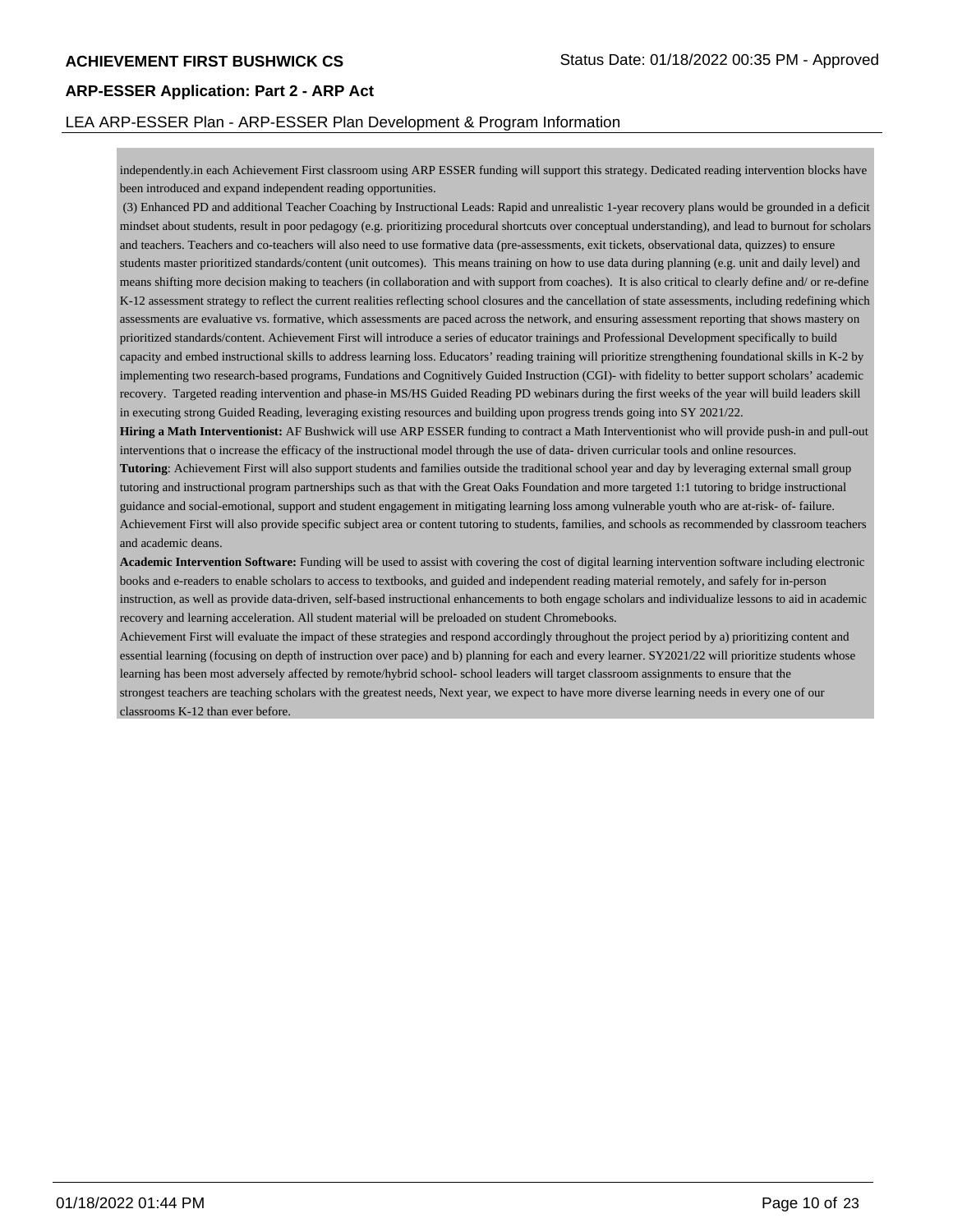## LEA ARP-ESSER Plan - ARP-ESSER Plan Development & Program Information

## **6. In the space provided below, please describe how the LEA will spend its remaining ARP ESSER funds consistent with section 2001(e)(2) - the allowable uses of funds - of the ARP Act.**

The 2020/21 Needs Assessment revealed that Achievement First must:

- 1. Evaluate and redefine the SY2020/21 attendance approach a to prioritize health and safety of our school community and to be responsive to local contexts and scholars' specific circumstances by facilitating an instructional model that incorporates hybrid learning scenarios that support students and teachers who remain remote and considers changing CDC guidance.
- 2. Establish clear ownership of the parent and family communication plan, and create feedback loops with families and the community on how SY 2021/22 and beyond will look different and updated safety measures
- 3. Be responsive to the needs of scholars and families by providing opportunities for supplementary learning, academic recovery and student enrichment.
- 4. Ensure all safety measures are in place and the school has procured the technology including Chromebooks and activated MiFi devices and instructional materials necessary to seamlessly implement and/or pivot to a remote instructional model as needed.
- 5. Build capacity in Social Emotional Learning (SEL) and having courageous conversations about race across staff for schools that are foundational to engaging with students and creating a learning environment that supports all students to thrive.

Family Engagement: Achievement First will empower families, scholars, and staff by adding network and school-based FTEs to provide much-need capacity to champion and institutionalize family programming in SY22 and develop more meaningful and effective partnerships with the communities we serve.

The Directors of Family Engagement and School Safety and Health will work together to develop a strategic family communication plan, faciitate a true two-way conversation with families an scholars regarding programming and efficacy, and design and implement tactics that are responsive to the school community's concerns.

These dedicated resources will:

- 1. Determine and operationalize a cohesive vision for amplifying family voice and experience.
- 2. Articulate a cohesive roadmap including strategies and tactics to increase authentic family engagement leveraging our "Design With and Not For" liberatory design mindset.
- 3. Oversee family engagement survey administration and determine key questions, measures, goals, and tactics (one measure for success).
- 4. Articulate cohesion between current survey platforms (e.g. host district surveys, Teacher Career Pathway family survey, internal family pulse surveys) and best practices for leveraging this data.
- 5. Leverage data to ensure the network is on track to meeting the needs of our families, students and aligned goals. 6. Provide guidance for schools and network teams to leverage both qualitative and quantitative data and action plan.

Achievement First believes that increased and holistic parent and family involvement will drive student achievement and a strong student and family experience by defining the vision for exceptional family engagement:

- Leverage a research agenda, best practices (internal and external), and input from key stakeholders to work with the team on clarifying a vision for family engagement across K-12 - Design and operationalize prototypes and potential pilots for family engagement strategies in the spirit learning (before scaling a strategy across the region, academy, or network)
- Leverage the vision to determine guiding principles/organizational beliefs for family engagement and waterline expectations for all Achievement First schools.

**SEL and Trauma-Informed Programming**: Achievement First is prioritizing investments in supplementary, ongoing and culturally- responsive ad trauma-informed social emotional and mental health supports for scholars. This includes hiring additional social workers for Achievement First schools, and expanded and targeted SEL programming and Professional Development to ensure that school community members are engaged in taking care of their emotional health as it relates to feelings of isolation and anxiety spurred by pandemic realities, and to surface, challenge and heal issues of racial disparity and how they impact scholars and staff. These features cannot operate as separate, disconnected components, and this also includes holding a higher bar for both / and by ensuring that belief and belonging (care for the whole child) and focused learning (academic progress) are mutually reinforcing.

Ensuring all students are safe, known and loved is most important, and articulating how a trauma and resiliency approach, SEL, and mindset work are integrated into the student experience vision and cannot operate as separate, disconnected components, and this also includes holding a higher bar for both / and by ensuring that belief and belonging (care for the whole child) and focused learning (academic progress) are mutually-reinforcing.

**Investments in Education Technology:** ARP ESSER funds will assist with stocking and distributing 1:1 Chromebooks and laptops preloaded with instructional and engagement software, providing reliable and stable internet access (MiFi devices and plans) to scholars as needed to facilitate hybrid and remote instruction as well as access to additional digital resources to support academic recovery and learning acceleration and individually assigned computer peripherals including headphones and chargers for instructional that is enhanced by digital resources and to limit distractions that impact hybrid/ remote synchronous learning. Funding will also assist with installing additional Neatbar videoconferencing classroom equipment. Neatbars facilitate teaching simulcasts will augment space constraints and provide scholars and families with an option that does not force them to choose between access to a high-quality education, and their health and safety.

Achievement First also prioritizes knowing that most of our scholars are classified as economically-disadvantaged as they qualify for free and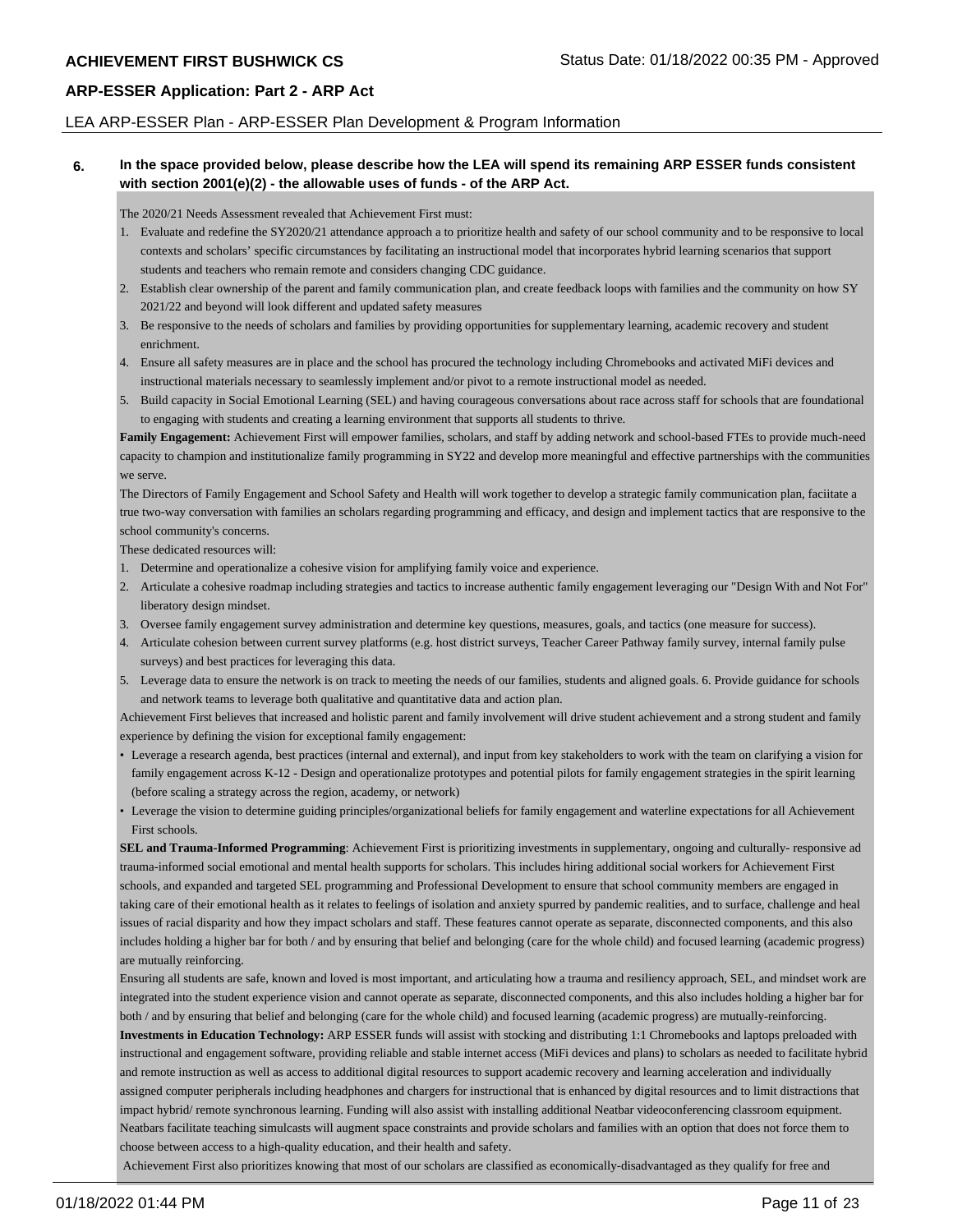## LEA ARP-ESSER Plan - ARP-ESSER Plan Development & Program Information

reduced-priced lunches, Achievement First reached out to parents and families to ensure that scholars had internet access to enable their full and equal participation in remote learning activities. Scholars that did not have consistent, stable internet access were provided personal wireless hotspot (MiFi) devices and service. Achievement First Bushwick Charter School will bridge the technology-divide and guarantee that our economicallydisadvantaged scholars have equal access to education during the 2021/22 academic year by covering the cost of MiFi data for scholars. This internet access will facilitate remote learning including participation and attendance at virtual classrooms and simulcast of daily instruction.

**Specialized Support for SPED and ELL/MLL Scholars**: AF Bushwick Charter School is home to Achievement First Empower, Achievement First's intensive program serving students with disabilities in New York. The specialized program is transitional in nature, with the ultimate goal for many students to have a thoughtfully-planned and supported transition back to co-taught and general education classrooms at their original Achievement First school. ARP ESSER funds will be used to hire a SPED Interventionist to help facilitate increased push-in support for scholars with IEPs and provide 1:1 conent review and practice.

AF Bushwick also serves more than 900 scholars identified as ELL/MLL- nearly 22% of total enrollment. ARP ESSER funds will also be leveraged to address the unique academic and social needs of this sub-population to mitigate the deleterious impact on ELL/MLL scholars' academic performance and outcomes as a result of extended remote learning between March 2020 and June 2021. AF Bushwick will hire an ELL/MLL Interventionist who specializes in effective push-in and pull-out services for students who are non-native speakers of English. The interventionist will work with scholars on core content with a specific emphasis on ELA including phonics and grammar, and to assist students with limited to moderate English skills in understanding and completing assignments across the board.

**Hiring Certified Nursing Assistants**: Achievement First's pandemic safety, preparedness and response plan has been a non-negotiable in staff and family engagement protecting our staff, families and scholars for the reopening of our New York schools for in-person instruction. This ensures that members of the school community- scholars or adults- that exhibit symptoms of COVID-19 can be appropriately assessed and receive interim care in a location that is separate from the Nurses' Offices. There is a critical need to hire 3 supplementary healthcare workers (CNAs) to support the full-time Nurse and staff the isolation rooms at each school site (ES, MS & HS) as part of this plan to ensure that members of the school community- scholars or adults- that exhibit symptoms of COVID-19 can be appropriately assessed and receive interim care in a location that is separate from the Nurses' Offices.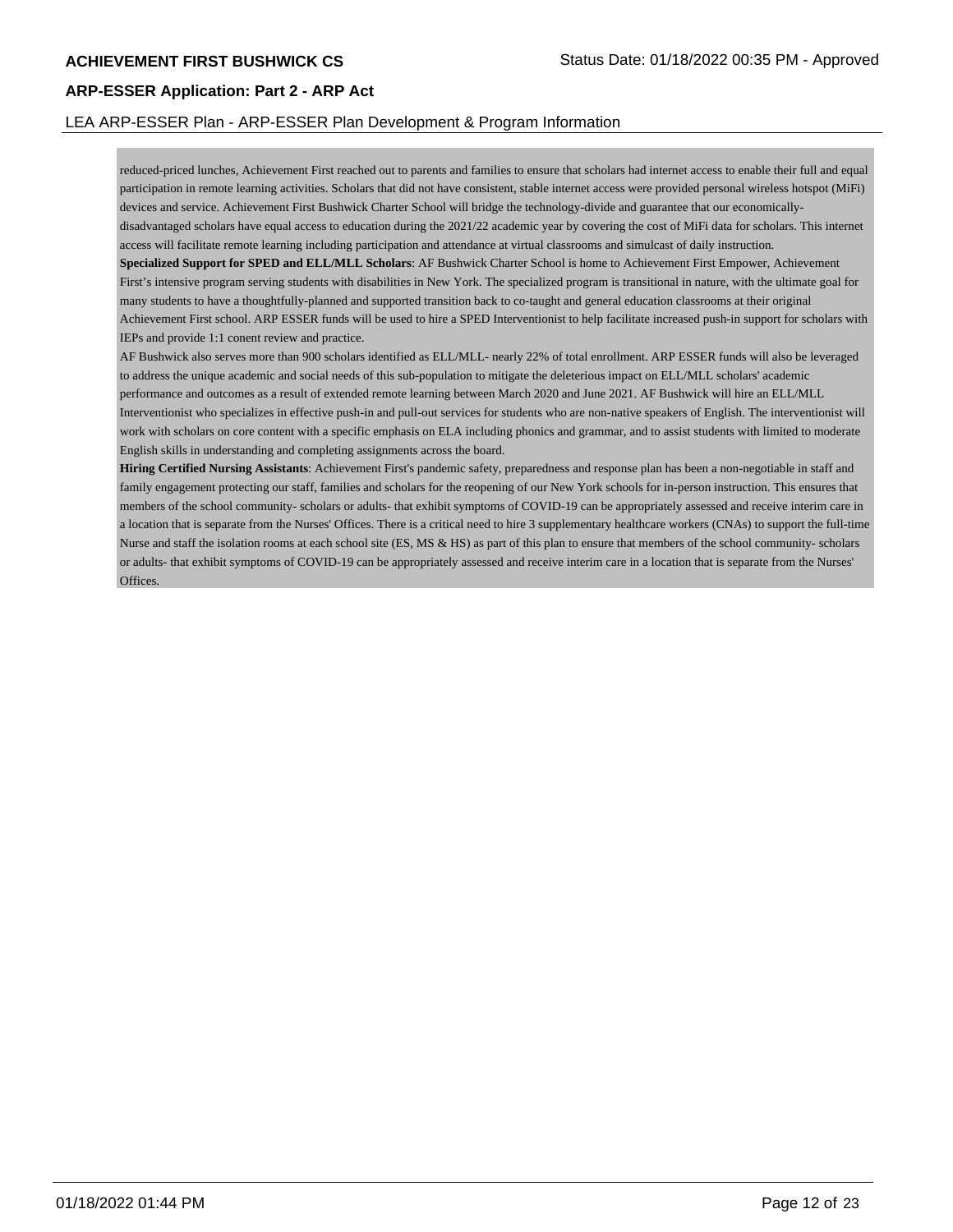## LEA ARP-ESSER Plan - ARP-ESSER Plan Development & Program Information

**7. In the space provided below, please describe how the LEA will ensure that the interventions it implements, including but not limited to the interventions implemented under section 2001(e)(1) - the required reserve of 20% of funds - to address the academic impact of lost instructional time, will respond to the academic, social, emotional, and mental health needs of all students, and particularly those students disproportionately impacted by the COVID-19 pandemic, including students from low-income families, students of color, English learners, children with disabilities, students experiencing homelessness, children in foster care, and migratory students.**

Achievement First recognizes the intersectionality between socioeconomic status and English language proficiency and special needs in our enrollment. Whilst more than 85% of Achievement First Bushwick's scholars are classified as students from low-income families, Achievement First serves Black and brown communities with significant percentages of scholars identifying as English language learners (ELL) and have been approved for an Individual Education Plan (IEP), and our schools have placed a premium on academic interventions, engagement strategies and additional support to ensure the unique needs of our sub-populations. More than 90% of Achievement First's scholars identify as Black, Latino or multiracial. Achievement First will introduce specialized, culturally responsive and trauma-informed Social Emotional Professional Development to build the capacity of educators and all staff to address Diversity, Equity and Inclusion and specifically support its black and brown scholars in understanding, confronting and thriving. Achievement First will also ensure that all PDs for Special Services leaders include explicit strategies and examples to specialize instruction and support ELL and SPED scholars. Two (2) specialized new reading intervention programs for our ELL and SPED scholars have also been piloted.

#### **Students of Color**

Using ARP ESSER funds, Achievement First will:

- 1. Introduce specialized, culturally responsive and trauma-informed Social Emotional Professional Development to build the capacity of educators. PD that targets all school staff will address Diversity, Equity and Inclusion, and specifically support black and brown scholars in understanding, confronting and thriving. Educators and staff will be enrolled in training and evidence-based programming provided through experts including Courageous Conversation, the National Equity Project and The Management Center. This targeted PD is aimed at ensuring all students are and feel safe, known and loved is most important, and articulating how a trauma and resiliency approach, and mindset work are integrated into the student experience vision.
- 2. Prioritize investments in supplementary, ongoing and culturally- responsive and trauma-informed social emotional and mental health supports for scholars. This includes leveraging PDs on SEL and effecting change to expand targeted SEL programming for scholars to ensure that school community members are engaged in taking care of their emotional health as it relates to feelings of isolation and anxiety spurred by pandemic realities, and to surface, challenge and heal issues of racial disparity and how they impact scholars and staff. These features cannot operate as separate, disconnected components, and this also includes holding a higher bar for both / and by ensuring that belief and belonging (care for the whole child) and focused learning (academic progress) are mutually reinforcing.

#### **Low-Income Scholars**

Achievement First grounds all programming and resource decisions in equity and ensuring that the unique needs of underserved, economicallydisadvantages families and scholars are met. As such, ARP ESSER funding will:

- 1. Provide low-income scholars with the opportunity to participate in summer and afterschool enrichment programs that teach them new STEM skills, exposes them to life skills and creative outlets in the arts and physical activity. Achievement First will partner with the nonprofit Change Summer, and other charter networks to host a summer camp. AF Camp is an equitable opportunity for Achievement First's students to experience challenges, adventures, teamwork, and personal growth during the summer months and is an essential part of the Achievement First student experience. The camp also focuses on STEM and experiential learning to jumpstart academic recovery and improve scholars' academic performance in science.
- 2. Provide wireless internet access using MiFi devices with service plans, and continuous, professional technical support for low-income students and families to ensure equitable participation in hybrid learning. Knowing that most of our scholars are classified as economically-disadvantaged as they qualify for free and reduced-priced lunches, Achievement First reached out to parents and families to ensure that scholars had internet access to enable their full and equal participation in remote learning activities. Scholars that did not have consistent, stable internet access were provided personal wireless hotspot (MiFi) devices and service. Achievement First will bridge the technology-divide and guarantee that, regardless of the impact and prevalence of COVID-19, economically-disadvantaged scholars will continue to have equal access to education during the academic year by covering the cost of MiFi data for scholars. This internet access will facilitate remote/hybrid learning including participation and attendance in virtual classrooms and simulcast of daily instruction, as well as enable scholars to complete homework and independent learning accessed through various digital/ web-based resources.

#### **ELL/ MLL Scholars**

The Reading A-Z program will be introduced across all schools to increase classroom supports for English and multi-language learners (ELLs/ MLLs). This includes student interactive program for listening to text read-aloud and recording themselves reading for self-assessment and teacher feedback. Printed materials in English/Spanish related to content instruction will be provided and backpack home for multilingual family home libraries.

ELL/MLL scholars will be supported using ARP ESSER funds where: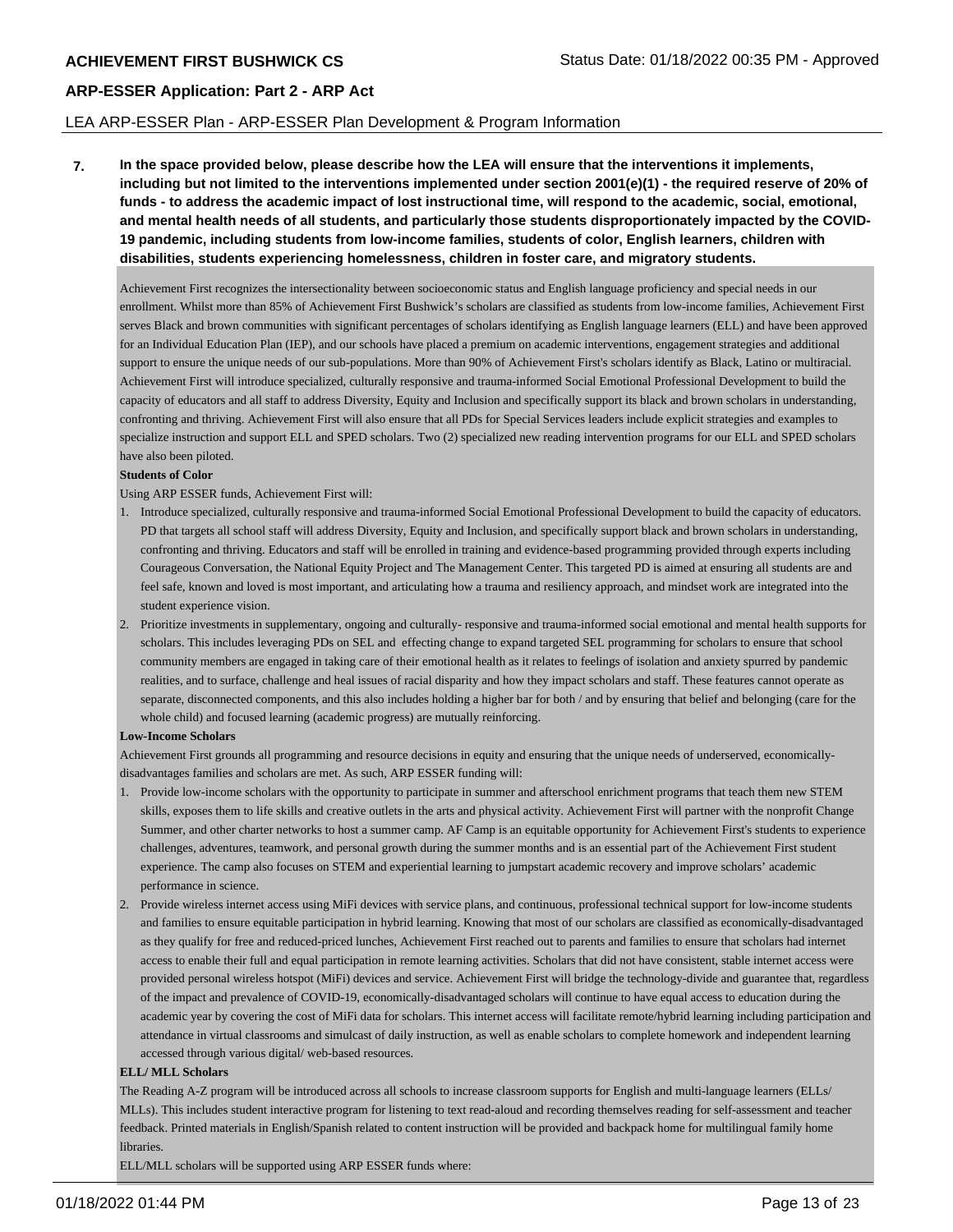## LEA ARP-ESSER Plan - ARP-ESSER Plan Development & Program Information

- 1. AF Bushwick serves 986 scholars indentified as ELL/MLL and will hire an ELL/MLL Interventionist who specializes in effective push-in and pull-out services for students who are non-native speakers of English. The interventionist will work with scholars on core content with a specific emphasis on ELA including phonics and grammar, and to assist students with limited to moderate English skills in understanding and completing assignments across the board.
- 2. Due to the ongoing COVID-19 crisis, all Achievement First scholars in New York participated in remote learning from March 2020 through June 2021; stakeholders including school leaders, teachers and staff, parents and families, and scholars indicated very clearly that health and safety was first foremost for the 2020/21 academic year. However, we have seen where this has had a significant impact on the academic outcomes and English language proficiency of our ELL/MLL scholars. We know that in learning in-person is best for all scholars, and ELL/MLL population benefit even more than their English-speaking peers from in-person literacy support, instruction and interactions throughout the day as it provides language immersion. Therefore, ELL/MLL literacy support will be a 2021/22 priority with additional intervention and support through implementation of the Wilson Fundations program, which offers systematic, research-based support in critical foundational literacy skills. A dedicated Reading Interventionist and a Director of Reading fluency will also be hired to provide supplementary instruction and targeted curricular materials which will improve ELL/MLL students academic progress in reading, phonics, grammar and vocabulary. Additionally, we are ensuring that all schools have the appropriate teacher preparation for supporting ELL/MLL scholars in achieving their academic goals by prioritizing it- providing feedback and support including but not limited to creating lesson plans, delivering monthly PDs and webinars for teachers and leaders, doing on the ground walkthroughs, and analyzing the data.
- 3. Support the hiring of a Director of Family Engagement and Community Programs to ensure that Achievement First has the capacity and skills to increase outreach to bilingual and multilingual families and organizations that specifically serve this segment of our diverse school community. Achievement First's overall objective is to increased family participation in the Family Engagement survey with overall experience for families increasing by at least 10%, and support principals and regional superintendents with improving positive two-way communication with all families by developing an authentic family engagement program that elevates positive information about scholars, instead of only reaching out with negative or challenging information by establishing at least two new, routine methods of obtaining actionable student, parent and community feedback and rich (qualitative and quantitative) data regarding their scholars of academic progress and well-being at Achievement First by the end of the upcoming school year in June 2022. It is critical that ELL/MLL parents and families are engaged consistently and can easily access information in both their native language and English, for example, but the Director of Family Engagement will also create opportunities that encourage cultural exchanges and organically integrate and respond to the experiences and needs of ELL/MLL families within the school's culture, activities and policies. These improvement strategies will be built upon through SY 2023/24.

#### **SPED Scholars**

As a New York charter school, our host district provides the services and supports including paraprofessionals for scholars with Individual Educational Plans (IEPs). Achievement First's educational program is deliberately inclusive in its approach-a scholar with an IEP is with his/ her General Education (GenEd) peers as much as is possible and appropriate to meet their needs and towards achieving their academic goals and realizing the desired outcomes.

#### Using ARP ESSER funds:

1. Achievement First will augment supports for scholars with IEPs in the Summer Academy which extends the school year and Small Group Tutoring which provides opportunities for scholars to access homework assistance, additional practice to clarify new subject area applications and reinforce skills and self-paced review of challenging academic content.

2. Hire a SPED Interventionist to help facilitate increased push-in support for scholars with IEPs and provide 1:1 conent review and practice. Additionally, Achievement First has increased SPED-supportive educator training to aid in learning acceleration by delivering 3 virtual professional development days for all SSLs on "Universal Design Learning" that went into various domains of learning and shared examples of it in action and how leaders can develop teachers in this skill.

Achievement First does not collect data on scholars and families' immigration status, and does not currently have an identifiable population of scholars living in foster care.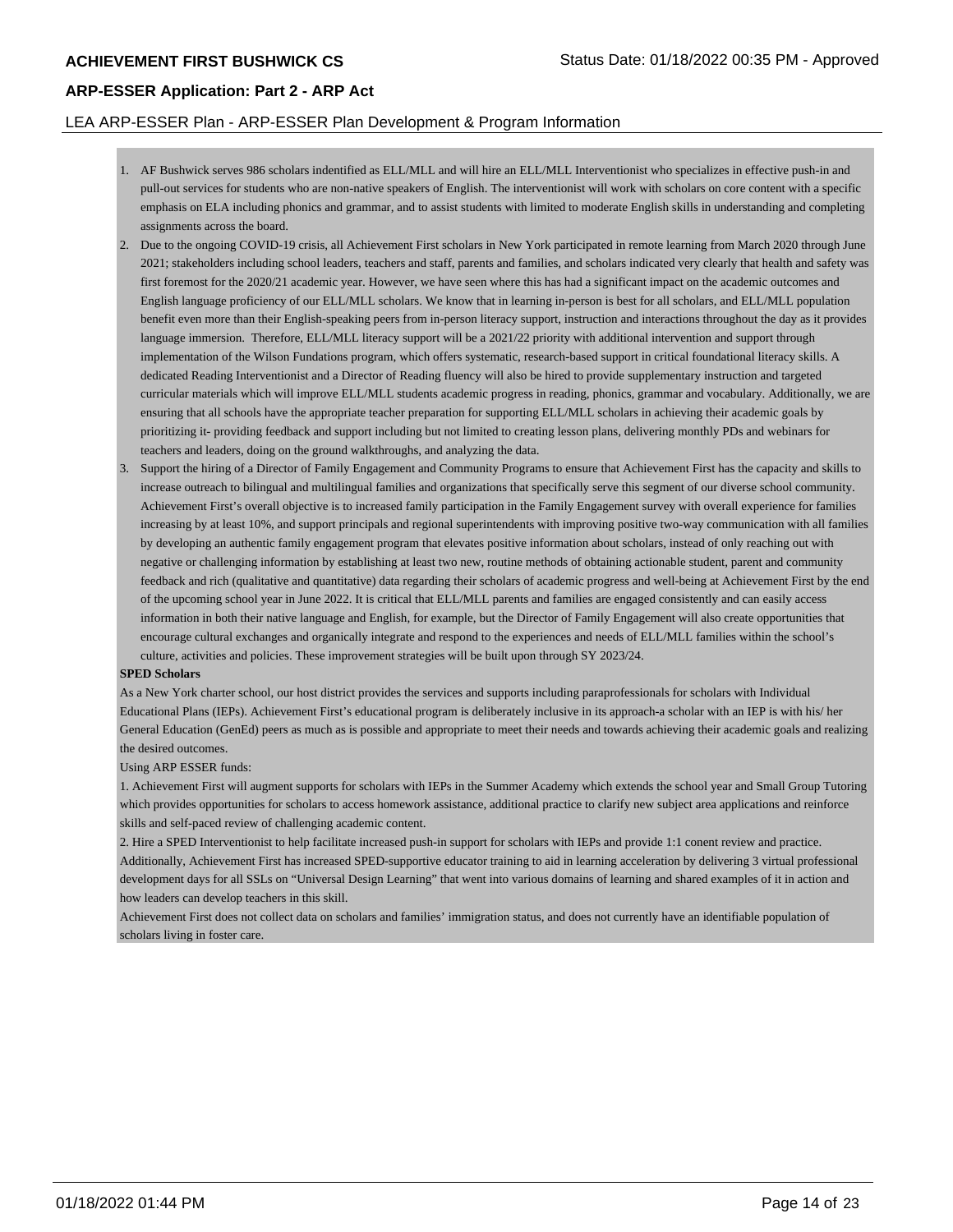LEA ARP-ESSER Plan - ARP-ESSER Return to In-Person Instruction

## **ARP-ESSER Return to In-Person Instruction**

ACHIEVEMENT FIRST BUSHWICK CS

333200860906

Section 2001(i)(1) of the ARP Act requires each LEA that receives ARP ESSER funds to develop and make publicly available on the LEA's website, not later than 30 days after receiving ARP ESSER funds, a plan for the safe return to in-person instruction and continuity of services for all schools, including those that have already returned to in- person instruction. Section 2001(i)(2) of the ARP Act further requires that the LEA seek public comment on the plan and take those comments into account in the development of the plan. Finally, section 2001(i)(3) of the ARP Act states that an LEA that developed a plan for the safe return to in-person instruction and continuity of services prior to the date of enactment of the ARP Act will be deemed to have met the requirement to develop a plan under section  $2001(i)(1)$  as long as the plan meets the statutory requirements (i.e., is publicly available on the LEA's website and was developed after the LEA sought and took into account public comment).

The LEA's plan must include how it will maintain the health and safety of students, educators, and other school and LEA staff and a description of any policies it has adopted regarding each of the CDC's safety recommendations, including universal and correct wearing of masks; modifying facilities to allow for physical distancing (e.g., use of cohorts/podding); handwashing and respiratory etiquette; cleaning and maintaining healthy facilities, including improving ventilation; contact tracing in combination with isolation and quarantine in collaboration with the State, local, territorial, or the health departments of Native American Nations; diagnostic and screening testing; efforts to provide vaccinations to school communities; appropriate accommodations for children with disabilities with respect to health and safety policies; and coordination with State and local health officials.

The plan must describe how the LEA will ensure continuity of services, including but not limited to services to address students' academic needs and the social, emotional, mental health and other needs of students and staff, which may include student health and food services.

LEA plans must be in an understandable and uniform format and, to the extent practicable, written in a language that parents can understand (or, if not practicable, orally translated). Upon request by a parent with a disability, LEA plans must be provided in an alternative format accessible to the parent.

**NYSED will permit previously developed LEA re-opening plans to satisfy the ARP statutory requirement for the safe return to in-person instruction and continuity of services. LEAs must make any necessary updates to existing plans to conform with the USDE requirements within 30 days of receipt of ARP-ESSER funds and to review (and revise if appropriate) plans every six months thereafter (until September 30, 2023).**

**1. In the space provided below, please provide the URL for the website(s) where the district's most current reopening/return to in-person learning plan is/will be located. For an LEA that does not have a website, the LEA may identify an online platform (e.g. social media group or post, file sharing service, email listserv) that allows plans to be directly communicated to students, parents or legal guardians, school staff, and other stakeholders. As appropriate, the LEA should provide details about how the plan will be made available to people who request it.**

Safe Return to In-Person Instruction and Continuity of Services Plan: https://www.achievementfirst.org/wp-content/uploads/2021/12/AF-NY-SafeReturnPlan-2.pdf

Families that have additional questions can review the Family FAQs on the website, or complete this form to request more information. The School Operations team will make hard copies of the plan available when requested.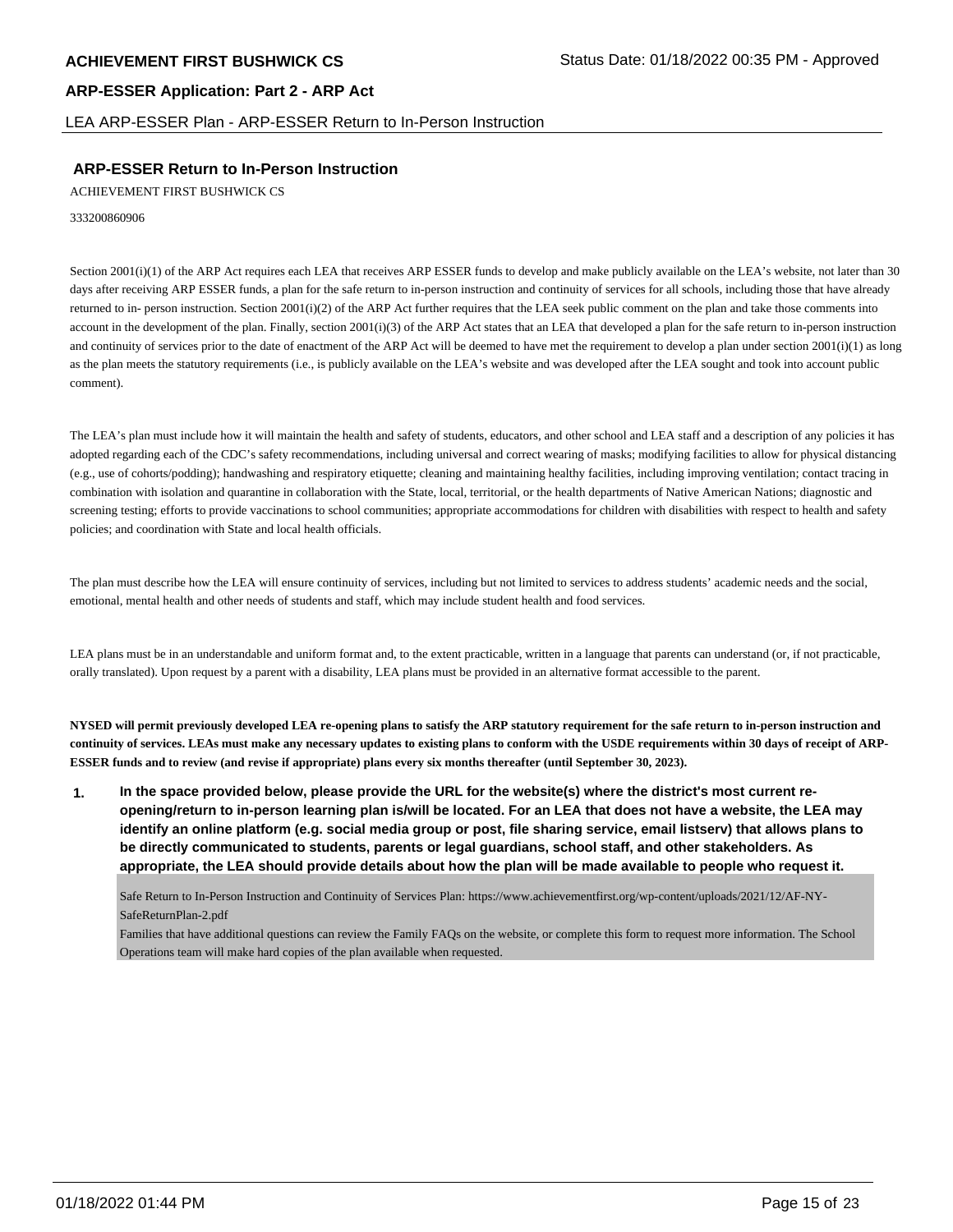## LEA ARP-ESSER Plan - ARP-ESSER Return to In-Person Instruction

**2. An LEA must periodically, but no less frequently than every six months (through September 30, 2023), review and, as appropriate, revise its plan. Consistent with section 2001(i)(2) of the ARP Act, which requires an LEA to seek public comment on the development of its plan, an LEA must seek public input and take such input into account in determining whether to revise its plan and, if it determines revisions are necessary, on the revisions it makes to its plan, i.e., the LEA must seek public input on whether to revise its plan and on any revisions to its plan no less frequently than every six months (taking into consideration the timing of significant changes to CDC guidance on reopening schools). If the LEA revises its plan, the revised plan must address each of the aspects of safety currently recommended by the CDC or, if the CDC has updated its safety recommendations at the time the LEA is revising its plan, each of the updated safety recommendations.**

**In the space provided below, please describe how the LEA will review and regularly update (at least every six months through September 30, 2023) it's plan for in-person instruction, including a description of how public comment will be collected.**

Since the earliest days of the pandemic, Achievement First established a re-opening committee composed of senior leaders from school operations, academic operations, talent operations, and communications. This committee meets bi-weekly and has regular touchpoints with principals and other school leaders to seek their feedback and share pending plans.

Using input from our state authorizer SUNY, the NY Department of Education, the NY Department of Health, and CDC, our reopening / safety plans are constantly being revised to reflect their latest guidance. Furthermore, the network and individual schools have designed a family communication plan for reopening in order to keep families informed and gather their input via surveys and periodic town hall meetings. Our school-based communications system, ParentSquare, enables two-way communication with schools. We will also have a pulse survey of families every few months to gather their feedback on their student's experience, and particularly their experience with the safety measures. Finally, each of our Board meetings includes a public comment period during which we can hear from the public, staff, or families.

The committee will begin its next review cycle in late October following the safe reopening of schools in August and will publish a revised plan by the end of December (effective for the return from winter break). Revised plans will continue to be published on a June and December cycle through June, 2023.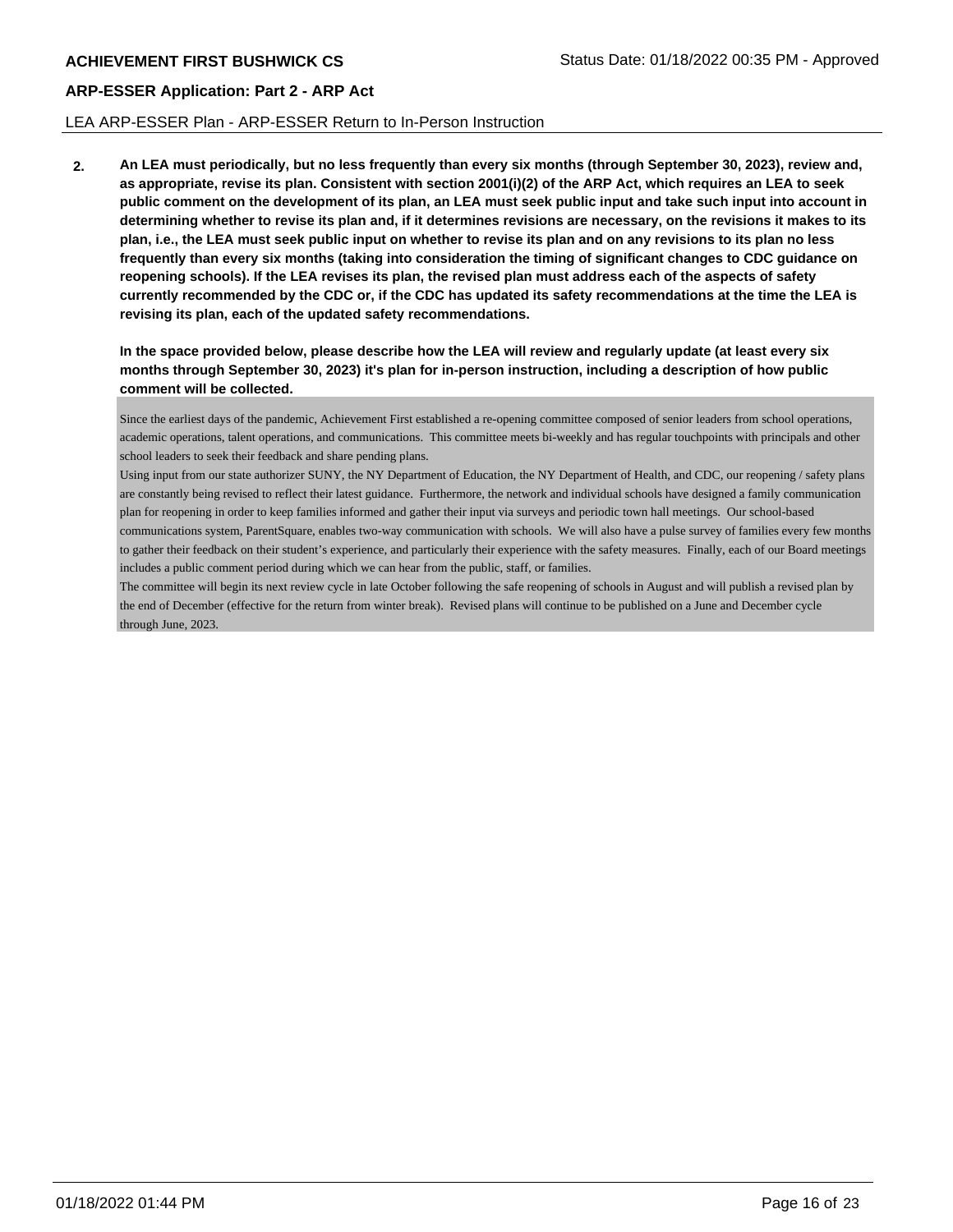LEA ARP-ESSER Plan - ARP-ESSER Funding Distribution

## **ARP-ESSER LEA Base 90% Allocation - Funding Distribution**

ACHIEVEMENT FIRST BUSHWICK CS

333200860906

**Please note: LEAs that have been allocated funds from the mandated SEA-Level Reserves in the 2021-22 enacted state budget will apply for those funds via a separate application process. NYSED will inform school districts under separate cover when the application process for school district allocations of ARP-ESSER SEA set-aside funds has been published in the SED Monitoring and Vendor Reporting System. The sections below are only for LEA 90% base ARP-ESSER allocations. LEAs should not apply for ARP ESSER SEA Reserve funds as part of this application.**

**1. Please complete the following to indicate the LEA's American Rescue Plan (ARP) Act LEA Base 90% allocation for Elementary and Secondary School Emergency Relief (ESSER) funds, as well as its most current enrollment figures.**

|                                                       | Amount (\$ or #) |
|-------------------------------------------------------|------------------|
| ARP-ESSER Fund Allocation (\$)                        | 2,905,271        |
| Total Number of K-12 Resident Students Enrolled (#)   | l 942            |
| Total Number of Students from Low-Income Families (#) | 802              |

## **ARP-ESSER Schools Served**

**2. Please complete the following chart by indicating the number of PUBLIC SCHOOLS in the LEA being served by ARP-ESSER LEA Base 90% Funding.**

|                                                            | INumber (#) |
|------------------------------------------------------------|-------------|
| Total Number of Schools in the LEA                         |             |
| Number of Schools Served by ARP-ESSER LEA Base 90% Funding |             |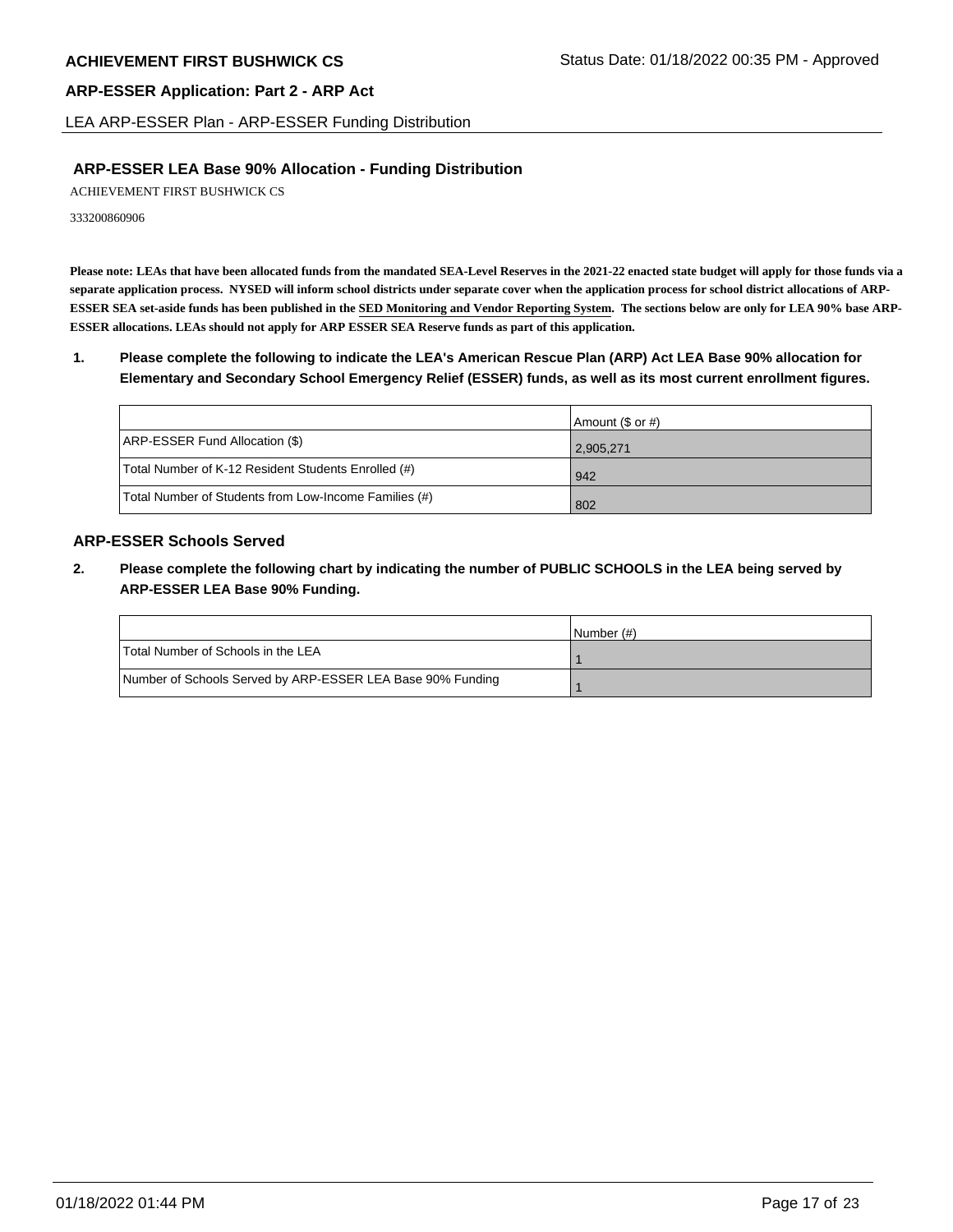LEA ARP-ESSER Plan - ARP-ESSER Use of Funds

## **ARP-ESSER LEA Base 90% Allocation - Use of Funds**

ACHIEVEMENT FIRST BUSHWICK CS

333200860906

**Please note: LEAs that have been allocated funds from the mandated SEA-Level Reserves in the 2021-22 enacted state budget will apply for those funds via a separate application process. NYSED will inform school districts under separate cover when the application process for school district allocations of ARP-ESSER SEA set-aside funds has been published in the SED Monitoring and Vendor Reporting System. The sections below are only for LEA 90% base ARP-ESSER allocations. LEAs should not apply for ARP ESSER SEA Reserve funds as part of this application.**

**1. Please complete the chart below by identifying the funds being used to support each allowable activity. Please respond with "0" to indicate that no funds are being assigned to a given activity. PLEASE NOTE - All proposed expenditures must be reflected within the FS-10 budget form AND budget narrative to clearly align with this item.**

|                                                                                                                                                                                                                                                                                                                                                                                                                                                                                                                                                            | FUNDING Amounts (\$) |
|------------------------------------------------------------------------------------------------------------------------------------------------------------------------------------------------------------------------------------------------------------------------------------------------------------------------------------------------------------------------------------------------------------------------------------------------------------------------------------------------------------------------------------------------------------|----------------------|
| 1 - Any activity authorized by the ESEA, including the Native Hawaiian Education Act and<br>the Alaska Native Educational Equity, Support, and Assistance Act (20 U.S.C. 6301 et<br>seg.).                                                                                                                                                                                                                                                                                                                                                                 | 0                    |
| 2 - Any activity authorized by the Individuals with Disabilities Education Act (IDEA) (20<br>U.S.C. 1400 et seg.).                                                                                                                                                                                                                                                                                                                                                                                                                                         | $\mathbf 0$          |
| 3 - Any activity authorized by the Adult Education and Family Literacy Act (AEFLA) (29<br>U.S.C. 3271 et seq.).                                                                                                                                                                                                                                                                                                                                                                                                                                            | $\mathbf 0$          |
| 4 - Any activity authorized by the Carl D. Perkins Career and Technical Education Act of<br>2006 (Perkins V) (20 U.S.C. 2301 et seq.).                                                                                                                                                                                                                                                                                                                                                                                                                     | $\mathbf 0$          |
| 5 - Any activity authorized by subtitle B of title VII of the McKinney-Vento Homeless<br>Assistance Act (McKinney-Vento) (42 U.S.C. 11431 et seg.).                                                                                                                                                                                                                                                                                                                                                                                                        | $\mathbf 0$          |
| 6 - Coordinating preparedness and response efforts of LEAs with State, local, Tribal, and<br>territorial public health departments, and other relevant agencies, to improve coordinated<br>responses among such entities to prevent, prepare for, and respond to COVID-19.                                                                                                                                                                                                                                                                                 | $\mathbf 0$          |
| 7 - Providing principals and other school leaders with the resources necessary to address<br>the needs of their individual schools.                                                                                                                                                                                                                                                                                                                                                                                                                        | 122,228              |
| 8 - Activities to address the unique needs of low-income children or students, students<br>with disabilities, English learners, racial and ethnic minorities, students experiencing<br>homelessness, and children and youth in foster care, including how outreach and service<br>delivery will meet the needs of each population.                                                                                                                                                                                                                         | 392,678              |
| 9 - Developing and implementing procedures and systems to improve the preparedness<br>and response efforts of LEAs.                                                                                                                                                                                                                                                                                                                                                                                                                                        | 143,837              |
| 10 - Training and professional development for staff of the LEA on sanitation and<br>minimizing the spread of infectious diseases.                                                                                                                                                                                                                                                                                                                                                                                                                         | $\mathbf{0}$         |
| 11 - Purchasing supplies to sanitize and clean the facilities of the LEA, including buildings<br>operated by such LEA.                                                                                                                                                                                                                                                                                                                                                                                                                                     | 124,400              |
| 12 - Planning for, coordinating, and implementing activities during long-term closures,<br>including providing meals to eligible students, providing technology for online learning to<br>all students, providing guidance for carrying out requirements under the IDEA and<br>ensuring other education services can continue to be provided consistent with all Federal,<br>State, and local requirements.                                                                                                                                                | 0                    |
| 13 - Purchasing educational technology (including hardware, software, and connectivity)<br>for students who are served by the LEA that aids in regular and substantive educational<br>interaction between students and their classroom instructors, including low-income<br>students and students with disabilities, which may include assistive technology or<br>adaptive equipment.                                                                                                                                                                      | 533,212              |
| 14 - Providing mental health services and supports, including through the implementation<br>of evidence based full-service community schools.                                                                                                                                                                                                                                                                                                                                                                                                              | $\mathbf{0}$         |
| 15 - Planning and implementing activities related to summer learning and enrichment and<br>supplemental after-school programs, including providing classroom instruction or online<br>learning during the summer months and addressing the needs of low-income students,<br>students with disabilities, English learners, migrant students, students experiencing<br>homelessness, and children and youth in foster care.                                                                                                                                  | 68,475               |
| 16 - Addressing the academic impact of lost instructional time among an LEA's students<br>(including low-income students, students with disabilities, English learners, racial and<br>ethnic minorities, students experiencing homelessness, and children and youth in foster<br>care) by: a) Administering and using high-quality assessments that are valid and reliable<br>to accurately assess students' academic progress and assist educators in meeting<br>students' academic needs, including through differentiating instruction; b) Implementing | 1,168,991            |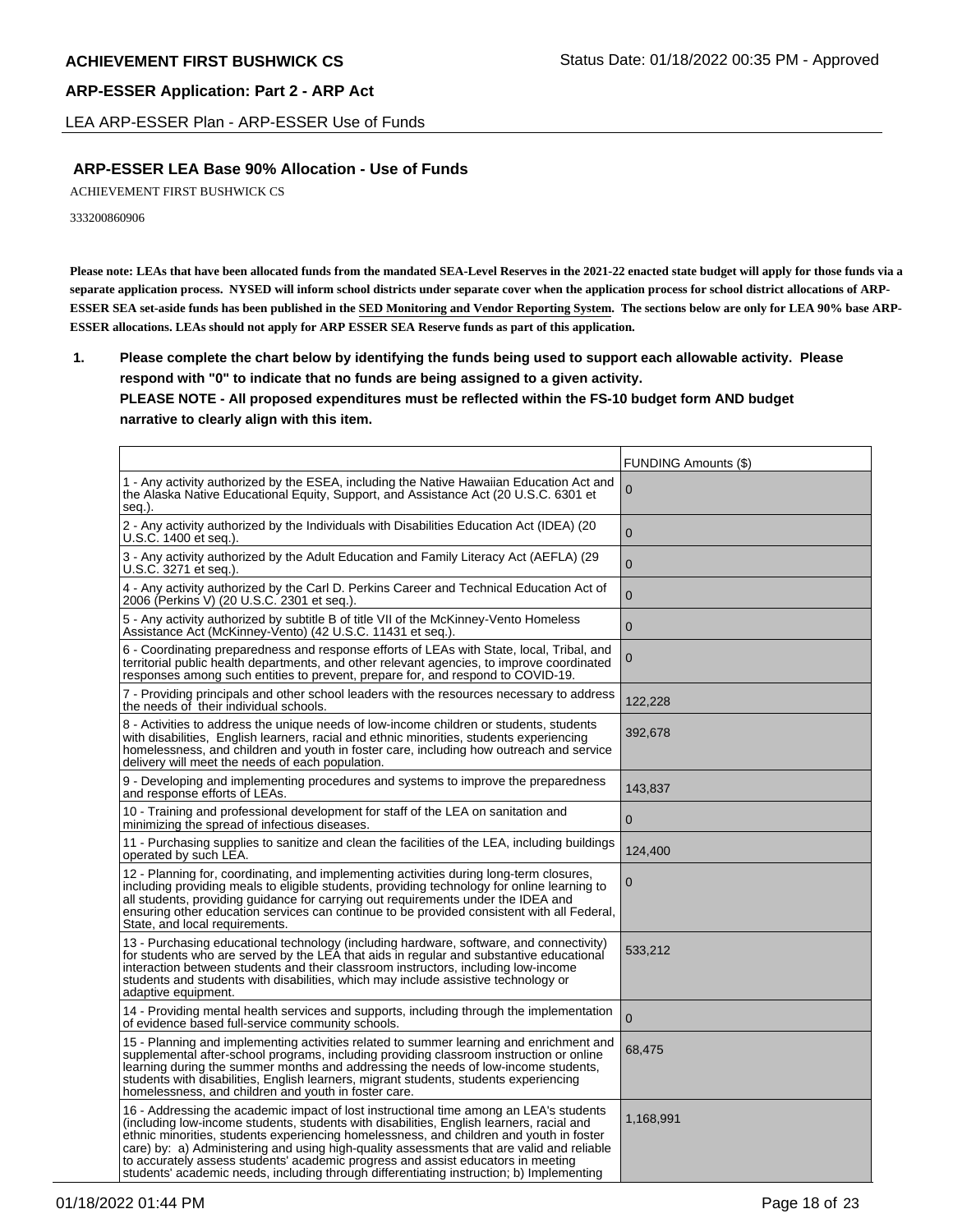# LEA ARP-ESSER Plan - ARP-ESSER Use of Funds

|                                                                                                                                                                                                                                                                                                                                                                   | <b>FUNDING Amounts (\$)</b> |
|-------------------------------------------------------------------------------------------------------------------------------------------------------------------------------------------------------------------------------------------------------------------------------------------------------------------------------------------------------------------|-----------------------------|
| evidence-based activities to meet the comprehensive needs of students; c) Providing<br>information and assistance to parents and families on how they can effectively support<br>students, including in a distance learning environment; and d) Tracking student<br>attendance and improving student engagement in distance education.                            |                             |
| 17 - School facility repairs and improvements to enable operation of schools to reduce<br>risk of virus transmission and exposure to environmental health hazards, and to support<br>student health needs.                                                                                                                                                        | 76,000                      |
| 18 - Inspection, testing, maintenance, repair, replacement, and upgrade projects to<br>improve the indoor air quality in school facilities, including mechanical and non-<br>mechanical heating, ventilation, and air conditioning systems, filtering, purification and<br>other air cleaning, fans, control systems, and window and door repair and replacement. | 185,800                     |
| 19 - Developing strategies and implementing public health protocols including, to the<br>greatest extent practicable, policies in line with guidance from the CDC for the reopening<br>and operation of school facilities to effectively maintain the health and safety of students,<br>educators, and other staff.                                               | 89,650                      |
| 20 - Other activities that are necessary to maintain the operation of and continuity of<br>services in the LEA and continuing to employ existing staff of the LEA.                                                                                                                                                                                                | $\Omega$                    |
| Totals:                                                                                                                                                                                                                                                                                                                                                           | 2,905,271                   |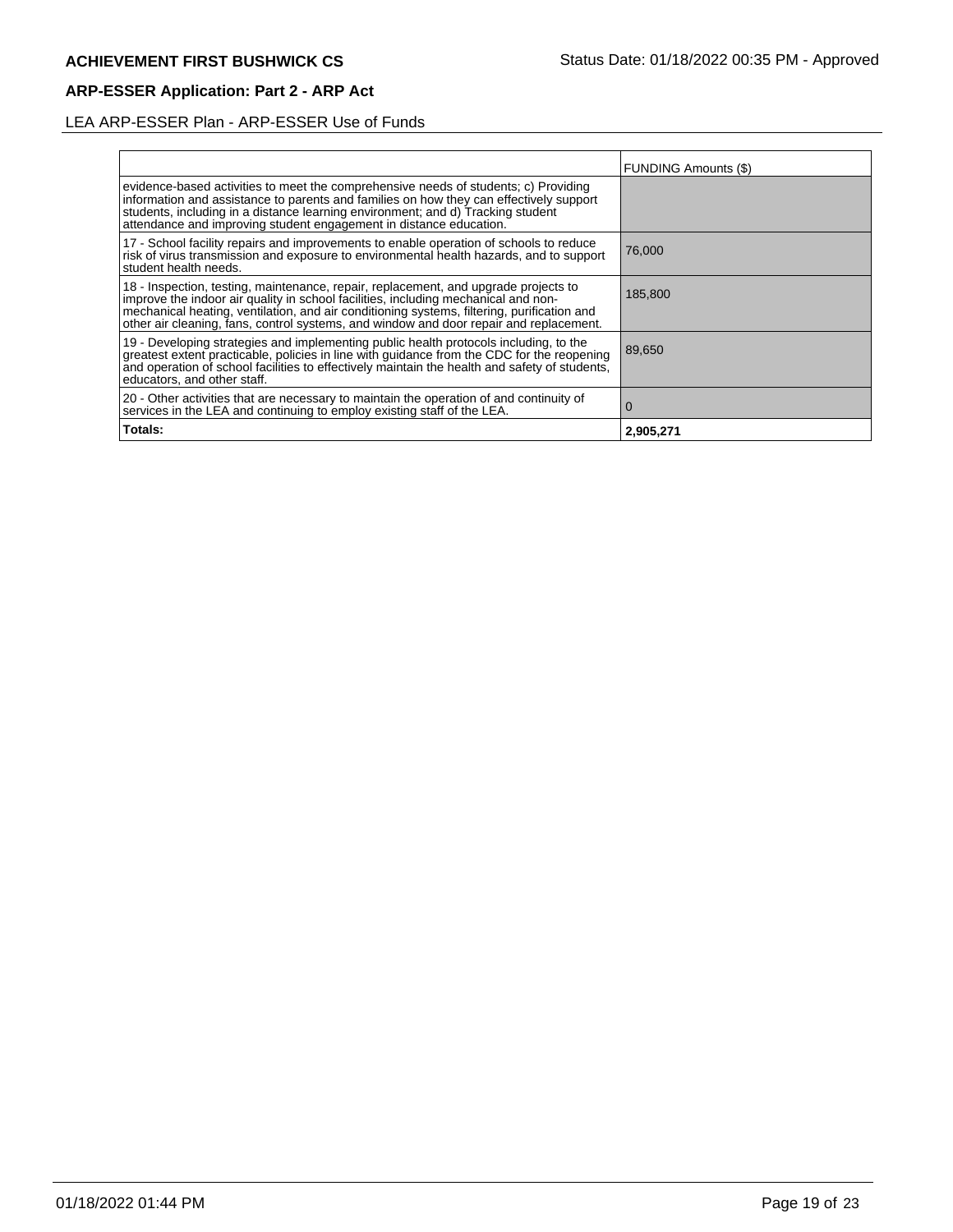LEA ARP-ESSER Plan - ARP-ESSER Construction-Related Costs

## **ARP-ESSER LEA Base 90% Allocation - Construction-Related Costs**

ACHIEVEMENT FIRST BUSHWICK CS

#### 333200860906

### **PLEASE NOTE:**

The Office of Facilities Planning, in collaboration with NYSED's Chief Financial Officer and the Office of ESSA-Funded Programs, is developing guidance regarding capital construction projects based on the United States Department of Education (USDE) recently issued FAQs for this federal program. The Use of Funds FAQ (released May 26, 2021) may be of particular interest, since it discusses construction and combination of funds. Links to the federal program website are below:

https://oese.ed.gov/offices/american-rescue-plan/american-rescue-plan-elementary-and-secondary-school-emergency-relief/

ESSER.GEER\_.FAQs\_5.26.21\_745AM\_FINALb0cd6833f6f46e03ba2d97d30aff953260028045f9ef3b18ea602db4b32b1d99

Local Educational Agencies (LEAs) which intend to do federally funded work using ARP-ESSER funds must first file FS-10s and other documents as required by the Office of ESSA-Funded Programs. If a project would normally require a building permit if supported by state/local funds, it must also have a building permit if supported by federal funds (or a combination of funding streams). Facilities Planning forms are under development at this time.

### **1. What is the amount of funds that the LEA plans to use for construction related projects?**

#### 156,000

### **2. In the space provided below, please described the planned construction activities and costs.**

- 1. Necessary repairs to window frames to ensure windows are able to open and close safely to increase fresh air flow in classrooms. The windows in the older DOE buildings occupied by Achievement First are often difficult to open or attempting to do so is unsafe due to defective mechanisms and deferred maintenance. The CDC and local departments of health recommend that indoor spaces be well-ventilated and have cross-ventilation to mitigate the spread of COVID-19 and other airborne disease in congregate settings. Repair work would involve cleaning, minor repair and limited replacements of parts such as bolts and hinges. The estimated project costs including procurement at the ES and MS are \$30,000.
- 2. Funding will be used to support the replacement of ductless split AC units at the school to improve air quality. Ductless systems have air filters, but are not as powerful as ducted filtration systems to rid the schools of allergens etc. and are not in- keeping with CDC guidelines for HEPA filters. As such, Team Facilities has recommended their replacement to mitigate the spread of COVID-19 and other airborne diseases indoors. Additionally, classrooms currently rely on air conditioning units that operate in fan mode to allow for fresh air intake as windows do not open adequately to safely install fan units. Work would involve - procuring new compatible window AC, removal of existing AC, ensuring adequate gate / bracket support, installing AC and insulating around. AF would use DOE approved vendor and ensure ACs were sized appropriately for the room. The estimated project costs including procurement at the ES and MS are \$50,000.
- 3. Installation of touchless water fountains and bottle fillers by third-party property management to mitigate the potential spread of COVID-19 via high-touch surfaces within the school. The installation of the touchless water fountains and botte fillers will require minor electrical and plumbing work by third-party professionals to safely connect the units and ensure they are functioning correctly. The estimated project costs including procurement at the ES and MS are \$70,000.
- 4. Installation and repair of plexiglass shields and dividers in restrooms to mitigate the potential spread of COVID-19. The installation of the plexiglass will require minor carpentry work by third-party professionals to setup the units in each restroom and ensure they are sturdily in place. The estimated project costs including procurement at the ES and MS are \$6,000.
- **3. Will the planned construction impact and/or effect any district, site, building, structure, or object that is: Included in the National Register of Historic Places; or Eligible under criteria established by the Secretary of Interior for inclusion in the National Register of Historic Places?**

No, the planned construction will not impact and/or effect any district, site, building, structure, or object that is: Included in the National Register of Historic Places; or Eligible under criteria established by the Secretary of Interior for inclusion in the National Register of Historic Places.

## **ARP-ESSER - Construction-Related ASSURANCES**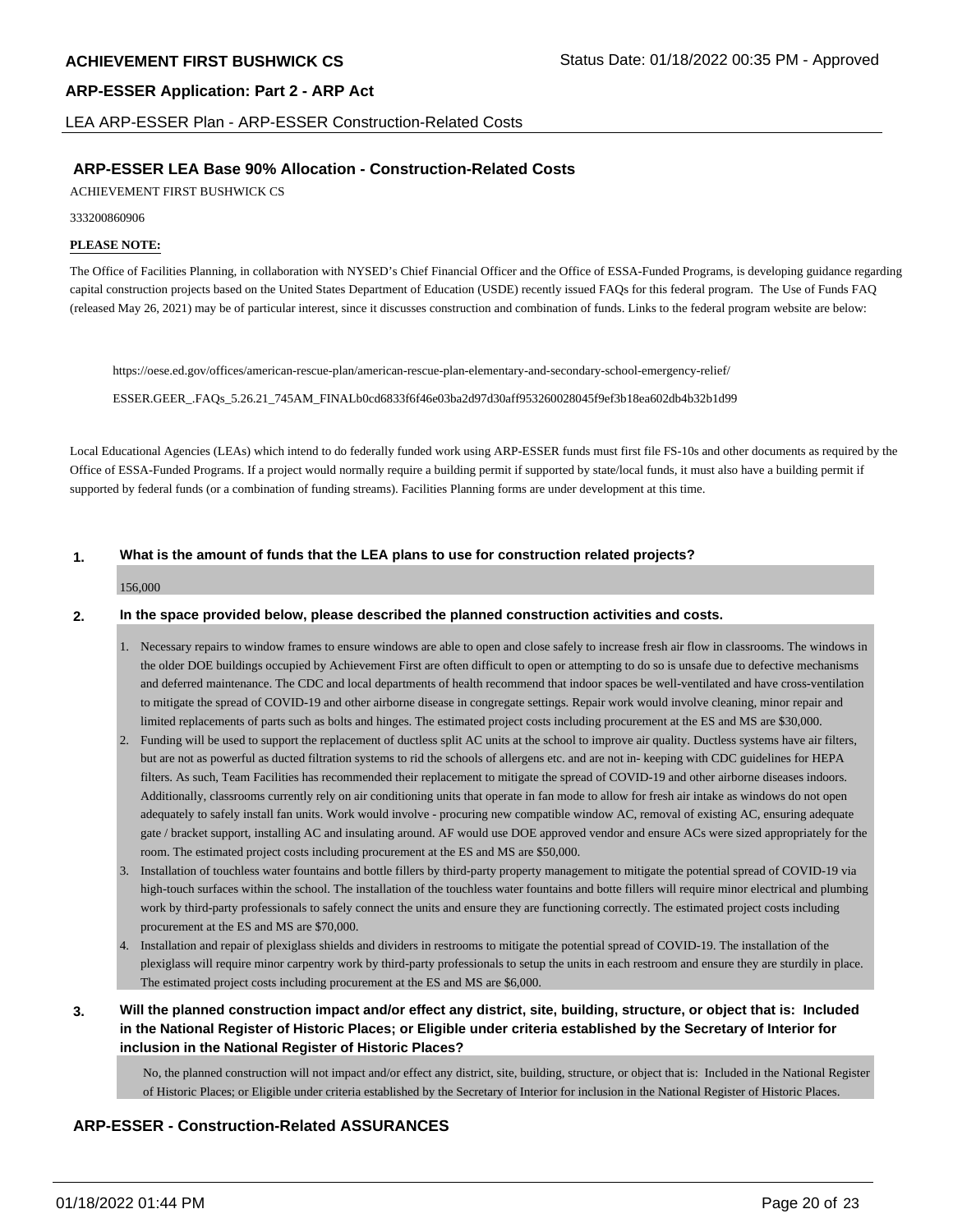LEA ARP-ESSER Plan - ARP-ESSER Construction-Related Costs

**4. The LEA assures it will have or obtain a full title or other interest in the site, including right of access, that is sufficient to insure the grantee's undisturbed use and possession of the facilities for 50 years or the useful life of the facilities, whichever is longer. § 75.603 (Authority: 20 U.S.C. 1221e-3 and 3474)**

 $✓$  YES, the LEA provides the above assurance.

**5. The LEA assures it will ensure that sufficient funds are available to meet any non-Federal share of the cost of constructing the facility. § 75.604**

YES, the LEA provides the above assurance.

**6. The LEA assures work will begin on construction within a reasonable time after the grant for the construction is made. § 75.605 (Authority: 20 U.S.C. 1221e-3 and 3474)**

■ YES, the LEA provides the above assurance.

**7. The LEA assures the construction will be completed within a reasonable time and the LEA shall complete the construction in accordance with the application and approved drawings and specifications. § 75.606**

YES, the LEA provides the above assurance.

**8. The LEA assures that the construction is functional; economical; and not elaborate in design or extravagant in the use of materials, compared with facilities of a similar type constructed in the State or other applicable geographic area. § 75.607. Further, the LEA assures that it shall, in developing plans for the facilities, consider excellence of architecture and design and inclusion of works of art. The grantee may not spend more than one percent of the cost of the project on inclusion of works of art. § 75.607 Authority: 20 U.S.C. 1221e-3 and 3474)**

YES, the LEA provides the above assurance.

**9. In planning for and designing facilities, the LEA assures it shall observe the standards under the Occupational Safety and Health Act of 1970 (Pub. L. 91-576) (See 36 CFR part 1910); and State and local codes, to the extent that they are more stringent. § 75.609 Further, the LEA assures it will submit an application for a Building Permit to NYSED Office of Facilities Planning for review and approval prior to construction.**

■ YES, the LEA provides the above assurance.

- **10. The LEA assures that it shall comply with the Federal regulations on access by the handicapped that apply to construction and alteration of facilities. These regulations are:**
	- **• For residential facilities 24 CFR part 40; and**
	- **• For non-residential facilities 41 CFR subpart 101-19.6. § 75.610**
	- YES, the LEA provides the above assurance.
- **11. The LEA assures that, in planning the construction, the LEA shall, in accordance with the provisions of Executive Order 11988 of February 10, 1978 (43 FR 6030) and rules and regulations that may be issued by the Secretary to carry out those provisions: Evaluate flood hazards in connection with the construction; and as far as practicable, avoid uneconomic, hazardous, or unnecessary use of flood plains in connection with the construction. § 75.611**

YES, the LEA provides the above assurance.

**12. The LEA assures that it shall maintain competent architectural engineering supervision and inspection at the construction site to insure that the work conforms to the approved drawings and specifications. § 75.612**

YES, the LEA provides the above assurance.

**13. The LEA assures that it will comply with the regulations on relocation assistance and real property acquisition in 34 CFR part 15. § 75.613**

YES, the LEA provides the above assurance.

**14. The LEA assures that, when construction is completed, sufficient funds will be available for effective operation and maintenance of the facilities. § 75.614**

■ YES, the LEA provides the above assurance.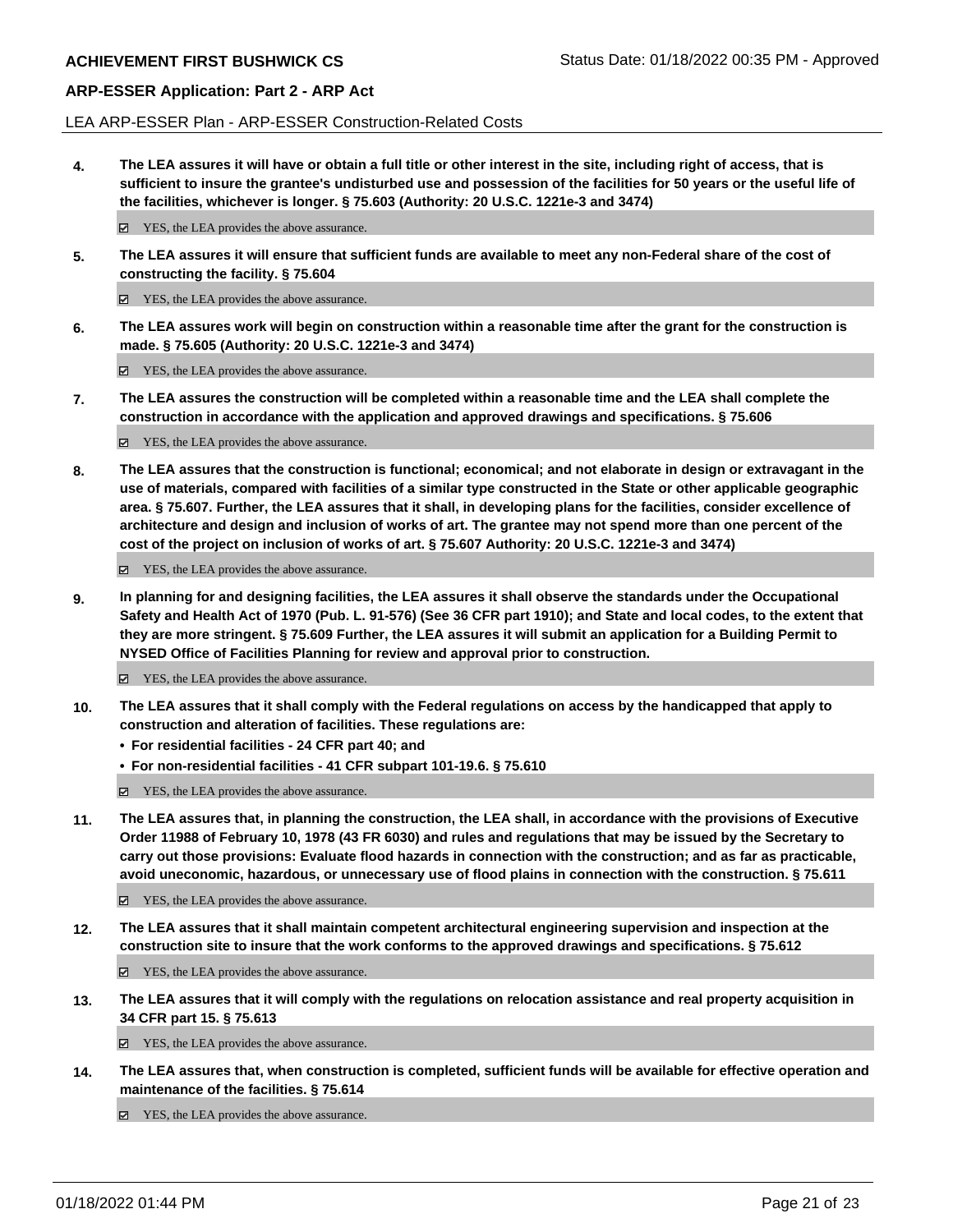LEA ARP-ESSER Plan - ARP-ESSER Construction-Related Costs

**15. The LEA assures that it shall operate and maintain the facilities in accordance with applicable Federal, State, and local requirements. § 75.615**

YES, the LEA provides the above assurance.

- **16. The LEA assures that, to the extent feasible, it shall design and construct facilities to maximize the efficient use of energy. § 75.616 Further, the LEA shall comply with ASHRAE standards in designing and constructing facilities built with project funds. § 75.616 The following standards of the American Society of Heating, Refrigerating, and Air Conditioning Engineers (ASHRAE) are incorporated by reference in this section:**
	- **• ASHRAE-90 A-1980 (Sections 1-9).**
	- **• ASHRAE-90 B-1975 (Sections 10-11).**
	- **• ASHRAE-90 C-1977 (Section 12)**

**Incorporation by reference of these provisions has been approved by the Director of the Office of the Federal Register pursuant to the Director's authority under 5 U.S.C. 552 (a) and 1 CFR part 51. The incorporated document is on file at the Department of Education, Grants and Contracts Service, rm. 3636 ROB-3, 400 Maryland Avenue, SW., Washington, DC 20202-4700 or at the National Archives and Records Administration (NARA). For information on the availability of this material at NARA, call 202-741-6030, or go to:**

**http://www.archives.gov/federal\_register/code\_of\_federal\_regulations/ibr\_locations.html. These standards may be obtained from the publication sales department at the American Society of Heating, Refrigerating, and Air Conditioning Engineers, Inc., 1791 Tullie Circle, NE., Atlanta, Georgia 30329. § 75.616**

YES, the LEA provides the above assurance.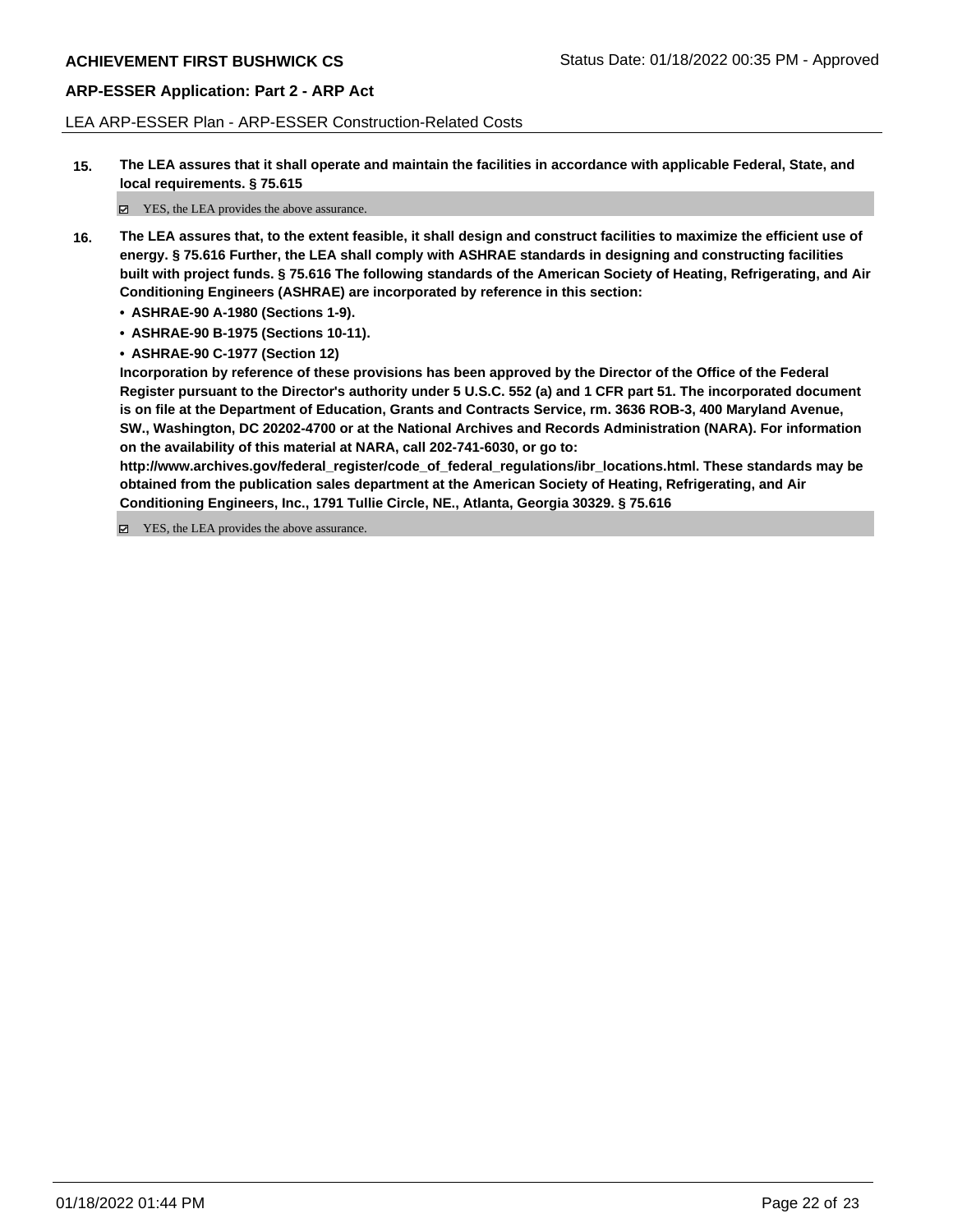### LEA ARP-ESSER Plan - ARP-ESSER Allocation - Budget

## **ARP-ESSER LEA Base 90% Allocation - Budget**

*PLEASE NOTE* - the FS-10 and Budget Narrative are used to provide NYSED with a specific itemization of proposed project expenditures and to provide NYSED and the Office of the State Comptroller with the necessary documentation upon which payments can be based. FS-10s with missing quantities or unit costs, or with terms such "*TBD*" or "*Varies*" cannot be accepted on the FS-10 or Budget Narrative forms.

**Please note: LEAs that have been allocated funds from the mandated SEA-Level Reserves in the 2021-22 enacted state budget will apply for those funds via a separate application process. NYSED will inform school districts under separate cover when the application process for school district allocations of ARP-ESSER SEA set-aside funds has been published in the SED Monitoring and Vendor Reporting System. The sections below are only for LEA 90% base ARP-ESSER allocations. LEAs should not apply for ARP ESSER SEA Reserve funds as part of this application.**

#### **1. Please upload a completed and signed copy of the FS-10 Budget for the ARP-ESSER LEA Base 90% Funds.**

AF Bushwick ARP ESSER 2021 FS-10 SIGNED.pdf AF Bushwick ARP ESSER 2021 FS-10 REVISED.pdf AF Bushwick ARP ESSER 2021 FS-10 REVISED JAN2022.pdf

### **2. Please upload a completed copy of the Budget Narrative for the ARP-ESSER LEA Base 90% Funds.**

AF Bushwick ARP ESSER Budget Narrative- 2021 REVISED JAN2022.pdf AF Bushwick ARP ESSER Budget Narrative- 2021.pdf AF Bushwick ARP ESSER Budget Narrative- 2021 REVISED.pdf

**3. Please complete the following table by providing total proposed expenditures by budget code for funding in relation to the ARP-ESSER Application – Part 2. This information should match the Budget Summary page of the FS-10 budget form.**

|                             | Total Funds (\$) |
|-----------------------------|------------------|
| 15 - Professional Salaries  | 821,794          |
| 16 - Support Staff Salaries | 86,400           |
| 40 - Purchased Services     | 803,230          |
| 45 - Supplies and Materials | 1,193,847        |
| 46 - Travel Expenses        | $\mathbf 0$      |
| 80 - Employee Benefits      | $\mathbf 0$      |
| 90 - Indirect Cost          | $\mathbf 0$      |
| 49 - BOCES Services         | $\mathbf 0$      |
| 30 - Minor Remodeling       | $\mathbf 0$      |
| 20 - Equipment              | $\mathbf 0$      |
| Totals:                     | 2,905,271        |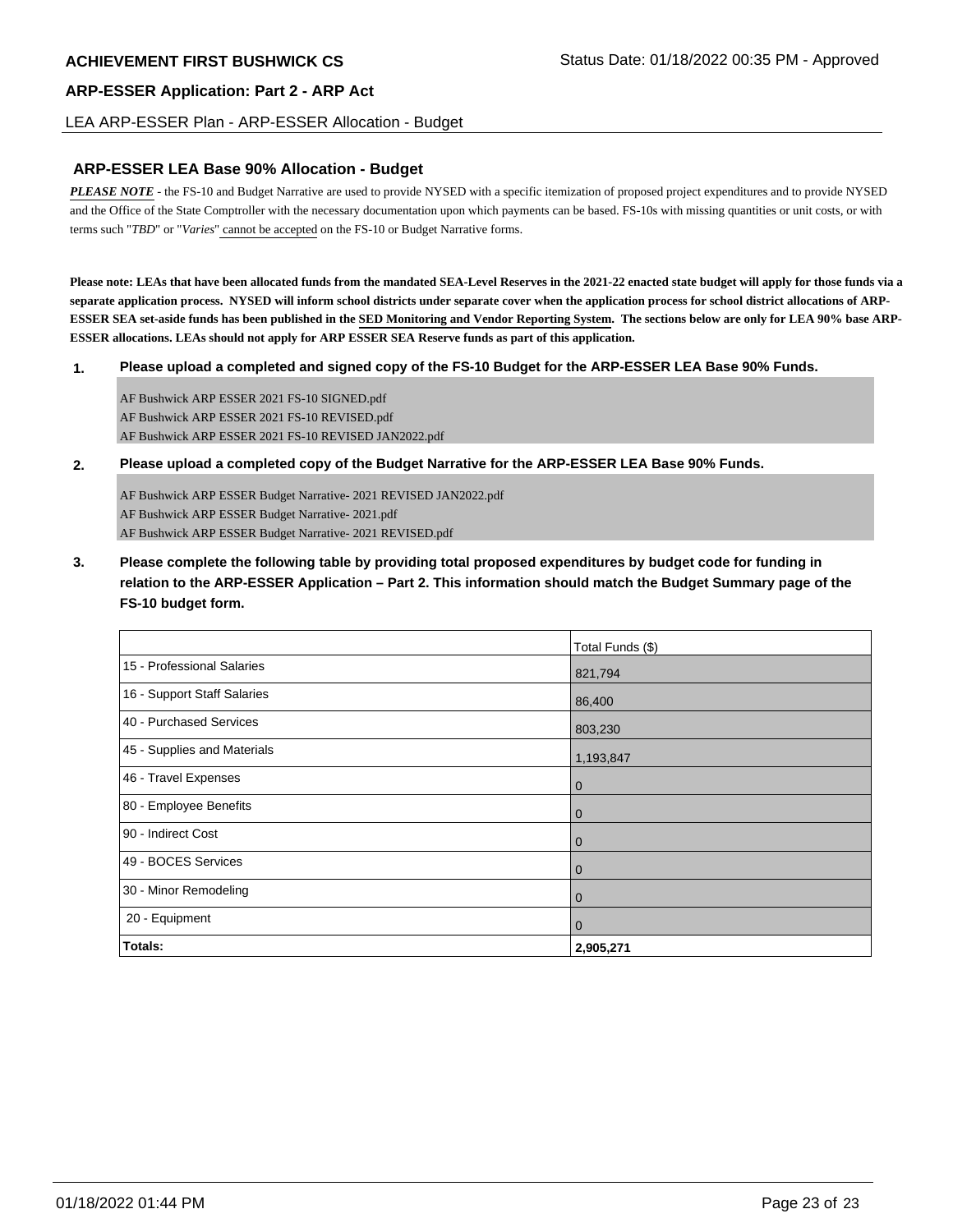# **BUDGET NARRATIVE**

| LEA: Achievement First Bushwick Charter School   FOR TITLE: American Rescue Plan Elementary and |                                               |
|-------------------------------------------------------------------------------------------------|-----------------------------------------------|
|                                                                                                 | Secondary School Emergency Relief (ARP ESSER) |

# **BEDSCODE: 333200860906**

# **\*\* MUST BE SUBMITTED WITH EACH BUDGET IN THE CONSOLIDATED APPLICATION**

**If using Transferability, please indicate on the Budget Narrative and FS-10 the amount of funds to be included under transferability in the budget categories where funds will be used. Example: In the Title IIA budget under Code 15 – Transferability - Title I Reading Teacher – FTE.35 - \$15,000.**

| <b>CODE/</b>                            | <b>EXPLANATION OF EXPENDITURES IN THIS CATEGORY</b>                                                                                                                                                                                                                                                                                                                                                                                                                                                                                                                                                                                                                                                                                                                                                                                                                                                                                                                                                                                                                                                                                                                                                                                                                                                                                                                                                                                                                                                                                                                                                                                                                                                                                                                                                                      |
|-----------------------------------------|--------------------------------------------------------------------------------------------------------------------------------------------------------------------------------------------------------------------------------------------------------------------------------------------------------------------------------------------------------------------------------------------------------------------------------------------------------------------------------------------------------------------------------------------------------------------------------------------------------------------------------------------------------------------------------------------------------------------------------------------------------------------------------------------------------------------------------------------------------------------------------------------------------------------------------------------------------------------------------------------------------------------------------------------------------------------------------------------------------------------------------------------------------------------------------------------------------------------------------------------------------------------------------------------------------------------------------------------------------------------------------------------------------------------------------------------------------------------------------------------------------------------------------------------------------------------------------------------------------------------------------------------------------------------------------------------------------------------------------------------------------------------------------------------------------------------------|
| <b>BUDGET CATEGORY</b>                  | (as it relates to the program narrative for this title)                                                                                                                                                                                                                                                                                                                                                                                                                                                                                                                                                                                                                                                                                                                                                                                                                                                                                                                                                                                                                                                                                                                                                                                                                                                                                                                                                                                                                                                                                                                                                                                                                                                                                                                                                                  |
| Code 15<br><b>Professional Salaries</b> | <b>Summer Learning/Instruction</b><br>Achievement First has developed a Summer Academy to help mitigate the negative impact of the COVID-19<br>pandemic on scholars' academic outcomes and reengage youth who were in remote learning from March<br>2020 to June 2021. Due to school closures and extended periods of remote and hybrid learning in SY20 and<br>SY21, our instructors will extend in-person instructional time through summer 2021 and 2022.<br>K-2 Teacher stipends<br>Approximately 2 teachers @ approx. \$6,250                                                                                                                                                                                                                                                                                                                                                                                                                                                                                                                                                                                                                                                                                                                                                                                                                                                                                                                                                                                                                                                                                                                                                                                                                                                                                       |
|                                         | Grade 3-8 Teacher stipends<br>Approximately 3 teachers $@$ \$6,250                                                                                                                                                                                                                                                                                                                                                                                                                                                                                                                                                                                                                                                                                                                                                                                                                                                                                                                                                                                                                                                                                                                                                                                                                                                                                                                                                                                                                                                                                                                                                                                                                                                                                                                                                       |
|                                         | Total ARP ESSER budgeted \$58,475                                                                                                                                                                                                                                                                                                                                                                                                                                                                                                                                                                                                                                                                                                                                                                                                                                                                                                                                                                                                                                                                                                                                                                                                                                                                                                                                                                                                                                                                                                                                                                                                                                                                                                                                                                                        |
|                                         | <b>Salaries for Network Programming FTEs</b><br>Achievement First will provide strong reading and academic tutoring interventions for students who are<br>below triggers in all academies (with a prioritized effort in grades 5-12) and begin the work to develop a<br>comprehensive approach to developing strong, thriving readers. Reading is foundational and impacts all<br>subjects as the cornerstone of learning; we need a developmentally appropriate approach to how to teach<br>reading. The key features of this strategy further included hiring a Director of Reading Fluency and Director<br>of Tutoring. Additionally, the ongoing pandemic has emphasized the need for dedicated resources to manage<br>and support parent and family engagement at Achievement First schools, as well as partnerships within the<br>wider communities. This dedicated resource will determine and operationalize a cohesive vision for<br>amplifying family voice and experience and articulate a cohesive roadmap including strategies and tactics to<br>increase authentic family engagement leveraging our "Design With and Not For" liberatory design mindset.<br>The Director of Family Engagement will provide guidance for schools and network teams to leverage both<br>qualitative and quantitative data and action plan.<br>Achievement First Bushwick Charter School share of cost for 3 new network leaders to develop and lead<br>academic recovery and family engagement strategies, and support principals in implementation, evaluation<br>and oversight.<br>Director of Reading Fluency \$ 13,328 (for Academic Recovery and Acceleration)<br>Director of Tutoring \$13,184 (for Academic Recovery and Acceleration)<br>Director of Family Engagement \$13,328<br>Total ARP ESSER budgeted \$39,840 |
|                                         | <b>School-Based Contract Hires</b><br>The school proposes the use of a portion of funds to assist with the cost of targeted 1:1 tutoring and<br>interventions for struggling scholars for SY21/22 and SY22/23. Achievement First Bushwick will offer Math,<br>Reading and ELA push-in and pull-out interventions to increase the efficacy of the instructional model<br>through the use of data-driven curricular tools and online resources, as well as interventionists for our<br>growing SPED and multilingual learner (MLL) special populations.<br>Partial cost of contracting an experienced Math Interventionist \$79,841 /yr for 1 year (for Academic<br><b>Recovery and Acceleration</b> )                                                                                                                                                                                                                                                                                                                                                                                                                                                                                                                                                                                                                                                                                                                                                                                                                                                                                                                                                                                                                                                                                                                     |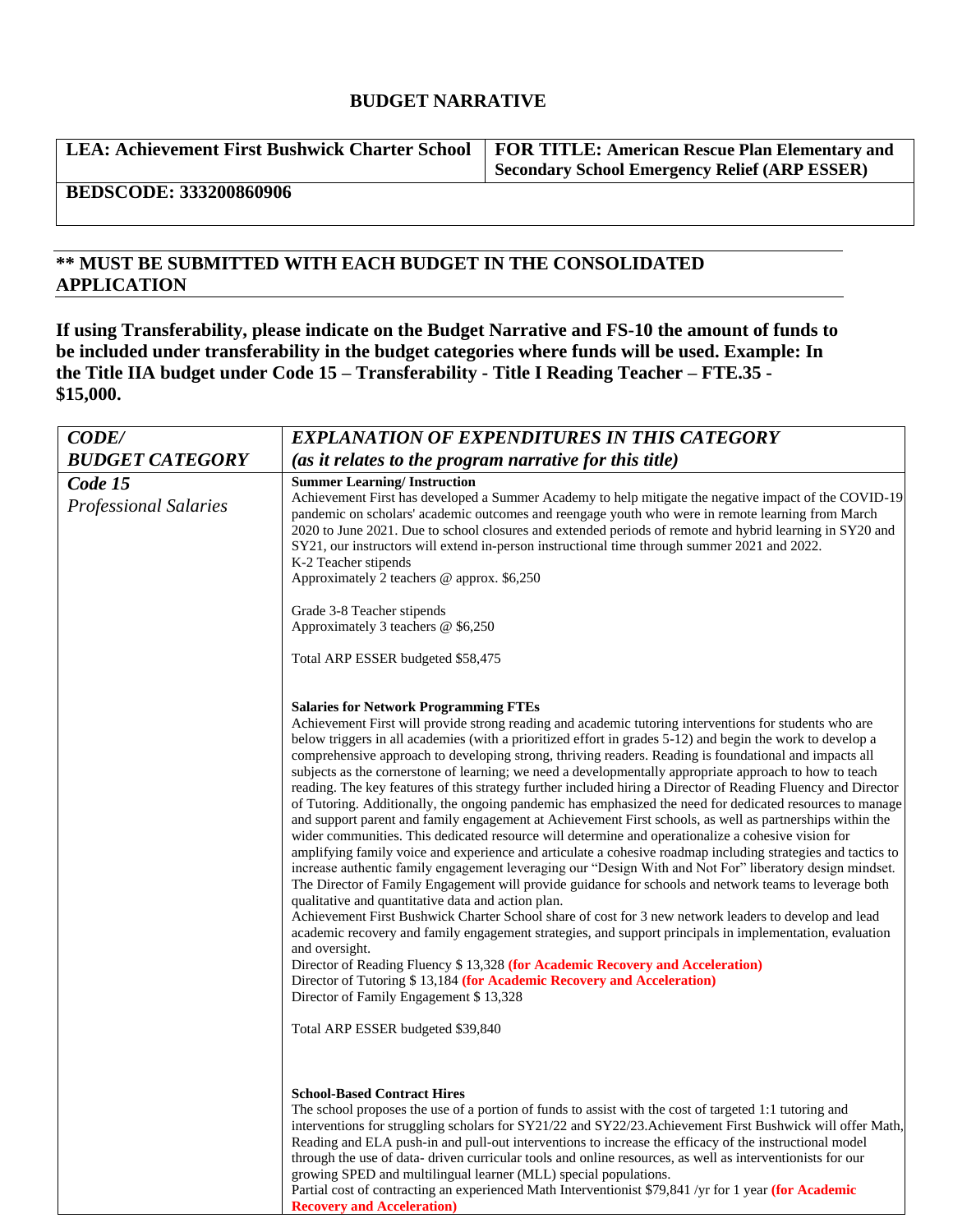|                               | Partial cost of contracting an experienced Reading and ELA Interventionist \$95,929 /yr for 3 years (for<br><b>Academic Recovery and Acceleration)</b>                                                                                                                                                                                                                                                                                                                                                                                                                                                                                                                                                                                                                                                                                                                                                                                                                                                                                                                                                                                                                                                                                                                                                                                                                                                                                                                                                                                                                                  |
|-------------------------------|-----------------------------------------------------------------------------------------------------------------------------------------------------------------------------------------------------------------------------------------------------------------------------------------------------------------------------------------------------------------------------------------------------------------------------------------------------------------------------------------------------------------------------------------------------------------------------------------------------------------------------------------------------------------------------------------------------------------------------------------------------------------------------------------------------------------------------------------------------------------------------------------------------------------------------------------------------------------------------------------------------------------------------------------------------------------------------------------------------------------------------------------------------------------------------------------------------------------------------------------------------------------------------------------------------------------------------------------------------------------------------------------------------------------------------------------------------------------------------------------------------------------------------------------------------------------------------------------|
|                               | Partial cost of contracting an experienced SPED Interventionist \$81,917 /yr for 3 years<br>Partial cost of contracting an experienced MLL Interventionist \$87,600 /yr for 1 year                                                                                                                                                                                                                                                                                                                                                                                                                                                                                                                                                                                                                                                                                                                                                                                                                                                                                                                                                                                                                                                                                                                                                                                                                                                                                                                                                                                                      |
|                               | Total ARP ESSER budgeted \$700,979                                                                                                                                                                                                                                                                                                                                                                                                                                                                                                                                                                                                                                                                                                                                                                                                                                                                                                                                                                                                                                                                                                                                                                                                                                                                                                                                                                                                                                                                                                                                                      |
|                               |                                                                                                                                                                                                                                                                                                                                                                                                                                                                                                                                                                                                                                                                                                                                                                                                                                                                                                                                                                                                                                                                                                                                                                                                                                                                                                                                                                                                                                                                                                                                                                                         |
|                               |                                                                                                                                                                                                                                                                                                                                                                                                                                                                                                                                                                                                                                                                                                                                                                                                                                                                                                                                                                                                                                                                                                                                                                                                                                                                                                                                                                                                                                                                                                                                                                                         |
|                               | <b>Network FTEs for Healthy and Safe Operations</b><br>Achievement First proposes the use of ARP ESSER to support the hiring of a Network Director of Health<br>and Safety and an Associate Director of Health and Safety to ensure that school leaders are adequately<br>supported prepared to return to in-person learning and reopen schools as safely as possible through creating<br>guidance and supports. The Healthy and Safety experts will manage and distill local and federal health and<br>safety guidance research on COVID-19, other transmissible disease and general physical wellness concerns,<br>and ensure that Achievement First's policies and procedures align with department of health, CDC and EPA<br>guidance and monitor and evaluate implementation. The Director of Health and Safety and the Associate will<br>partner with Directors of School Operations and Facilities team to train staff and respond to emerging<br>challenges, working closely with the Director of Family Engagement on communication strategy, change<br>management and parent and family engagement.                                                                                                                                                                                                                                                                                                                                                                                                                                                                           |
|                               | Proportionate 3-Year Costs for NS Director of Health and Safety @ \$85,000/yr = \$18,000<br>Proportionate 1-Year Costs for NS Associate Director of Health and Safety @ \$60,000/yr = \$4,500                                                                                                                                                                                                                                                                                                                                                                                                                                                                                                                                                                                                                                                                                                                                                                                                                                                                                                                                                                                                                                                                                                                                                                                                                                                                                                                                                                                           |
|                               | Total ARP ESSER budgeted \$22,500                                                                                                                                                                                                                                                                                                                                                                                                                                                                                                                                                                                                                                                                                                                                                                                                                                                                                                                                                                                                                                                                                                                                                                                                                                                                                                                                                                                                                                                                                                                                                       |
| Code 16                       | Supports to Maintain the Health of the School Community                                                                                                                                                                                                                                                                                                                                                                                                                                                                                                                                                                                                                                                                                                                                                                                                                                                                                                                                                                                                                                                                                                                                                                                                                                                                                                                                                                                                                                                                                                                                 |
| <b>Support Staff Salaries</b> | Achievement First's pandemic safety, preparedness and response plan has been a non-negotiable in staff and<br>family engagement protecting our staff, families and scholars for the reopening of our New York schools for<br>in-person instruction. This ensures that members of the school community- scholars or adults- that exhibit<br>symptoms of COVID-19 can be appropriately assessed and receive interim care in a location that is separate<br>from the Nurses' Offices. There is a critical need to hire 2 supplementary healthcare workers (CNAs) to<br>support the full-time Nurse and staff the isolation rooms at each school site as part of this plan to ensure that<br>members of the school community-scholars or adults- that exhibit symptoms of COVID-19 can be<br>appropriately assessed and receive interim care in a location that is separate from the Nurses' Offices.                                                                                                                                                                                                                                                                                                                                                                                                                                                                                                                                                                                                                                                                                       |
|                               | 2 CNAs to support the Nurse and staff the isolation room @ \$43,200 each                                                                                                                                                                                                                                                                                                                                                                                                                                                                                                                                                                                                                                                                                                                                                                                                                                                                                                                                                                                                                                                                                                                                                                                                                                                                                                                                                                                                                                                                                                                |
|                               | Total ESSERF budgeted \$86,400                                                                                                                                                                                                                                                                                                                                                                                                                                                                                                                                                                                                                                                                                                                                                                                                                                                                                                                                                                                                                                                                                                                                                                                                                                                                                                                                                                                                                                                                                                                                                          |
| Code 40                       | <b>Professional Development (for Academic Recovery and Acceleration)</b>                                                                                                                                                                                                                                                                                                                                                                                                                                                                                                                                                                                                                                                                                                                                                                                                                                                                                                                                                                                                                                                                                                                                                                                                                                                                                                                                                                                                                                                                                                                |
| <b>Purchased Services</b>     | Achievement First Bushwick School has embraced the mindset that the school will not "do two years in<br>one"- academic recovery must be gradual, intentional and well-paced for each scholar. Rapid and unrealistic<br>1-year recovery plans would be grounded in a deficit mindset about students, result in poor pedagogy (e.g.<br>prioritizing procedural shortcuts over conceptual understanding), and lead to burnout for scholars and<br>teachers. Teachers and co-teachers will also need to use formative data (pre-assessments, exit tickets,<br>observational data, quizzes) to ensure students master prioritized standards/content (unit outcomes). This<br>means training on how to use data during planning (e.g. unit and daily level) and means shifting more<br>decision making to teachers (in collaboration and with support from coaches). It is also critical to clearly<br>define and/ or re-define the assessment strategy to reflect the current realities reflecting school closures and<br>the cancellation of state assessments, including redefining which assessments are evaluative vs. formative,<br>which assessments are paced across the network, and ensuring assessment reporting that shows mastery on<br>prioritized standards/content. Achievement First will introduce a series of educator trainings and Professional<br>Development specifically to build capacity and embed instructional skills to address learning loss.<br>Costs for Achievement First Bushwick Charter School network-wide PD and training are included on ARP<br>ESSER. |
|                               | ES & MS Reading PD<br>\$26,656<br>\$14,592<br>Foundations/ Phonics PD for 2 years                                                                                                                                                                                                                                                                                                                                                                                                                                                                                                                                                                                                                                                                                                                                                                                                                                                                                                                                                                                                                                                                                                                                                                                                                                                                                                                                                                                                                                                                                                       |
|                               | Cognitively Guidance Instruction Math PD<br>\$13,020                                                                                                                                                                                                                                                                                                                                                                                                                                                                                                                                                                                                                                                                                                                                                                                                                                                                                                                                                                                                                                                                                                                                                                                                                                                                                                                                                                                                                                                                                                                                    |
|                               | Total ESSER budgeted \$54,268                                                                                                                                                                                                                                                                                                                                                                                                                                                                                                                                                                                                                                                                                                                                                                                                                                                                                                                                                                                                                                                                                                                                                                                                                                                                                                                                                                                                                                                                                                                                                           |
|                               | <b>Professional Development to Address SEL and DEI</b><br>More than 90% of scholars identify as Black, Latino or multiracial. Achievement First will introduce<br>specialized, culturally responsive and trauma-informed Social Emotional Professional Development to build<br>the capacity of educators. Additionally, costs include PD to address Diversity, Equity and Inclusion and<br>specifically support its black and brown scholars in understanding, confronting and thriving as educators and<br>staff will be enrolled in 'Having Courageous Conversations About Race' training. This targeted PD is aimed<br>at ensuring all students are and feel safe, known and loved is most important, and articulating how a trauma                                                                                                                                                                                                                                                                                                                                                                                                                                                                                                                                                                                                                                                                                                                                                                                                                                                  |

and resiliency approach, SEL, and mindset work are integrated into the student experience vision and cannot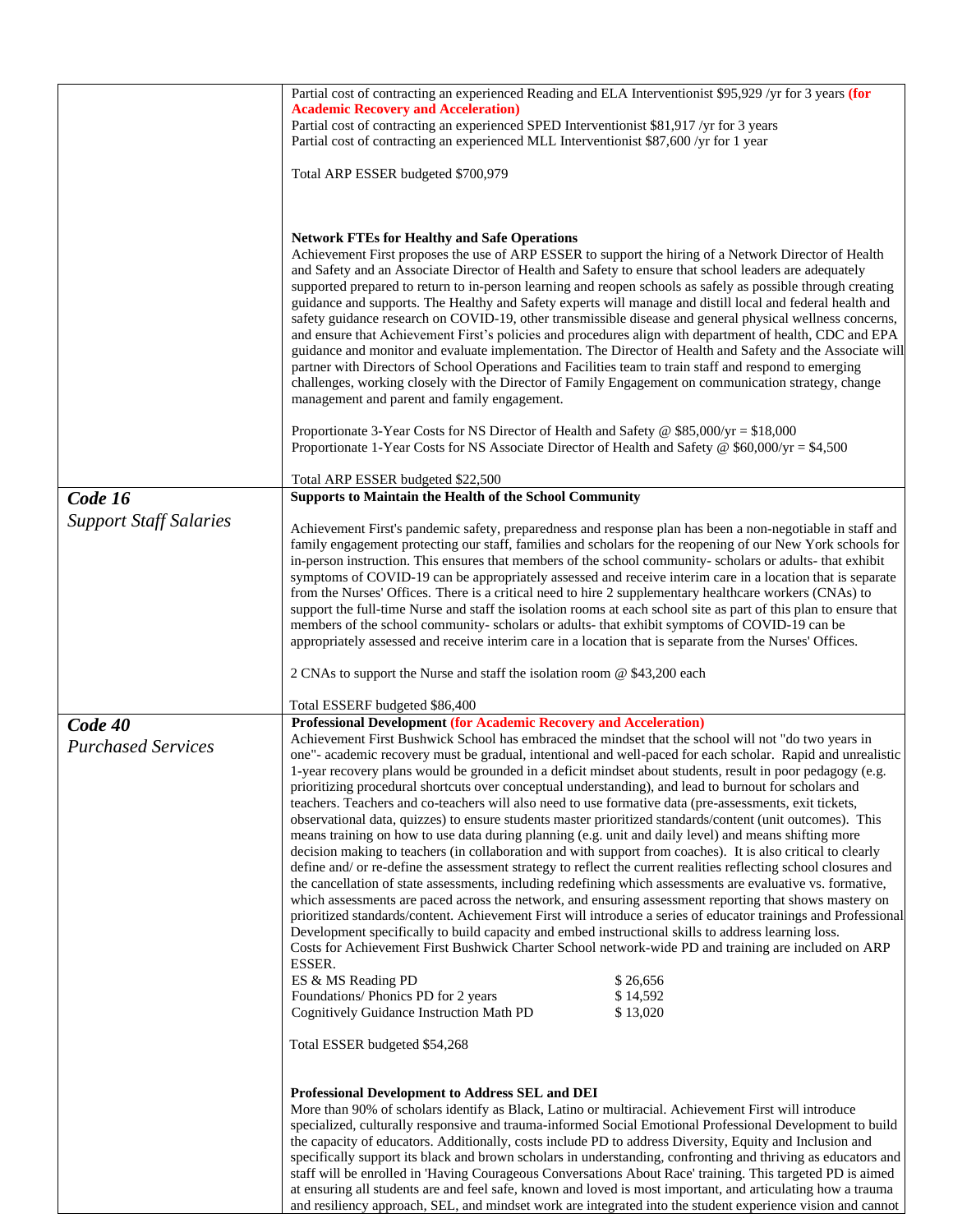| operate as separate, disconnected components, and this also includes holding a higher bar for both / and by<br>ensuring that belief and belonging (care for the whole child) and focused learning (academic progress) are<br>mutually reinforcing. Costs for Achievement First Bushwick Charter School network-wide PD and training<br>costs are included on ARP ESSER.                                                                                                                                                                                                                                                                                                                                                                                                                                                                                                                                                                                                                                                                                                                                                                                       |
|---------------------------------------------------------------------------------------------------------------------------------------------------------------------------------------------------------------------------------------------------------------------------------------------------------------------------------------------------------------------------------------------------------------------------------------------------------------------------------------------------------------------------------------------------------------------------------------------------------------------------------------------------------------------------------------------------------------------------------------------------------------------------------------------------------------------------------------------------------------------------------------------------------------------------------------------------------------------------------------------------------------------------------------------------------------------------------------------------------------------------------------------------------------|
| Total ESSERF budgeted \$59,328                                                                                                                                                                                                                                                                                                                                                                                                                                                                                                                                                                                                                                                                                                                                                                                                                                                                                                                                                                                                                                                                                                                                |
| <b>Wireless Internet Access for Students</b><br>Knowing that most of our scholars are classified as economically-disadvantaged as they qualify for free and<br>reduced-priced lunches, Achievement First reached out to parents and families to ensure that scholars had<br>internet access to enable their full and equal participation in remote learning activities. Scholars that did not<br>have consistent, stable internet access were provided personal wireless hotspot (MiFi) devices and service.<br>Achievement First Bushwick Charter School will bridge the technology-divide and guarantee that our<br>economically-disadvantaged scholars have equal access to education during the 2021/22 academic year by<br>covering the cost of MiFi data for scholars. This internet access will facilitate remote learning including<br>participation and attendance at virtual classrooms and simulcast of daily instruction.<br>These projected costs for 12 months for students from Achievement First Bushwick Elementary and Middle<br>Schools student MiFi plan costs.<br>Approximately 434 data plans @ \$20 per month per scholar for 2 years. |
| Total ESSERF budgeted \$104,040                                                                                                                                                                                                                                                                                                                                                                                                                                                                                                                                                                                                                                                                                                                                                                                                                                                                                                                                                                                                                                                                                                                               |
|                                                                                                                                                                                                                                                                                                                                                                                                                                                                                                                                                                                                                                                                                                                                                                                                                                                                                                                                                                                                                                                                                                                                                               |
| <b>Professional Neat Bar Installation with Zoom</b><br>The cost of installing Neat Bar video conferencing solutions in 4 classrooms at Achievement First Bushwick<br>Charter School Middle School to facilitate hybrid/remote learning via instructional simulcasts.<br>Installation cost \$\$900 per Neat Bar x approximately 6.                                                                                                                                                                                                                                                                                                                                                                                                                                                                                                                                                                                                                                                                                                                                                                                                                             |
| Total ESSERF budgeted \$5,200                                                                                                                                                                                                                                                                                                                                                                                                                                                                                                                                                                                                                                                                                                                                                                                                                                                                                                                                                                                                                                                                                                                                 |
| <b>Supports to Maintain the Health of the School Community</b><br>Asymptomatic testing for staff to return to work after extended breaks and surveillance testing twice<br>monthly. Asymptomatic surveillance testing of students is also planned twice monthly. This testing program<br>allows the school to monitor our community and prevent positive cases from entering the building and/ or<br>minimize in-school exposures.<br><b>Staff Asymptomatic COVID Testing</b><br>20<br>\$500.00 \$10,000<br>109<br><b>Student Asymptomatic COVID Testing</b><br>$$400.00 \quad $43,650$<br>Total ESSERF budgeted \$53,650                                                                                                                                                                                                                                                                                                                                                                                                                                                                                                                                     |
|                                                                                                                                                                                                                                                                                                                                                                                                                                                                                                                                                                                                                                                                                                                                                                                                                                                                                                                                                                                                                                                                                                                                                               |
| <b>HVAC/ AC Services</b><br>HVAC consultants will conduct assessments and inspections and filter changes every 6-8 weeks to ensure<br>that common areas and classrooms maintain adequate air flow for air quality standards in-keeping with CDC<br>guidance and to reduce any risk of airborne spread of COVID-19 inside school facilities. ARP ESSER<br>funding will assist with costs for assessing all building HVAC systems to ensure they are providing the<br>needed air exchanges and replace HEPA filters every 6-8 weeks (versus every 20 weeks).<br>Air Conditioning Unit Assessment \$1,200<br>Air Conditioning Unit Filter Installations \$3,000                                                                                                                                                                                                                                                                                                                                                                                                                                                                                                  |
| Total ESSERF budgeted \$4,200                                                                                                                                                                                                                                                                                                                                                                                                                                                                                                                                                                                                                                                                                                                                                                                                                                                                                                                                                                                                                                                                                                                                 |
| <b>Tutoring Program- Great Oaks Foundation Charges (for Academic Recovery and Acceleration)</b><br>Achievement First will partner with the Great Oaks Foundation to deliver a Tutoring Program for SY22/23<br>and SY23/24. The tutoring program will help mitigate the negative impact of the COVID-19 pandemic on<br>MS scholars' academic outcomes due to school closures and extended periods of remote and hybrid learning<br>in SY20 and SY21.                                                                                                                                                                                                                                                                                                                                                                                                                                                                                                                                                                                                                                                                                                           |
| Tutoring will feature individualized instruction where students receive at least two hours of small group or<br>one-on- one tutoring every day, delivered by a full-time Great Oaks Tutor Corps at each Achievement First<br>school. Given the large number of tutors required at each school site, funding will also be used to support the<br>cost of \$14,520 for a Great Oaks Foundation Tutor Lead to ensure that the principal and Deans<br>are supported in program implementation and tutor supervision.                                                                                                                                                                                                                                                                                                                                                                                                                                                                                                                                                                                                                                              |
| The two-year costs will cover the Great Oaks fees and a housing stipend totaling \$15,000 per year for each<br>tutor.                                                                                                                                                                                                                                                                                                                                                                                                                                                                                                                                                                                                                                                                                                                                                                                                                                                                                                                                                                                                                                         |

Great Oaks Tutors for 1:10 Small Group Program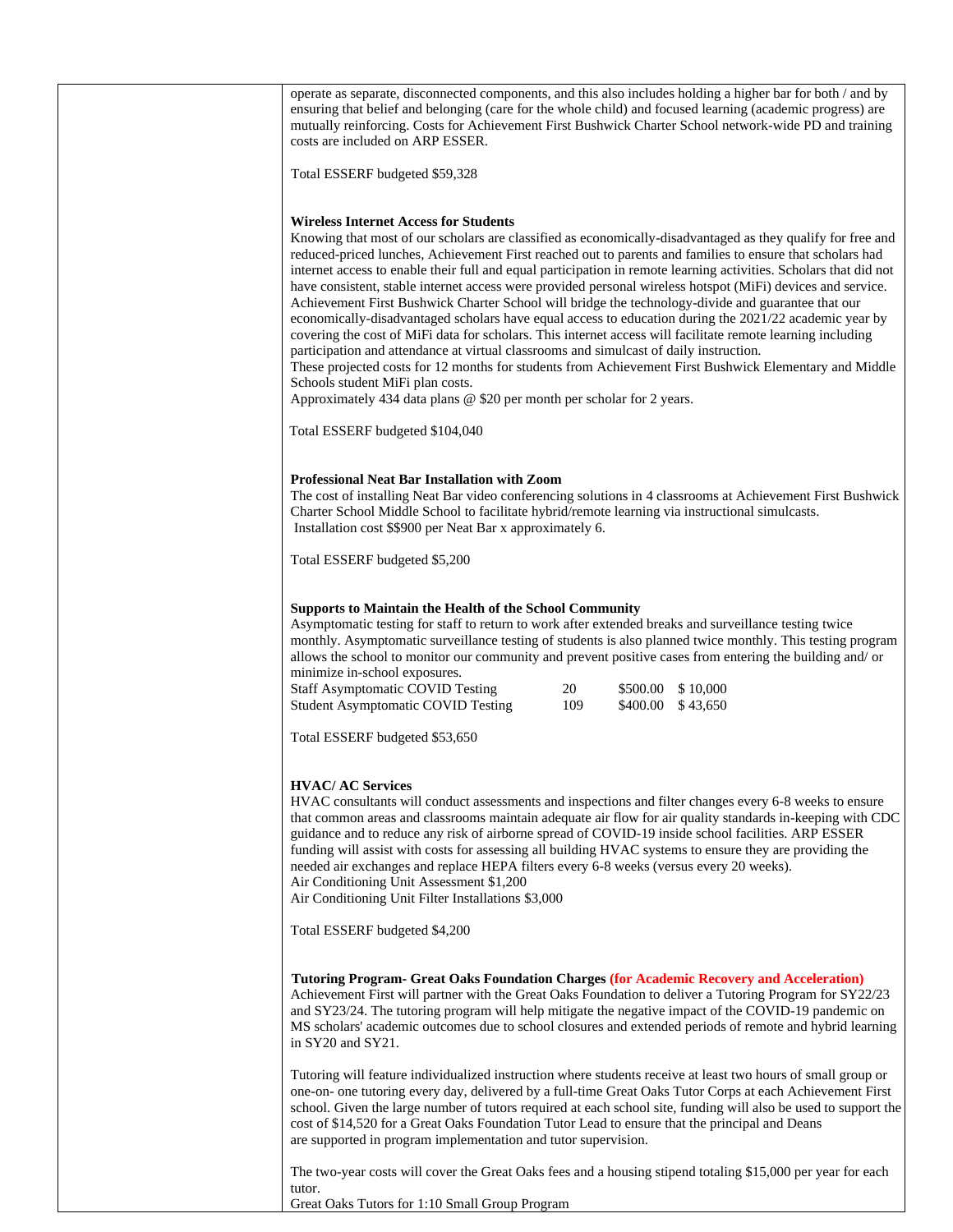| ES: Approx. $4 \times \$15,000$ per year = $\$116,732$<br>1 x 14,520 per year = $$29,040$                                                                                                                                                                                                                                                                                                                                                                                                                                                                                                                                                                                                                                                                                                                                                                                                                                                                                                                                                                                                                                                                                                                                                                                                                                                                                                                                                                                                                                                                                                                                                                                                                                |
|--------------------------------------------------------------------------------------------------------------------------------------------------------------------------------------------------------------------------------------------------------------------------------------------------------------------------------------------------------------------------------------------------------------------------------------------------------------------------------------------------------------------------------------------------------------------------------------------------------------------------------------------------------------------------------------------------------------------------------------------------------------------------------------------------------------------------------------------------------------------------------------------------------------------------------------------------------------------------------------------------------------------------------------------------------------------------------------------------------------------------------------------------------------------------------------------------------------------------------------------------------------------------------------------------------------------------------------------------------------------------------------------------------------------------------------------------------------------------------------------------------------------------------------------------------------------------------------------------------------------------------------------------------------------------------------------------------------------------|
| MS: Approx. 4 x \$15,000 per year = \$116,732<br>1 x 14,520 per year = $$29,040$                                                                                                                                                                                                                                                                                                                                                                                                                                                                                                                                                                                                                                                                                                                                                                                                                                                                                                                                                                                                                                                                                                                                                                                                                                                                                                                                                                                                                                                                                                                                                                                                                                         |
| Total ARP ESSER budgeted \$291,544                                                                                                                                                                                                                                                                                                                                                                                                                                                                                                                                                                                                                                                                                                                                                                                                                                                                                                                                                                                                                                                                                                                                                                                                                                                                                                                                                                                                                                                                                                                                                                                                                                                                                       |
| Deep cleaning of school facilities                                                                                                                                                                                                                                                                                                                                                                                                                                                                                                                                                                                                                                                                                                                                                                                                                                                                                                                                                                                                                                                                                                                                                                                                                                                                                                                                                                                                                                                                                                                                                                                                                                                                                       |
| Professional custodial service providers will clean and disinfect frequently touched surfaces at the end of each<br>day using robust cleaning protocols in-line with CDC and local government recommendations. These should<br>include but are not limited to using soapy water or detergent to remove dirt, and then using an EPA-approved<br>disinfectant for use against the virus that causes COVID-19 as listed here. The regimen will elevate the<br>cleaning methods, tools, and sanitizing materials for a daily deep clean and disinfecting.<br>- Any supplies or instructional tools that cannot be individualized should be cleaned/sanitized between uses.<br>High-touch surfaces such as door and sink handles, water fountains, playground equipment, elevator call and<br>operating buttons, stairway handrails, doorknobs, light switches, hallway doorknobs, handles and faucets will<br>be cleaned/sanitized multiple times a day.<br>- Bathroom and Nurse's Office protocol: Bathrooms and the Nurse's Office should be sanitized at least twice a<br>day whilst ensuring that disinfectants are applied/used according to the manufacturers' specifications. To the<br>extent possible, "green" cleaning products will be used in accordance with state green cleaning laws, and<br>disinfection must be carried out away from scholars and/or at lowest occupancy.<br>- Maintaining cleaning logs: Detailed logs will be maintained by School Operations staff and provided to<br>ensure all areas are cleaned and disinfected. Achievement First Bushwick requires the records of the<br>professional cleaning and custodians to be checked by supervisor and reported to the schools' Director of |
| School Operations to assist Achievement First in confirming that correct processes are followed.                                                                                                                                                                                                                                                                                                                                                                                                                                                                                                                                                                                                                                                                                                                                                                                                                                                                                                                                                                                                                                                                                                                                                                                                                                                                                                                                                                                                                                                                                                                                                                                                                         |
| Charges for approximately 60 weeks (2 school years) of additional cleaners to deep clean high-touch surfaces<br>at school sites                                                                                                                                                                                                                                                                                                                                                                                                                                                                                                                                                                                                                                                                                                                                                                                                                                                                                                                                                                                                                                                                                                                                                                                                                                                                                                                                                                                                                                                                                                                                                                                          |
| Total ESSER budgeted \$65,000                                                                                                                                                                                                                                                                                                                                                                                                                                                                                                                                                                                                                                                                                                                                                                                                                                                                                                                                                                                                                                                                                                                                                                                                                                                                                                                                                                                                                                                                                                                                                                                                                                                                                            |
| <b>Change Summer AF Camp</b><br>Achievement First will partner with Change Summer and other charter networks to host a summer camp. AF<br>Camp is an equitable opportunity for Achievement First's students to experience challenges, adventures,<br>teamwork, and personal growth during the summer months and is an essential part of the Achievement First<br>student experience. The camp also focuses on STEM and experiential learning to jumpstart academic<br>recovery.                                                                                                                                                                                                                                                                                                                                                                                                                                                                                                                                                                                                                                                                                                                                                                                                                                                                                                                                                                                                                                                                                                                                                                                                                                          |
| \$5000 per academy level for Achievement First Bushwick ES and MS programming in the Summer of 2022                                                                                                                                                                                                                                                                                                                                                                                                                                                                                                                                                                                                                                                                                                                                                                                                                                                                                                                                                                                                                                                                                                                                                                                                                                                                                                                                                                                                                                                                                                                                                                                                                      |
| Total ESSER budgeted \$10,000                                                                                                                                                                                                                                                                                                                                                                                                                                                                                                                                                                                                                                                                                                                                                                                                                                                                                                                                                                                                                                                                                                                                                                                                                                                                                                                                                                                                                                                                                                                                                                                                                                                                                            |
| <b>Facilities Improvements</b>                                                                                                                                                                                                                                                                                                                                                                                                                                                                                                                                                                                                                                                                                                                                                                                                                                                                                                                                                                                                                                                                                                                                                                                                                                                                                                                                                                                                                                                                                                                                                                                                                                                                                           |
| The purchase and installation of touchless water fountains for Achievement First common areas to<br>1)<br>mitigate the potential spread of COVID-19 via high-touch surfaces.<br>K-8 purchase and installation costs: approx. 10 x $$7,000$ each = \$70,000                                                                                                                                                                                                                                                                                                                                                                                                                                                                                                                                                                                                                                                                                                                                                                                                                                                                                                                                                                                                                                                                                                                                                                                                                                                                                                                                                                                                                                                               |
| 2)<br>Installation and repair of plexiglass shields and dividers in restrooms<br>K-8 purchase and installation costs: $12 \times $500$ each = \$6,000                                                                                                                                                                                                                                                                                                                                                                                                                                                                                                                                                                                                                                                                                                                                                                                                                                                                                                                                                                                                                                                                                                                                                                                                                                                                                                                                                                                                                                                                                                                                                                    |
| 3)<br>Window Repair Project to Ensure Good Indoor Air Quality<br>The CDC and local departments of health recommend that indoor spaces be well-ventilated and have<br>cross-ventilation to mitigate the spread of COVID-19 and other airborne disease in congregate<br>settings. Estimated Cost of Facilities Repairs to repair ES & MS window frames to ensure<br>functioning windows for ventilation at an estimated \$30,000.00<br>4)<br>Split AC Unit Replacement and Vendor Services                                                                                                                                                                                                                                                                                                                                                                                                                                                                                                                                                                                                                                                                                                                                                                                                                                                                                                                                                                                                                                                                                                                                                                                                                                 |
| Achievement First Bushwick is proposing the use of ARP ESSER funds to assist with the<br>replacement of ductless split AC units at its K-8 school sites to improve air quality. Ductless systems<br>have air filters, but are not as powerful as ducted filtration systems to rid the schools of allergens etc.<br>and are not in-keeping with CDC guidelines for HEPA filters. The estimated project cost is \$50,000                                                                                                                                                                                                                                                                                                                                                                                                                                                                                                                                                                                                                                                                                                                                                                                                                                                                                                                                                                                                                                                                                                                                                                                                                                                                                                   |
| Total ESSER budgeted \$156,000                                                                                                                                                                                                                                                                                                                                                                                                                                                                                                                                                                                                                                                                                                                                                                                                                                                                                                                                                                                                                                                                                                                                                                                                                                                                                                                                                                                                                                                                                                                                                                                                                                                                                           |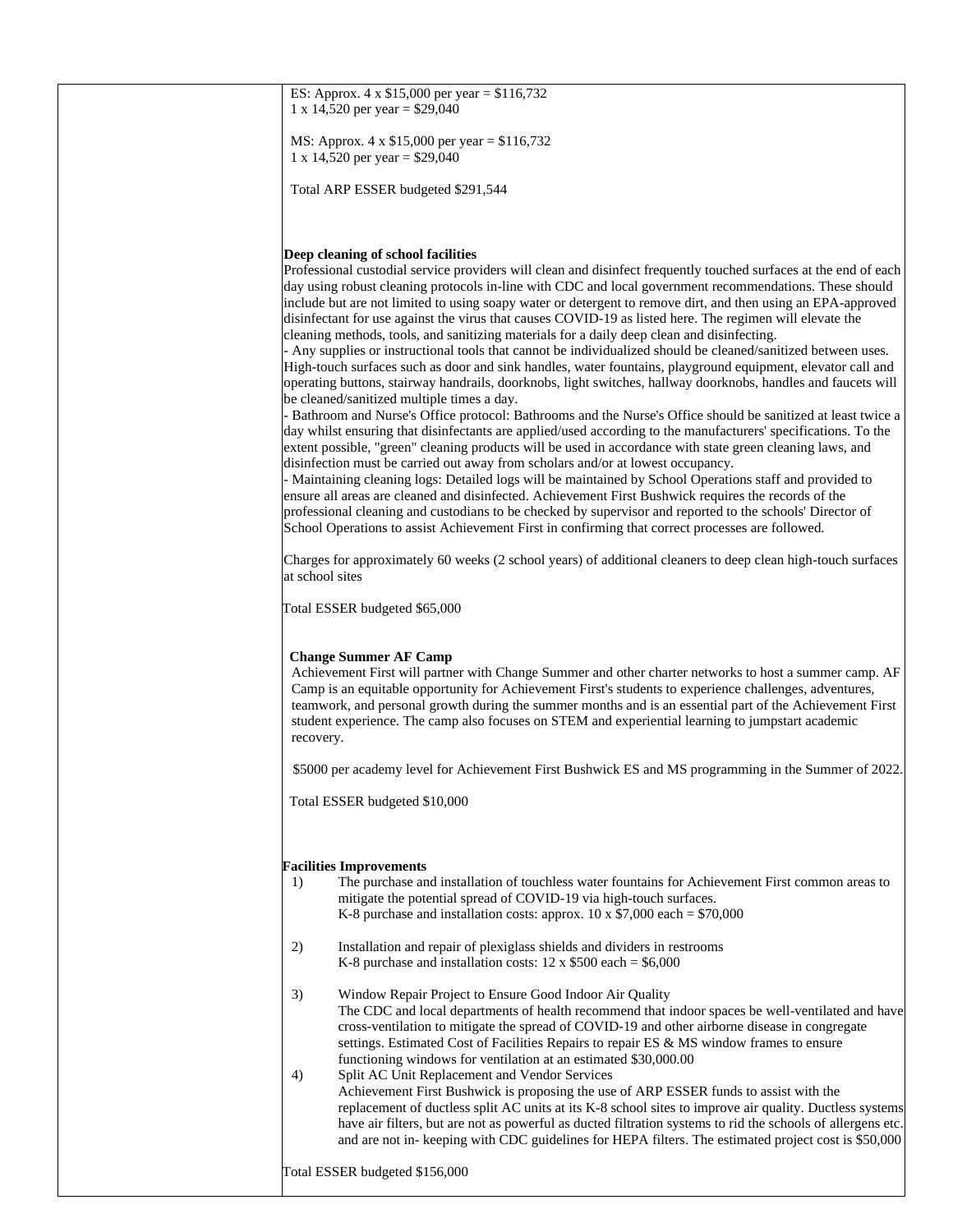| <b>CODE/</b>                             | <b>EXPLANATION OF EXPENDITURES IN THIS CATEGORY</b>                                                                                                                                                                                                                                                                                                                                                                                                                                                                                                                                                                                                                                                                                                                                                                                                                                                                                                                                                                                                                                                                                                                                                                                                                                                                                                                                                                                                                                                    |
|------------------------------------------|--------------------------------------------------------------------------------------------------------------------------------------------------------------------------------------------------------------------------------------------------------------------------------------------------------------------------------------------------------------------------------------------------------------------------------------------------------------------------------------------------------------------------------------------------------------------------------------------------------------------------------------------------------------------------------------------------------------------------------------------------------------------------------------------------------------------------------------------------------------------------------------------------------------------------------------------------------------------------------------------------------------------------------------------------------------------------------------------------------------------------------------------------------------------------------------------------------------------------------------------------------------------------------------------------------------------------------------------------------------------------------------------------------------------------------------------------------------------------------------------------------|
| <b>BUDGET CATEGORY</b>                   | (as it relates to the program narrative for this title)                                                                                                                                                                                                                                                                                                                                                                                                                                                                                                                                                                                                                                                                                                                                                                                                                                                                                                                                                                                                                                                                                                                                                                                                                                                                                                                                                                                                                                                |
|                                          |                                                                                                                                                                                                                                                                                                                                                                                                                                                                                                                                                                                                                                                                                                                                                                                                                                                                                                                                                                                                                                                                                                                                                                                                                                                                                                                                                                                                                                                                                                        |
| Code 45<br><b>Supplies and Materials</b> | <b>Cleaning Supplies</b><br>ARP ESSER funding will assist with costs for acquiring stocks of sanitizing/disinfecting wipes that are<br>critical for school operations and keeping students and staff safe and healthy during the ongoing COVID-19<br>public health emergency, and additional commercial-grade cleaning and disinfecting supplies to ensure that<br>classrooms and common areas are effectively cleaned and sanitized to mitigate spread via high-touch<br>surfaces. Achievement First has developed a comprehensive facilities and custodial services plan in response<br>to the COVID-19 pandemic and to facilitate the safe reopening. Professional custodial service providers will<br>clean and disinfect frequently touched surfaces at the end of each day using robust cleaning protocols in-line<br>with CDC and Local government recommendations, frequent cleaning of high-touch items and restrooms and<br>the Nurse's Office should be sanitized at least twice a day whilst ensuring that disinfectants are applied/used<br>according to the manufacturers' specifications.                                                                                                                                                                                                                                                                                                                                                                                               |
|                                          | To assist with the cost of additional cleaning supplies to maintain health and safety and mitigate the spread of<br>viruses and infectious diseases.<br>2700 80-count canisters of Sanitizing Wipes @ \$22.00 each.                                                                                                                                                                                                                                                                                                                                                                                                                                                                                                                                                                                                                                                                                                                                                                                                                                                                                                                                                                                                                                                                                                                                                                                                                                                                                    |
|                                          | Total ESSERF budgeted \$59,400                                                                                                                                                                                                                                                                                                                                                                                                                                                                                                                                                                                                                                                                                                                                                                                                                                                                                                                                                                                                                                                                                                                                                                                                                                                                                                                                                                                                                                                                         |
|                                          | <b>SAFE REOPENING STRATEGY EXPENSES</b>                                                                                                                                                                                                                                                                                                                                                                                                                                                                                                                                                                                                                                                                                                                                                                                                                                                                                                                                                                                                                                                                                                                                                                                                                                                                                                                                                                                                                                                                |
|                                          | ARP ESSER funding will assist with purchasing adequate supplies of alcohol-based hand sanitizer,<br>sanitizing stations and handwashing units to promote good hand hygiene and ensure the hands of scholars<br>and staff are cleansed between washing, reusable protective face coverings that have been recommended by<br>the CDC to reduce the risk and transmission of bacteria and viruses including COVID-19, disposable face<br>coverings to augment reusable supplies and serve as contingency, disposable latex gloves and gowns to limit<br>transmission and facilitate health checks, handheld temperature scanners and thermometers to check students<br>and staff for fevers before they enter the schools' facilities, and individually packaged student instructional<br>supplies to mitigate the spread of disease among scholars and teachers via shared classroom resources. The<br>Achievement First Operational Parameters and Safety Precautions have been designed to ensure scholar and<br>staff well-being and mitigate and/ or decrease potential spread of COVID-19. Particular emphasis has been<br>placed on good hand-hygiene, physical distancing, scholar and employee screening and asymptomatic<br>testing, self-monitoring and reporting, disinfecting, and safe disposal of chemicals, additional waste and PPE.                                                                                                                                                     |
|                                          | <b>PPE</b> and Sanitizer Stocks<br>Masks: Pending updated state and host district guidance, all staff and students will be required to wear masks<br>or appropriate face coverings in school buildings, when proper physical distancing cannot be exercised.<br>Schools will strive to distribute 2-3 reusable masks to scholars, and 1 reusable mask to staff members.<br>Adequate supplies of children and adult disposable masks will also be kept on-site<br>Gloves: Staff members with arrival and dismissal posts will be required to wear gloves when conducting no-<br>and low-touch temperature checks. Staff members will also be required to use gloves when materials, meals<br>etc. are being distributed to scholars.<br>Face shields: Protective eye-coverings and face shields will be provided for Achievement First school staff<br>who may frequently come in contact or interact with visitors and deliveries to our facilities. Face shields will<br>help to ensure that persons including staff members who have been assigned arrival and dismissal are<br>protected when carrying out these duties.<br>Hand sanitizer: Adequate supplies of alcohol-based hand sanitizer will be maintained on-site to ensure that<br>visitors as well as members of the school family are able to practice good hand-hygiene throughout the day.<br>All Adults and scholars will be required to sanitize their hands before entering the Achievement First<br><b>Bushwick Charter School.</b> |
|                                          | Cost of PPE for Achievement First Bushwick Charter School.<br><b>Total Cost</b><br>Description<br>Free Standing Sanitizing Stations<br>\$2,000<br>Hand Sanitizer Refills<br>\$10,350<br><b>Adult Reusable Masks</b><br>\$1,264<br>\$810<br><b>Adult Disposable Masks</b><br>\$7,368<br>Kids Reusable Masks<br>Kids Disposable Masks<br>\$3,466<br>Face Shields<br>\$900<br>Latex/Disposable Gloves<br>\$2,250<br>Disposable Gowns<br>\$1,061<br>Total ARP ESSER budgeted \$29,469                                                                                                                                                                                                                                                                                                                                                                                                                                                                                                                                                                                                                                                                                                                                                                                                                                                                                                                                                                                                                      |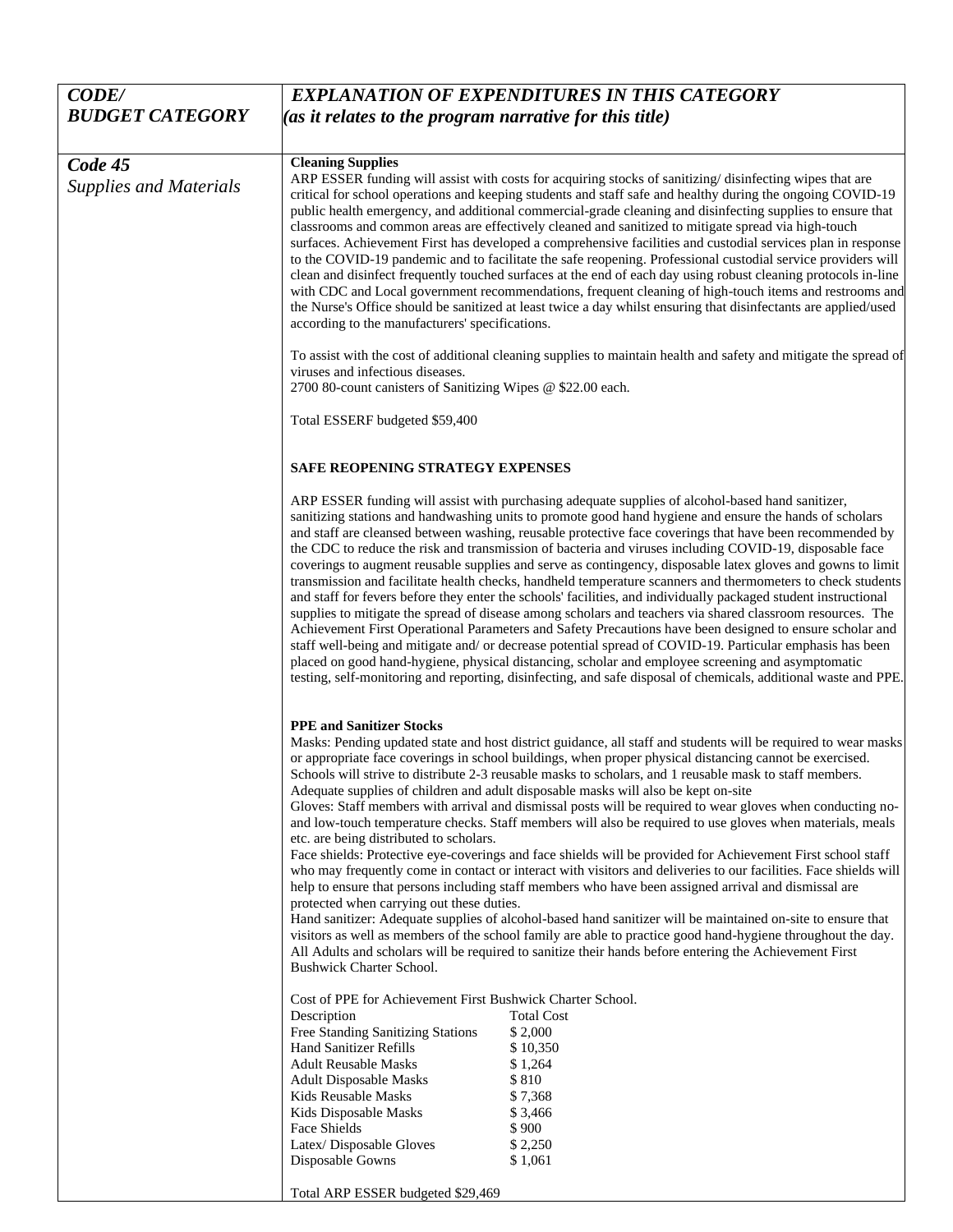| <b>Individual Student and Teacher Instructional Supplies</b>                                                                                                                                                                    |
|---------------------------------------------------------------------------------------------------------------------------------------------------------------------------------------------------------------------------------|
| In a typical Achievement First Bushwick Charter school and classroom, scholars share stocks of instructional                                                                                                                    |
| supplies including stationery, calculators etc. as part of daily instruction and to complete their class                                                                                                                        |
| assignments. With the pivot to remote and hybrid remote and in-person instruction, we received clear                                                                                                                            |
| feedback from teachers and families that all scholars did not have access to instructional tools. Additionally,                                                                                                                 |
| we recognized that sharing these instructional supplies would also be unsafe for our scholars and staff that<br>will engage in in-person learning in Fall 2021. Achievement First Bushwick Charter has included the             |
| provision of individual instructional supplies for our scholars as a core component of our operating plans                                                                                                                      |
| during this ongoing pandemic. Supplies will either be locked in the scholar's desk if there are no rotations in                                                                                                                 |
| and out of classroom), or travel with the scholar in his or her backpack daily.                                                                                                                                                 |
| Our network School Operations team leads examined the costs associated with providing scholars with 1:1                                                                                                                         |
| pre-packaged instructional tools that are supplied by various vendors such as EduKits and Sprout School                                                                                                                         |
| Supplies. The team determined it would be more cost effective, and a more responsible use of public funds,                                                                                                                      |
| for Achievement First to purchase the required supplies and package custom kits for scholars based on their                                                                                                                     |
| academy level, as well as replenishment for these kits. Additionally, teachers will also be provided with                                                                                                                       |
| individual sets of instructional and curriculum supplies, and individually assigned computer peripherals. All<br>students and teachers will be provided with headphones for instructional that is enhanced by digital resources |
| and to limit distractions that impact hybrid/remote synchronous learning. At the beginning of the school                                                                                                                        |
| year, parents who have opted for hybrid learning will be asked to collect the supplies individually assigned                                                                                                                    |
| packages at the school. However, we will also facilitate distribution and delivery to families that are unable                                                                                                                  |
| to due to financial and/or time constraints, or those who do not feel comfortable with entering a school                                                                                                                        |
| facility.                                                                                                                                                                                                                       |
|                                                                                                                                                                                                                                 |
| Items included in individual student instructional supplies kits include:                                                                                                                                                       |
| ES                                                                                                                                                                                                                              |
| 1:1 Pencil sharpeners<br>٠<br>Pencils<br>٠                                                                                                                                                                                      |
| Crayons<br>$\bullet$                                                                                                                                                                                                            |
| Loose leaf paper packets<br>$\bullet$                                                                                                                                                                                           |
| Construction paper<br>٠                                                                                                                                                                                                         |
| <b>Notebooks</b><br>٠                                                                                                                                                                                                           |
| Individual dry erase boards with markers<br>$\bullet$                                                                                                                                                                           |
| Scissors<br>$\bullet$                                                                                                                                                                                                           |
| Erasers<br>$\bullet$                                                                                                                                                                                                            |
| Stationery storage/ seat sacks<br>$\bullet$                                                                                                                                                                                     |
| Protractors<br>٠                                                                                                                                                                                                                |
| Rulers<br>$\bullet$                                                                                                                                                                                                             |
| Linking cubes and other manipulatives<br>$\bullet$                                                                                                                                                                              |
| Counting jars and beads<br>$\bullet$                                                                                                                                                                                            |
| Glue<br>$\bullet$                                                                                                                                                                                                               |
| Tape with dispensers<br>$\bullet$<br>Assignment folders<br>ò                                                                                                                                                                    |
| String                                                                                                                                                                                                                          |
| Seeds                                                                                                                                                                                                                           |
| Painting sets                                                                                                                                                                                                                   |
| MS                                                                                                                                                                                                                              |
| 1:1 Pencil sharpeners<br>$\bullet$                                                                                                                                                                                              |
| Pencils                                                                                                                                                                                                                         |
| Crayons                                                                                                                                                                                                                         |
| Loose leaf paper packets                                                                                                                                                                                                        |
| Construction paper<br>$\bullet$                                                                                                                                                                                                 |
| Notebooks<br>٠                                                                                                                                                                                                                  |
| Individual dry erase boards with markers<br>٠                                                                                                                                                                                   |
| <b>Scissors</b><br>٠                                                                                                                                                                                                            |
| Erasers<br>٠<br>Stationery storage/ seat sacks                                                                                                                                                                                  |
| Protractors<br>$\bullet$                                                                                                                                                                                                        |
| Rulers<br>$\bullet$                                                                                                                                                                                                             |
| Linking cubes and other manipulatives<br>$\bullet$                                                                                                                                                                              |
| Graphing calculators                                                                                                                                                                                                            |
| Colored pens for editing                                                                                                                                                                                                        |
| Number lines                                                                                                                                                                                                                    |
| 3-D shapes<br>$\bullet$                                                                                                                                                                                                         |
| Glue<br>$\bullet$                                                                                                                                                                                                               |
| Tape with dispensers<br>$\bullet$                                                                                                                                                                                               |
| Graphing paper                                                                                                                                                                                                                  |
| Assignment folders                                                                                                                                                                                                              |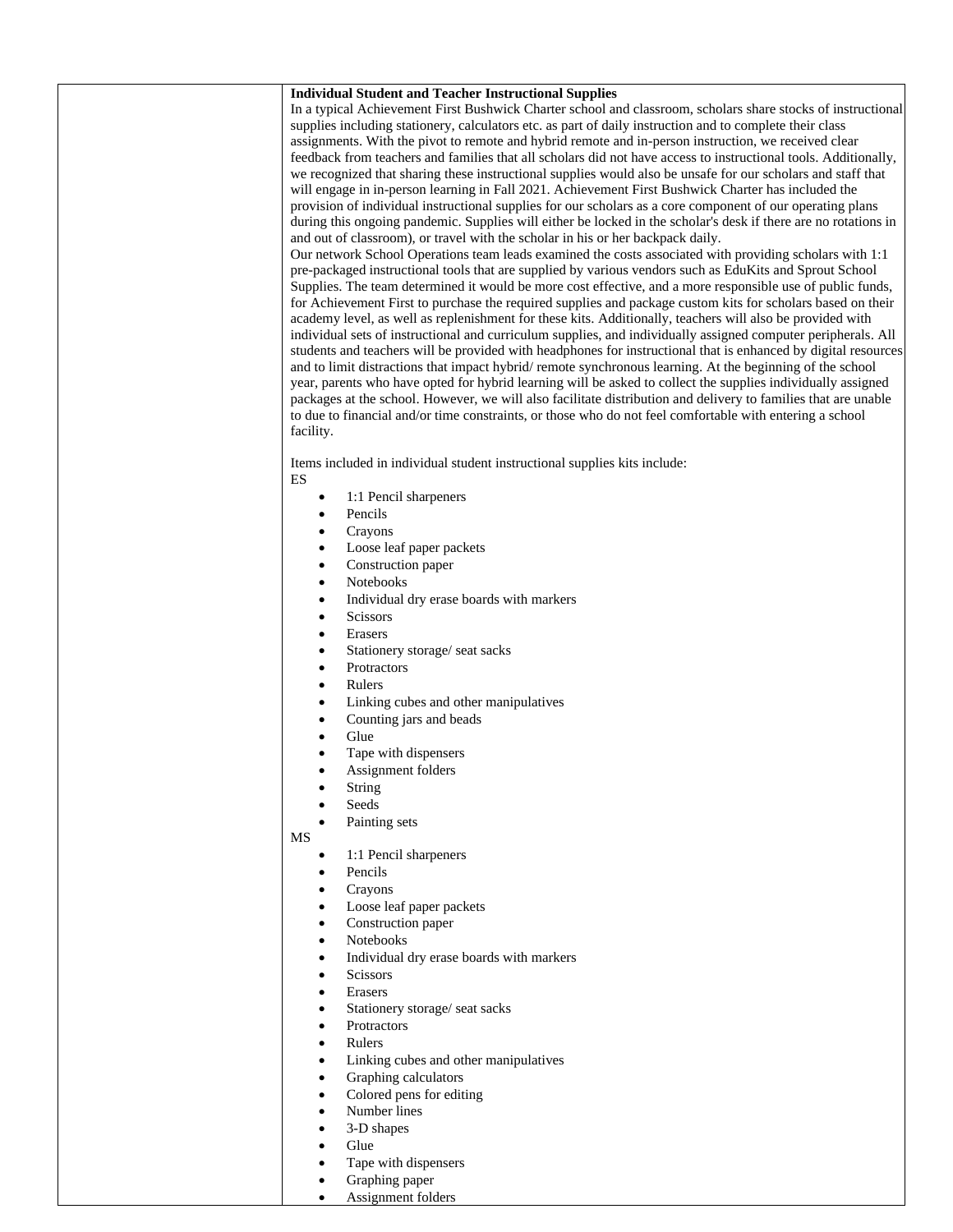| String<br>٠                                                                               |                                                                                                                                                                                                                                                                                                                                                                                                                                                                                                                                   |
|-------------------------------------------------------------------------------------------|-----------------------------------------------------------------------------------------------------------------------------------------------------------------------------------------------------------------------------------------------------------------------------------------------------------------------------------------------------------------------------------------------------------------------------------------------------------------------------------------------------------------------------------|
| Seeds                                                                                     |                                                                                                                                                                                                                                                                                                                                                                                                                                                                                                                                   |
|                                                                                           |                                                                                                                                                                                                                                                                                                                                                                                                                                                                                                                                   |
| Painting sets                                                                             |                                                                                                                                                                                                                                                                                                                                                                                                                                                                                                                                   |
|                                                                                           |                                                                                                                                                                                                                                                                                                                                                                                                                                                                                                                                   |
| Items included in individual teacher supplies:                                            |                                                                                                                                                                                                                                                                                                                                                                                                                                                                                                                                   |
| 1:1 Pencil sharpeners<br>$\bullet$                                                        |                                                                                                                                                                                                                                                                                                                                                                                                                                                                                                                                   |
| Pencils<br>$\bullet$                                                                      |                                                                                                                                                                                                                                                                                                                                                                                                                                                                                                                                   |
| Crayons<br>$\bullet$                                                                      |                                                                                                                                                                                                                                                                                                                                                                                                                                                                                                                                   |
| Loose leaf paper packets<br>$\bullet$                                                     |                                                                                                                                                                                                                                                                                                                                                                                                                                                                                                                                   |
| Construction paper                                                                        |                                                                                                                                                                                                                                                                                                                                                                                                                                                                                                                                   |
| $\bullet$                                                                                 |                                                                                                                                                                                                                                                                                                                                                                                                                                                                                                                                   |
| Notebooks<br>٠                                                                            |                                                                                                                                                                                                                                                                                                                                                                                                                                                                                                                                   |
| Individual dry erase boards with markers<br>$\bullet$                                     |                                                                                                                                                                                                                                                                                                                                                                                                                                                                                                                                   |
| Sticky chart paper<br>$\bullet$                                                           |                                                                                                                                                                                                                                                                                                                                                                                                                                                                                                                                   |
| <b>Scissors</b><br>$\bullet$                                                              |                                                                                                                                                                                                                                                                                                                                                                                                                                                                                                                                   |
| Erasers<br>$\bullet$                                                                      |                                                                                                                                                                                                                                                                                                                                                                                                                                                                                                                                   |
| Stationery storage/ seat sacks<br>$\bullet$                                               |                                                                                                                                                                                                                                                                                                                                                                                                                                                                                                                                   |
|                                                                                           |                                                                                                                                                                                                                                                                                                                                                                                                                                                                                                                                   |
| Protractors<br>٠                                                                          |                                                                                                                                                                                                                                                                                                                                                                                                                                                                                                                                   |
| Rulers<br>$\bullet$                                                                       |                                                                                                                                                                                                                                                                                                                                                                                                                                                                                                                                   |
| Linking cubes and other manipulatives<br>$\bullet$                                        |                                                                                                                                                                                                                                                                                                                                                                                                                                                                                                                                   |
| Graphing calculators<br>$\bullet$                                                         |                                                                                                                                                                                                                                                                                                                                                                                                                                                                                                                                   |
| Colored pens for editing<br>$\bullet$                                                     |                                                                                                                                                                                                                                                                                                                                                                                                                                                                                                                                   |
| Number lines                                                                              |                                                                                                                                                                                                                                                                                                                                                                                                                                                                                                                                   |
| $\bullet$                                                                                 |                                                                                                                                                                                                                                                                                                                                                                                                                                                                                                                                   |
| 3-D shapes<br>٠                                                                           |                                                                                                                                                                                                                                                                                                                                                                                                                                                                                                                                   |
| Glue<br>$\bullet$                                                                         |                                                                                                                                                                                                                                                                                                                                                                                                                                                                                                                                   |
| Tape with dispensers<br>$\bullet$                                                         |                                                                                                                                                                                                                                                                                                                                                                                                                                                                                                                                   |
| Graphing paper<br>$\bullet$                                                               |                                                                                                                                                                                                                                                                                                                                                                                                                                                                                                                                   |
| Assignment folders<br>$\bullet$                                                           |                                                                                                                                                                                                                                                                                                                                                                                                                                                                                                                                   |
| <b>String</b><br>$\bullet$                                                                |                                                                                                                                                                                                                                                                                                                                                                                                                                                                                                                                   |
|                                                                                           |                                                                                                                                                                                                                                                                                                                                                                                                                                                                                                                                   |
| Seeds<br>٠                                                                                |                                                                                                                                                                                                                                                                                                                                                                                                                                                                                                                                   |
| Ring binders<br>٠                                                                         |                                                                                                                                                                                                                                                                                                                                                                                                                                                                                                                                   |
| Paper clips<br>$\bullet$                                                                  |                                                                                                                                                                                                                                                                                                                                                                                                                                                                                                                                   |
| Rubber bands<br>$\bullet$                                                                 |                                                                                                                                                                                                                                                                                                                                                                                                                                                                                                                                   |
| Flip charts<br>$\bullet$                                                                  |                                                                                                                                                                                                                                                                                                                                                                                                                                                                                                                                   |
|                                                                                           |                                                                                                                                                                                                                                                                                                                                                                                                                                                                                                                                   |
| Permanent markers and highlighters<br>$\bullet$                                           |                                                                                                                                                                                                                                                                                                                                                                                                                                                                                                                                   |
| Staplers with staples<br>$\bullet$                                                        |                                                                                                                                                                                                                                                                                                                                                                                                                                                                                                                                   |
| <b>Accordion</b> folders<br>$\bullet$                                                     |                                                                                                                                                                                                                                                                                                                                                                                                                                                                                                                                   |
|                                                                                           |                                                                                                                                                                                                                                                                                                                                                                                                                                                                                                                                   |
|                                                                                           | Projected costs of student individual instructional supplies for Achievement First Bushwick Charter                                                                                                                                                                                                                                                                                                                                                                                                                               |
|                                                                                           | Elementary and Middle Schools. At the MS level, a graphing calculator is included.                                                                                                                                                                                                                                                                                                                                                                                                                                                |
|                                                                                           | <b>Total Cost</b>                                                                                                                                                                                                                                                                                                                                                                                                                                                                                                                 |
| ES                                                                                        |                                                                                                                                                                                                                                                                                                                                                                                                                                                                                                                                   |
|                                                                                           | \$18,788.00                                                                                                                                                                                                                                                                                                                                                                                                                                                                                                                       |
| MS                                                                                        | \$33,469.00                                                                                                                                                                                                                                                                                                                                                                                                                                                                                                                       |
| <b>Teacher Instructional Supplies</b>                                                     | \$15,660.00                                                                                                                                                                                                                                                                                                                                                                                                                                                                                                                       |
|                                                                                           |                                                                                                                                                                                                                                                                                                                                                                                                                                                                                                                                   |
| Total ARP ESSER budgeted \$67,917                                                         |                                                                                                                                                                                                                                                                                                                                                                                                                                                                                                                                   |
|                                                                                           |                                                                                                                                                                                                                                                                                                                                                                                                                                                                                                                                   |
| <b>Air Purifiers and Filters</b><br>within Achievement First classrooms and common areas. | Air purifiers and CDC-recommended air filters to aide in ventilation and mitigate the spread of COVID-19                                                                                                                                                                                                                                                                                                                                                                                                                          |
| Small Standalone Air Purifiers $\omega$ \$600 each = \$72,000                             |                                                                                                                                                                                                                                                                                                                                                                                                                                                                                                                                   |
|                                                                                           |                                                                                                                                                                                                                                                                                                                                                                                                                                                                                                                                   |
| Large room Air purifiers $\circledcirc$ \$3,500 each = \$14,000                           |                                                                                                                                                                                                                                                                                                                                                                                                                                                                                                                                   |
| A/C Filters $\omega$ \$50 each = \$15,600                                                 |                                                                                                                                                                                                                                                                                                                                                                                                                                                                                                                                   |
|                                                                                           |                                                                                                                                                                                                                                                                                                                                                                                                                                                                                                                                   |
| Total ARP ESSER budgeted \$101,600                                                        |                                                                                                                                                                                                                                                                                                                                                                                                                                                                                                                                   |
|                                                                                           |                                                                                                                                                                                                                                                                                                                                                                                                                                                                                                                                   |
| First's School Safety Plan.                                                               | <b>Supplementary Supports for Physical Distancing and Health and Safety</b><br>Achievement First typically uses a multi-scholar seating layout in its K-4 in its elementary schools as this<br>facilitates interaction and collaboration among our youngest scholars. However, physical distancing to safely<br>deliver in-person instruction requires the replacement of tables in our K-4 classrooms with individual desks<br>to accommodate scholars in-keeping with CDC and health department recommendations and Achievement |
|                                                                                           | Along with the purchase of desk shields for classrooms, Achievement First Bushwick proposes the use of                                                                                                                                                                                                                                                                                                                                                                                                                            |
|                                                                                           | ARP ESSER funds to purchase K-4 individual scholar furniture to facilitate the CDC-recommended 3 feet of                                                                                                                                                                                                                                                                                                                                                                                                                          |
| physical distancing in classrooms.                                                        |                                                                                                                                                                                                                                                                                                                                                                                                                                                                                                                                   |
| Description                                                                               | Unit<br><b>Total Cost</b><br>Qty                                                                                                                                                                                                                                                                                                                                                                                                                                                                                                  |
|                                                                                           |                                                                                                                                                                                                                                                                                                                                                                                                                                                                                                                                   |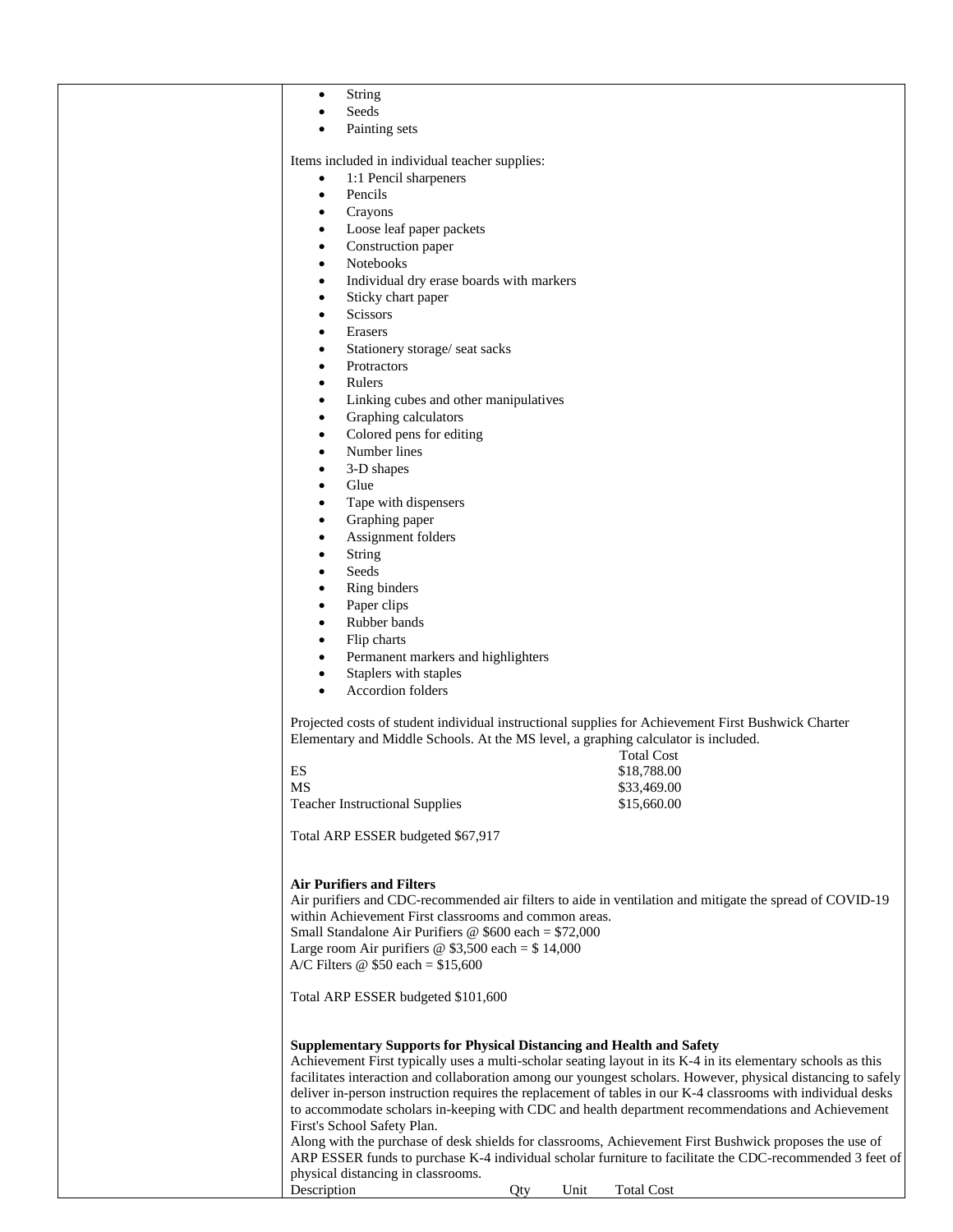| <b>Individual Furniture</b><br>Desk Shields                                                                                                                                                                                                                                                                                                                                                                                                                    | 180.00<br>1032.00 | \$200.00 \$36,000<br>\$45.00                                                    | \$46,450                                                                                                                                                                                                                                                                                                                                                                                                                                                                                                                                                                                                                                                                                                                                                                                                                                                                                                                                                                                                                                                                                                                                                                                                                                                                                                                                                                 |
|----------------------------------------------------------------------------------------------------------------------------------------------------------------------------------------------------------------------------------------------------------------------------------------------------------------------------------------------------------------------------------------------------------------------------------------------------------------|-------------------|---------------------------------------------------------------------------------|--------------------------------------------------------------------------------------------------------------------------------------------------------------------------------------------------------------------------------------------------------------------------------------------------------------------------------------------------------------------------------------------------------------------------------------------------------------------------------------------------------------------------------------------------------------------------------------------------------------------------------------------------------------------------------------------------------------------------------------------------------------------------------------------------------------------------------------------------------------------------------------------------------------------------------------------------------------------------------------------------------------------------------------------------------------------------------------------------------------------------------------------------------------------------------------------------------------------------------------------------------------------------------------------------------------------------------------------------------------------------|
| Total ARP ESSER budgeted \$82,450                                                                                                                                                                                                                                                                                                                                                                                                                              |                   |                                                                                 |                                                                                                                                                                                                                                                                                                                                                                                                                                                                                                                                                                                                                                                                                                                                                                                                                                                                                                                                                                                                                                                                                                                                                                                                                                                                                                                                                                          |
| <b>Independent Reading Libraries (for Academic Recovery and Acceleration)</b><br>with books students want to read and can access independently.<br>classroom.<br>ES Independent Reading Library (K-4)<br>MS Independent Reading Library (Gr 5-8)                                                                                                                                                                                                               |                   | \$18,012<br>\$19,872                                                            | Provide strong reading intervention to students who are below triggers in all academies (with a prioritized<br>effort in grades 5-12) and begin the work to develop a comprehensive approach to developing strong,<br>thriving readers is a key strategy in Achievement First's academic recovery/ acceleration strategy. Reading is<br>foundational and impacts all subjects as the cornerstone of learning; we need a developmentally appropriate<br>approach to how to teach reading. The key features of this strategy further included replenishing and growing<br>independent reading libraries in each classroom- using ARP ESSER funding to restock classroom libraries<br>In addressing the impact of learning loss throughout the pandemic, Achievement First's strategy emphasizes<br>strong reading intervention to students who are below triggers across all academies (with a prioritized effort<br>in grades 5-12) and begin the work to develop a comprehensive approach to developing strong, thriving<br>readers. A core best practice is to ensure that library resources are available to scholars that supports a culture<br>of "love of reading." Our historical ELA and reading data show that the best way that students become better<br>readers through repetition and setting up diverse, well-stocked independent reading libraries in each |
|                                                                                                                                                                                                                                                                                                                                                                                                                                                                |                   |                                                                                 |                                                                                                                                                                                                                                                                                                                                                                                                                                                                                                                                                                                                                                                                                                                                                                                                                                                                                                                                                                                                                                                                                                                                                                                                                                                                                                                                                                          |
| Total ARP ESSER budgeted \$37,884<br><b>Student Instructional Software (for Academic Recovery and Acceleration)</b>                                                                                                                                                                                                                                                                                                                                            |                   |                                                                                 |                                                                                                                                                                                                                                                                                                                                                                                                                                                                                                                                                                                                                                                                                                                                                                                                                                                                                                                                                                                                                                                                                                                                                                                                                                                                                                                                                                          |
| material remotely, and safely for in-person instruction, as well as provide data-driven, self-based<br>and learning acceleration. All student material will be preloaded on student Chromebooks<br>Description<br>Digital Learning Programs - General<br>Digital Learning Programs - ELA<br>Digital Learning Programs - Math<br>Digital Learning Programs - Science/History<br>Digital Learning Programs - Interventions<br>Total ARP ESSER budgeted \$340,155 |                   | <b>Total Cost</b><br>\$63,674<br>\$120,285<br>\$104,716<br>\$27,832<br>\$23,648 | Funding will be used to assist with covering the cost of digital learning intervention software including<br>electronic books and e-readers to enable scholars to access to textbooks, and guided and independent reading<br>instructional enhancements to both engage scholars and individualize lessons to aid in academic recovery                                                                                                                                                                                                                                                                                                                                                                                                                                                                                                                                                                                                                                                                                                                                                                                                                                                                                                                                                                                                                                    |
| <b>Software to Ensure Accessibility &amp; Connectivity</b><br>and their teachers have reliable access and stable connectivity.<br>Description<br>Zoom Annual License + Individual Accounts<br>Student Tech Support (HubbleIQ + ZenDesk)<br>Total ARP ESSER budgeted \$25,392                                                                                                                                                                                   |                   | <b>Total Cost</b><br>\$10,782<br>\$14,610                                       | Funding will be used to assist with covering the cost of digital connectivity and support to ensure scholars                                                                                                                                                                                                                                                                                                                                                                                                                                                                                                                                                                                                                                                                                                                                                                                                                                                                                                                                                                                                                                                                                                                                                                                                                                                             |
| <b>Small Group Tutoring Program Material (for Academic Recovery and Acceleration)</b><br>small-group instruction. The estimated cost of producing the material is \$50 per scholar.<br>Description<br><b>Small Group Tutor Laptop</b>                                                                                                                                                                                                                          |                   | <b>Total Cost</b><br>\$12,600                                                   | Achievement First will deliver a Small Group Tutoring Program. The tutoring program will help mitigate the<br>negative impact of the COVID-19 pandemic on MS scholars' academic outcomes due to school closures and<br>extended periods of remote and hybrid learning in SY20 and SY21. The tutoring will feature individualized<br>instruction where students receive at least two hours of small group or one-on- one tutoring every day.<br>Scholars participating in the tutoring program will receive materials-workbooks/worksheets and intensive<br>curriculum bulk-pack- specifically designed s to deep dive challenging materials and facilitate efficacious                                                                                                                                                                                                                                                                                                                                                                                                                                                                                                                                                                                                                                                                                                   |
| Small Group Tutor Peripherals<br>Small Group Tutor Preloaded Software<br>Tutoring Program Scholar Instructional Materials<br>Total ESSER Budgeted \$51,000                                                                                                                                                                                                                                                                                                     |                   | \$6,300<br>\$2,100<br>\$30,000                                                  |                                                                                                                                                                                                                                                                                                                                                                                                                                                                                                                                                                                                                                                                                                                                                                                                                                                                                                                                                                                                                                                                                                                                                                                                                                                                                                                                                                          |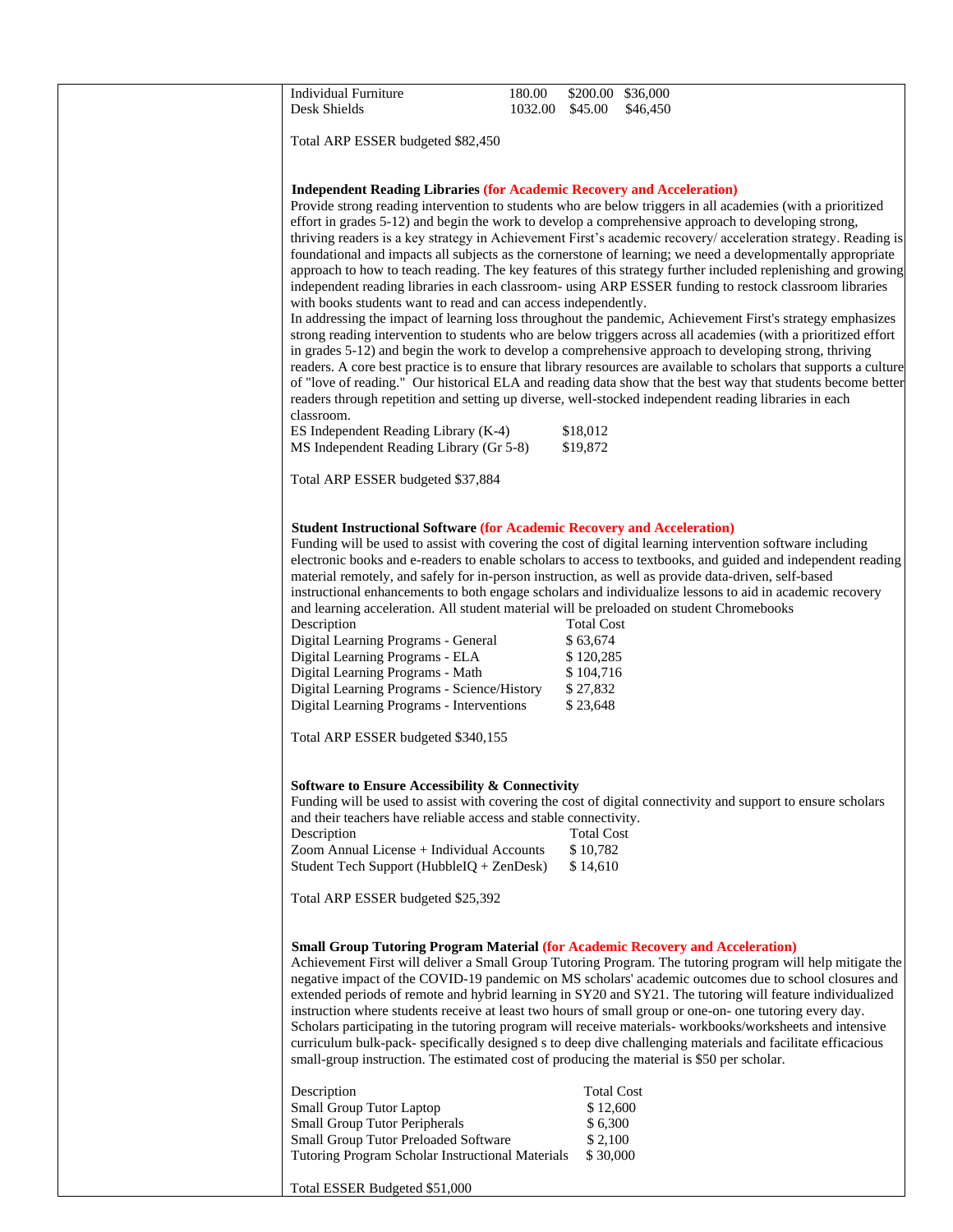|                          | <b>Neat Bar Video Conferencing Solutions</b>                                                                                                                                                                             |                   |  |  |
|--------------------------|--------------------------------------------------------------------------------------------------------------------------------------------------------------------------------------------------------------------------|-------------------|--|--|
|                          | Achievement First Bushwick Middle School will support hybrid learning for scholars and staff that cannot                                                                                                                 |                   |  |  |
|                          | and/or are not comfortable returning to a school building, and in-person learning. Teaching simulcasts will                                                                                                              |                   |  |  |
|                          | augment space constraints and provide scholars and families with an option that does not force them to                                                                                                                   |                   |  |  |
|                          | choose between access to a high-quality education, and their health and safety.                                                                                                                                          |                   |  |  |
|                          | Achievement First Bushwick has selected the Neat Bar as our solution for providing this hybrid/remote                                                                                                                    |                   |  |  |
|                          | experience as: (1) The device is a high-quality video conferencing solution that extends the classroom                                                                                                                   |                   |  |  |
|                          | environment to remote scholars without sacrificing the in-person experience for teachers and scholars at the                                                                                                             |                   |  |  |
|                          | school facility as it limits feedback, and need for loud audio equipment. Multiple tests were conducted using                                                                                                            |                   |  |  |
|                          | the equipment to ensure that a teacher or scholar speaking at normal volume in different room types could be                                                                                                             |                   |  |  |
|                          | heard (and seen) when using via the Neat Bar; (2) The device is compact, and this was critical given the<br>variable size of the spaces in which the device will be deployed. The Neat Bar also minimizes the number of  |                   |  |  |
|                          | people required for installation, setup, and operation, and can be supported and maintained by technicians                                                                                                               |                   |  |  |
|                          | remotely. This ensures that staff and vendors can maintain a safe physical distance and restricts the number                                                                                                             |                   |  |  |
|                          | of persons accessing Achievement First Bushwick school facilities; (3) Neat Bar is a standardized solution                                                                                                               |                   |  |  |
|                          | that ensures that all Achievement First scholars-regardless of school location or remote learning- will enjoy                                                                                                            |                   |  |  |
|                          | the same access to instruction and seamless experience. The device operates in the same way and delivers the                                                                                                             |                   |  |  |
|                          | same quality simulcast from different classrooms and buildings.                                                                                                                                                          |                   |  |  |
|                          | 6 Neat Bars purchased @ \$2700.00 each                                                                                                                                                                                   |                   |  |  |
|                          | Total ESSER Budgeted \$16,200                                                                                                                                                                                            |                   |  |  |
|                          |                                                                                                                                                                                                                          |                   |  |  |
|                          | <b>Technology – Chromebooks, Laptops and Peripherals</b>                                                                                                                                                                 |                   |  |  |
|                          | Achievement First Bushwick's hybrid learning and reopening plan emphasizes providing individually                                                                                                                        |                   |  |  |
|                          | assigned computers and education technologies to facilitate substantive and consistent interactions between                                                                                                              |                   |  |  |
|                          | scholars and their teachers. This ensures student engagement, provide feedback opportunities and closely                                                                                                                 |                   |  |  |
|                          | mimic in-person instruction. Typically, scholars at some grade levels may share a Chromebook or other                                                                                                                    |                   |  |  |
|                          | technology device, so Achievement First Bushwick Charter distributed Chromebooks to all students in                                                                                                                      |                   |  |  |
|                          | March to April to support remote learning using ESSER I support to overcome financial, logistics and supply<br>constraints. The school worked closely with families to ensure scholars' participation. We have, however, |                   |  |  |
|                          | seen an exponentially higher rate of breakage and significant damage since the Chromebook devices were                                                                                                                   |                   |  |  |
|                          | distributed to scholars for home-use during SY 2020-21. ARP ESSER will provide the much-needed funding                                                                                                                   |                   |  |  |
|                          | to purchase replacement Chromebooks and chargers to effectively support remote/ hybrid learning and                                                                                                                      |                   |  |  |
|                          | maintain 1:1 distribution of individually-assigned Chromebooks and laptops to students to support hybrid                                                                                                                 |                   |  |  |
|                          | and remote learning (as needed) and mitigate the spread of disease through shared devices when school                                                                                                                    |                   |  |  |
|                          | reopens.                                                                                                                                                                                                                 |                   |  |  |
|                          | We are also proposing to use ARP ESSER funds to also assist with the replacement of staff laptops and                                                                                                                    |                   |  |  |
|                          | monitors to ensure instructional continuity and address technology challenges such as lags and crashes that<br>impact educators.                                                                                         |                   |  |  |
|                          |                                                                                                                                                                                                                          |                   |  |  |
|                          | Description                                                                                                                                                                                                              | <b>Total Cost</b> |  |  |
|                          | <b>Student Chromebooks</b>                                                                                                                                                                                               | \$340,800         |  |  |
|                          | Replacement Chromebook Chargers                                                                                                                                                                                          | \$4,500           |  |  |
|                          | <b>Student Headphones</b>                                                                                                                                                                                                | \$37,080          |  |  |
|                          | Total ESSER budgeted \$382,380                                                                                                                                                                                           |                   |  |  |
|                          |                                                                                                                                                                                                                          |                   |  |  |
| Code 46                  |                                                                                                                                                                                                                          |                   |  |  |
| <b>Travel Expenses</b>   |                                                                                                                                                                                                                          |                   |  |  |
|                          |                                                                                                                                                                                                                          |                   |  |  |
| Code 80                  |                                                                                                                                                                                                                          |                   |  |  |
| <b>Employee Benefits</b> |                                                                                                                                                                                                                          |                   |  |  |
|                          |                                                                                                                                                                                                                          |                   |  |  |
|                          |                                                                                                                                                                                                                          |                   |  |  |
| Code 90                  |                                                                                                                                                                                                                          |                   |  |  |
| <b>Indirect Cost</b>     |                                                                                                                                                                                                                          |                   |  |  |
|                          |                                                                                                                                                                                                                          |                   |  |  |
| Code 49                  |                                                                                                                                                                                                                          |                   |  |  |
| <b>BOCES</b> Services    |                                                                                                                                                                                                                          |                   |  |  |
|                          |                                                                                                                                                                                                                          |                   |  |  |
|                          |                                                                                                                                                                                                                          |                   |  |  |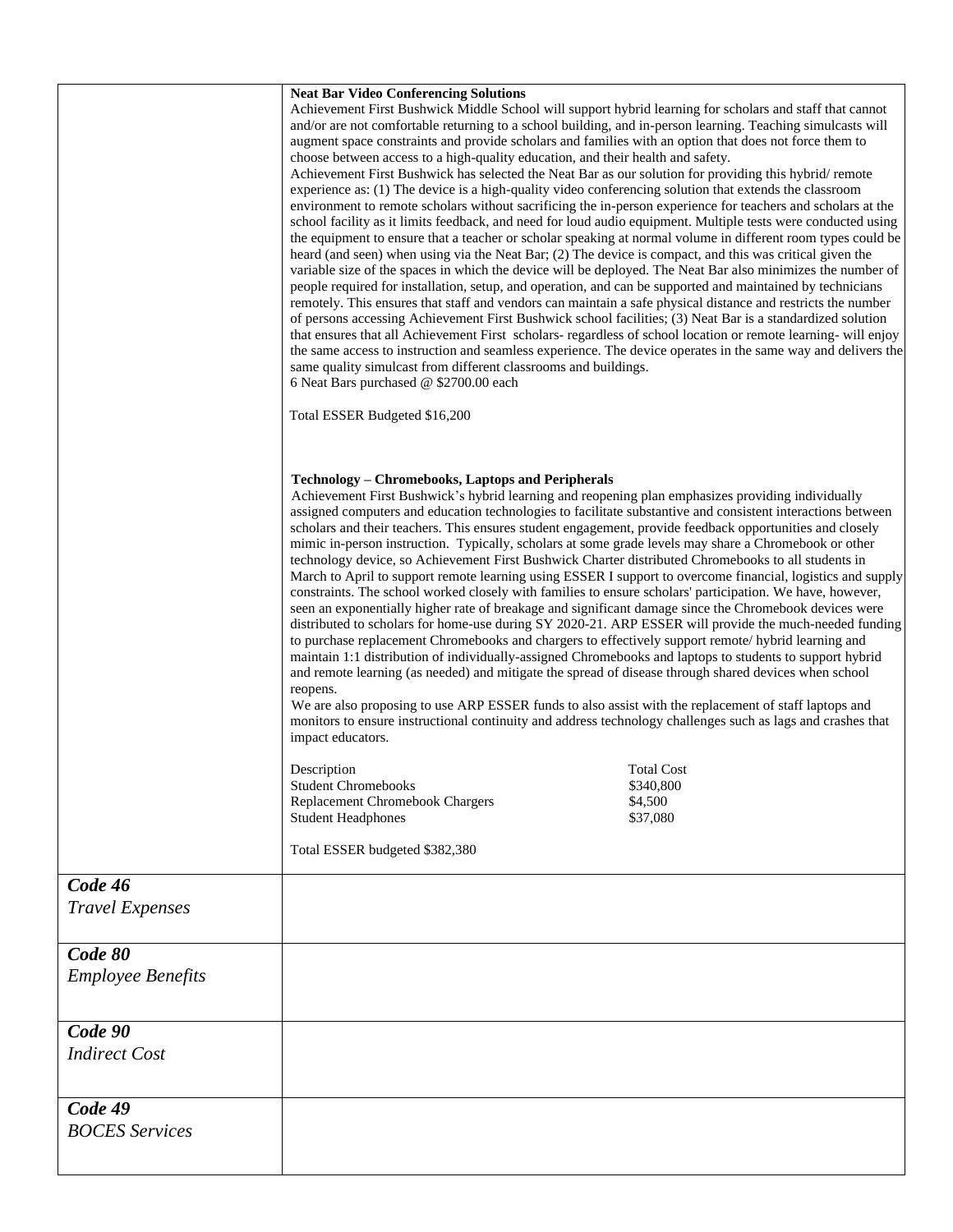| Code 30<br><b>Minor Remodeling</b> |  |
|------------------------------------|--|
| Code 20<br>Equipment               |  |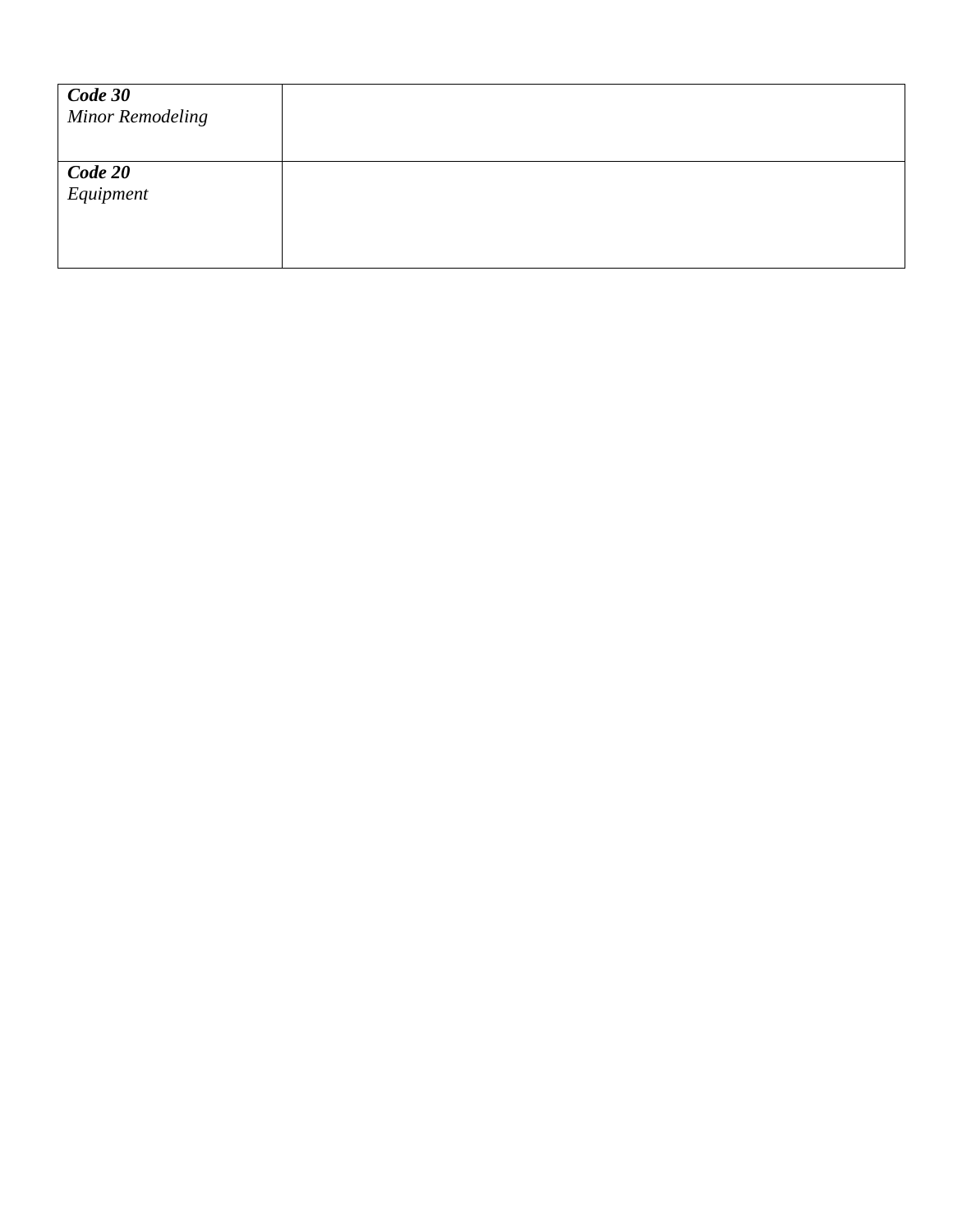## The University of the State of New York **THE STATE EDUCATION DEPARTMENT**

## **PROPOSED BUDGET FOR A FEDERAL OR STATE PROJECT FS-10 (03/15)**

= Required Field

| <b>ARP Elementary and Secondary Schools</b><br><b>Funding Source: Emergency Relief (ARP-ESSER)</b><br><b>Report Prepared By: Kerrie-Ann Tucker</b><br><b>Agency Name: Achievement First Bushwick Charter School</b><br>Mailing Address: C/o 370 James Street, Suite 404<br><b>Street</b><br>New Haven<br>CT.<br>06513<br>City<br><b>State</b><br>Zip Code<br>Telephone # of<br>County:<br><b>New Haven</b><br><b>Report Preparer:</b><br>203-773-3223<br><b>E-mail Address:</b><br>title1@achievementfirst.org<br>3/13/2020<br>9/30/2024<br><b>Project Funding Dates:</b><br>Start<br>End | <b>Local Agency Information</b> |  |  |  |  |  |
|-------------------------------------------------------------------------------------------------------------------------------------------------------------------------------------------------------------------------------------------------------------------------------------------------------------------------------------------------------------------------------------------------------------------------------------------------------------------------------------------------------------------------------------------------------------------------------------------|---------------------------------|--|--|--|--|--|
|                                                                                                                                                                                                                                                                                                                                                                                                                                                                                                                                                                                           |                                 |  |  |  |  |  |
|                                                                                                                                                                                                                                                                                                                                                                                                                                                                                                                                                                                           |                                 |  |  |  |  |  |
|                                                                                                                                                                                                                                                                                                                                                                                                                                                                                                                                                                                           |                                 |  |  |  |  |  |
|                                                                                                                                                                                                                                                                                                                                                                                                                                                                                                                                                                                           |                                 |  |  |  |  |  |
|                                                                                                                                                                                                                                                                                                                                                                                                                                                                                                                                                                                           |                                 |  |  |  |  |  |
|                                                                                                                                                                                                                                                                                                                                                                                                                                                                                                                                                                                           |                                 |  |  |  |  |  |
|                                                                                                                                                                                                                                                                                                                                                                                                                                                                                                                                                                                           |                                 |  |  |  |  |  |
|                                                                                                                                                                                                                                                                                                                                                                                                                                                                                                                                                                                           |                                 |  |  |  |  |  |
|                                                                                                                                                                                                                                                                                                                                                                                                                                                                                                                                                                                           |                                 |  |  |  |  |  |
|                                                                                                                                                                                                                                                                                                                                                                                                                                                                                                                                                                                           |                                 |  |  |  |  |  |
|                                                                                                                                                                                                                                                                                                                                                                                                                                                                                                                                                                                           |                                 |  |  |  |  |  |
|                                                                                                                                                                                                                                                                                                                                                                                                                                                                                                                                                                                           |                                 |  |  |  |  |  |
|                                                                                                                                                                                                                                                                                                                                                                                                                                                                                                                                                                                           |                                 |  |  |  |  |  |

## **INSTRUCTIONS**

- Submit the original FS-10 Budget and the required number of copies along with the completed application directly to the appropriate State Education Department office as indicated in the application instructions for the grant program for which you are applying. DO NOT submit this form to Grants Finance.
- The Chief Administrator's Certification on the Budget Summary worksheet must be signed by the agency's Chief Administrative Officer or properly authorized designee.
- An approved copy of the FS-10 Budget will be returned to the contact person noted above. A window envelope will be used; please make sure that the contact information is accurate and confined to the address field without altering the formatting.
- For information on budgeting refer to the Fiscal Guidelines for Federal and State Aided Grants at http://www.oms.nysed.gov/cafe/guidance/.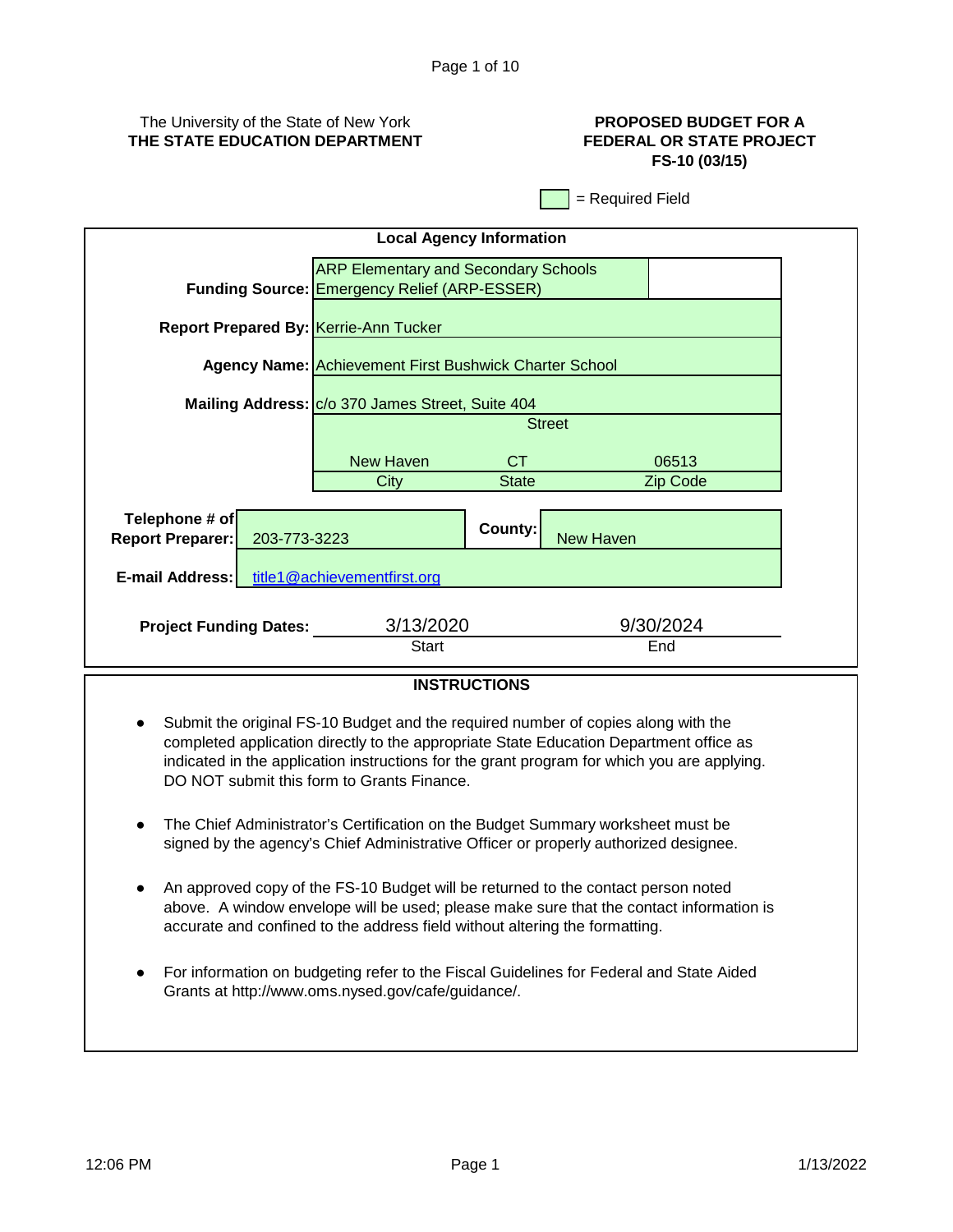# Page 2 of 10

| SALARIES FOR PROFESSIONAL STAFF                                                     |                         |                                  |                       |
|-------------------------------------------------------------------------------------|-------------------------|----------------------------------|-----------------------|
|                                                                                     |                         | Subtotal - Code 15               | \$821,794             |
| <b>Specific Position Title</b>                                                      | Full-Time<br>Equivalent | <b>Annualized Rate of</b><br>Pay | <b>Project Salary</b> |
| AF Bushwick share of cost for a Network<br>Director of Reading Fluency for 2yrs     | 0.0617037037            | \$108,000                        | \$13,328              |
| AF Bushwick share of cost for a Network<br>Director of Family Engagement for 2yrs   | 0.0617037037            | \$108,000                        | \$13,328              |
| Summer Academy Teacher Stipends for 2<br>yrs                                        | 4.6780000000            | \$6,250                          | \$58,475              |
| <b>Supplementary Contract AF Bushwick MS</b><br>MLL Teacher for 1 yr                | 1.0000000000            | \$87,600                         | \$87,600              |
| AF Bushwick share of cost for a Network<br>Director of Tutoring for 2yrs            | 0.0610370370            | \$108,000                        | \$13,184              |
| AF Bushwick share of cost for a Network<br>Director of Health & Safety for 3 yrs    | 0.0705882353            | \$85,000                         | \$18,000              |
| AF Bushwick share of cost for a Assoc.<br>Network Director of Health & Safety- 1 yr | 0.0750000000            | \$60,000                         | \$4,500               |
| Contract AF Bushwick ES Reading<br>Interventionist Salary for 3 yrs                 | 1.0000000000            | \$95,929                         | \$287,787             |
| Contract AF Bushwick Empower ES<br>SPED Interventionist for 3yrs                    | 1.0000000000            | \$81,917                         | \$245,751             |
| AF Bushwick Contract Math Interventionist<br>for 1 yr                               | 1.0000000000            | \$79,841                         | \$79,841              |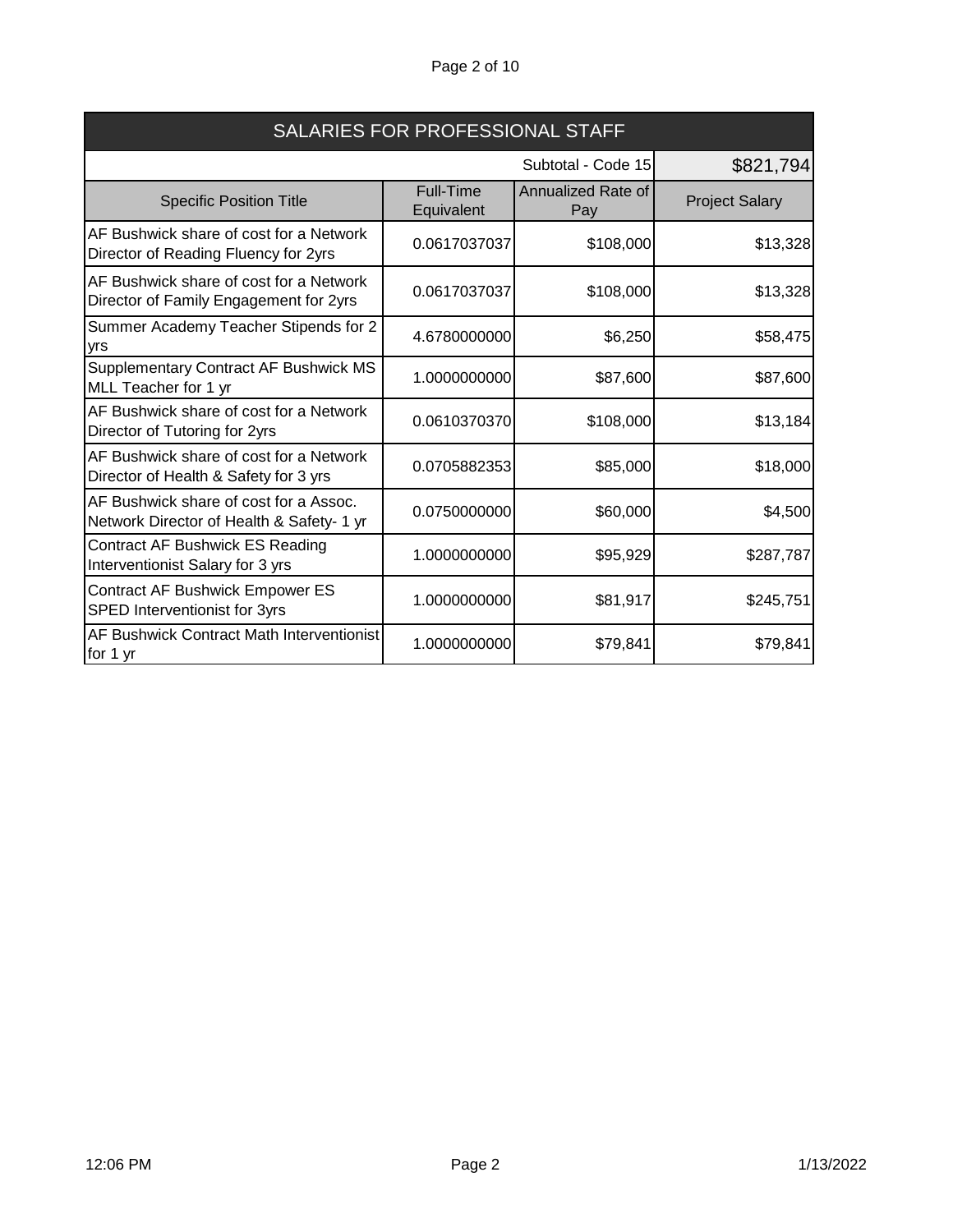Page 3 of 10

| SALARIES FOR SUPPORT STAFF            |                         |                           |                       |  |
|---------------------------------------|-------------------------|---------------------------|-----------------------|--|
|                                       |                         | Subtotal - Code 16        | \$86,400              |  |
| <b>Specific Position Title</b>        | Full-Time<br>Equivalent | Annualized Rate of<br>Pay | <b>Project Salary</b> |  |
| Contract Nurse's Assistants (ES & MS) | 2.00                    | \$43,200.00               | \$86,400              |  |
|                                       |                         |                           |                       |  |
|                                       |                         |                           |                       |  |
|                                       |                         |                           |                       |  |
|                                       |                         |                           |                       |  |
|                                       |                         |                           |                       |  |
|                                       |                         |                           |                       |  |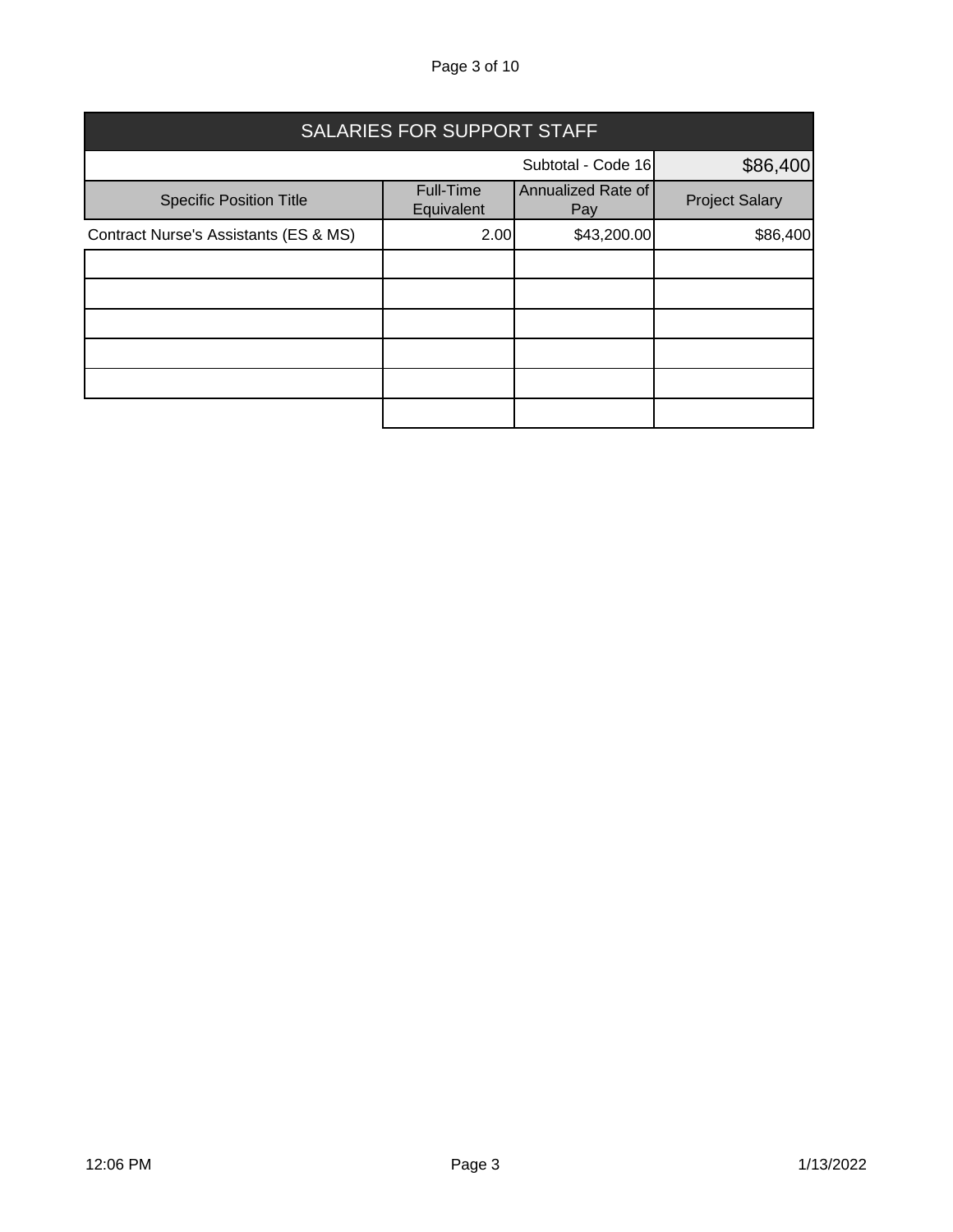| <b>PURCHASED SERVICES</b>                                                                                                                                       |                                                                                                        |                                                                 |                                            |
|-----------------------------------------------------------------------------------------------------------------------------------------------------------------|--------------------------------------------------------------------------------------------------------|-----------------------------------------------------------------|--------------------------------------------|
|                                                                                                                                                                 |                                                                                                        | Subtotal - Code 40                                              | \$803,230                                  |
| Description of Item                                                                                                                                             | <b>Provider of Services</b>                                                                            |                                                                 | Calculation of Cost   Proposed Expenditure |
| Professional Neat Bar Installation<br>with Zoom                                                                                                                 | <b>Red Thread</b>                                                                                      | 6 x \$866.67                                                    | \$5,200                                    |
| Student MiFi Service Plans for 12<br>months @\$20/ month                                                                                                        | T-Mobile                                                                                               | Approx. 434 x \$20<br>per month per<br>scholar x 12<br>months   | \$104,040                                  |
| Reading Recorvery/ Acceleration<br>Teacher PD (AF Bushwick ES & MS<br>share of network-wide facilitator<br>costs) for 2 yrs                                     | The Stanford Teacher<br>Education Program (STEP)                                                       | Approx. \$6,664 per<br>year x 2 academy<br>levels x 2 yrs       | \$26,656                                   |
| Wellness/ SEL PD includes modules<br>on Social Work/ Mental Health and<br>DEI PDs (AF Bushwick ES & MS<br>share of network-wide facilitator<br>costs) for 2 yrs | National Equity Project,<br>Courageous Conversations,<br>The Management Center,<br>and Dr. Blanca Ruiz | \$14,832 per year x<br>2 academy levels x<br>2 yrs              | \$59,328                                   |
| Foundations/ Phonics PD (AF<br>Bushwick ES share of network-wide<br>facilitator costs) for 2 yrs                                                                | Wilson® Professional<br>Learning and Teacher<br>Support                                                | \$7,296 per year x 2<br>yrs                                     | \$14,592                                   |
| <b>Cognitively Guidance Instruction</b><br>Math Program PD and Curricular<br>Aids (AF Bushwick ES share of<br>network-wide facilitator costs) for<br>2yrs       | <b>Future Leaders Incubator</b>                                                                        | \$6,510 per year x 2<br>yrs                                     | \$13,020                                   |
| Air Conditioning Unit Assessment at<br>AF Bushwick ES & MS for 12 months<br>each                                                                                | <b>AKAM (Property</b><br>Management)                                                                   | \$600 x 2 academy<br>levels                                     | \$1,200                                    |
| Air Conditioning Unit Filter<br>Installations at AF Bushwick ES &<br>MS for 12 months each                                                                      | <b>NYNJ Restoration Inc</b>                                                                            | $$1,500 \times 2$<br>academy levels                             | \$3,000                                    |
| <b>Testing Services for Asymptomatic</b><br>COVID-19                                                                                                            | Labcorp                                                                                                | Staff: 20 x \$503<br>Students: 109 x<br>\$400                   | \$53,650                                   |
| Tutors for 1:10 Small Group Tutoring<br>for Bushwick ES and MS for 2 yrs                                                                                        | <b>Great Oaks Foundation</b>                                                                           | \$15,000 per Small<br>Group Tutor x<br>7.78213 tutors x<br>2yrs | \$233,464                                  |
| <b>Great Oaks Tutor Lead for Small</b><br>Group Tutors (1 each for ES & MS)<br>for 2yrs                                                                         | <b>Great Oaks Foundation</b>                                                                           | \$14,520 per Tutor<br>Lead x 2 academy<br>levels x 2 yrs        | \$58,080                                   |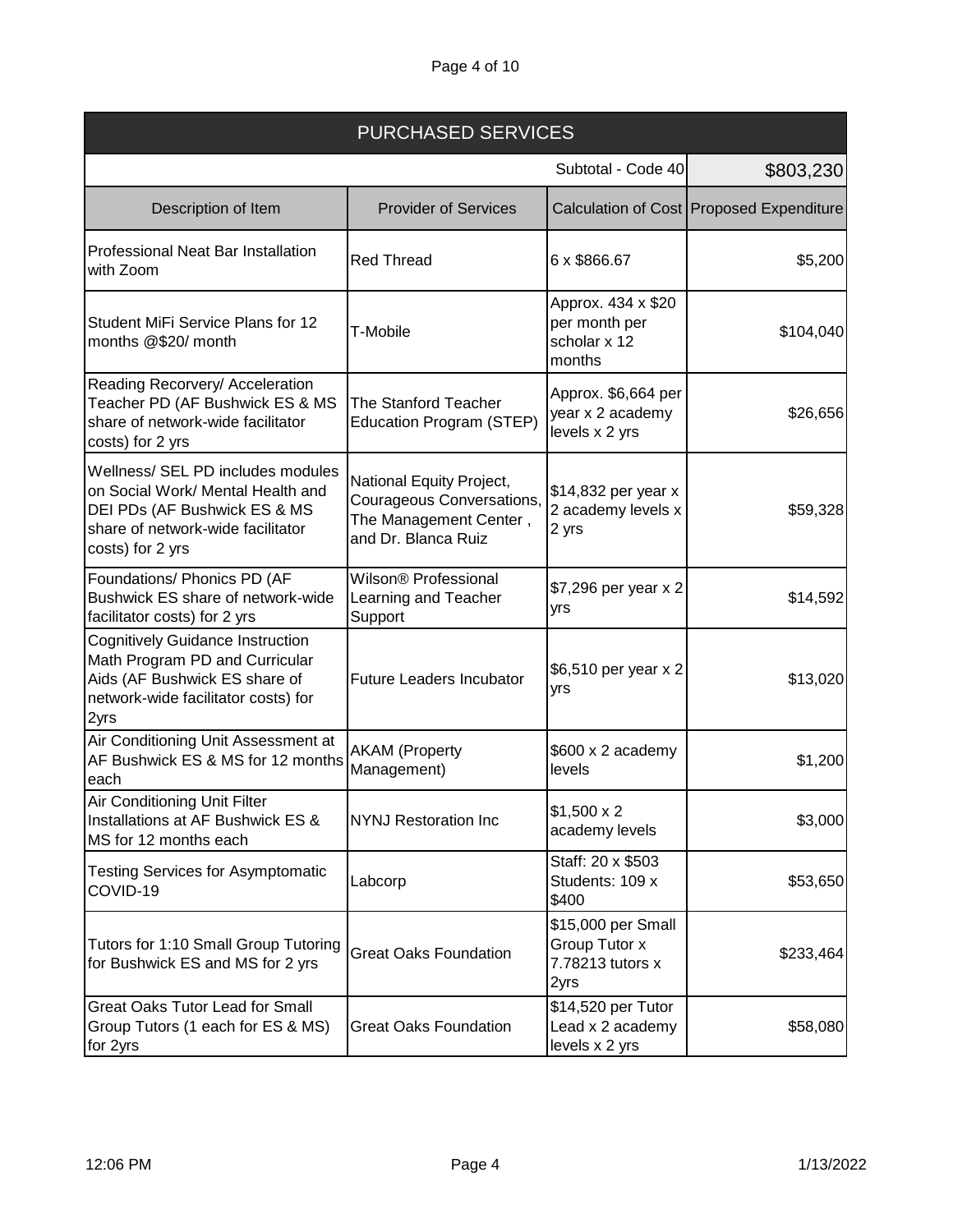| AF Summer Camp at AF Bushwick<br><b>ES&amp;MS</b>                            | <b>Change Summer</b>                 | $$5,000 \times 2$<br>academy levels                            | \$10,000 |
|------------------------------------------------------------------------------|--------------------------------------|----------------------------------------------------------------|----------|
| <b>Contracted Professional Deep</b><br>Cleaning at AF Bushwick ES & MS       | Atalian                              | \$1,000 per week x<br>65 weeks                                 | \$65,000 |
| Replace Split A/C Units at AF<br><b>Bushwick ES &amp; MS</b>                 | <b>AKAM</b> (Property<br>Management) | Approx. \$3,571<br>each x 14 A/C units                         | \$50,000 |
| Install Touchless Water Fountains at   AKAM (Property<br>AF Bushwick ES & MS | Management)                          | \$7,000 per<br>touchless water<br>fountain x 10<br>fountains   | \$70,000 |
| Window Repairs at AF Bushwick ES<br>& MS                                     | <b>AKAM</b> (Property<br>Management) | \$600 per window<br>repair x 50<br>windows                     | \$30,000 |
| Install Plexiglass Barriers in<br>Restrooms at AF Bushwick ES & MS           | <b>AKAM</b> (Property<br>Management) | \$500 per restroom<br>x 12 plexiglass<br>barrier installations | \$6,000  |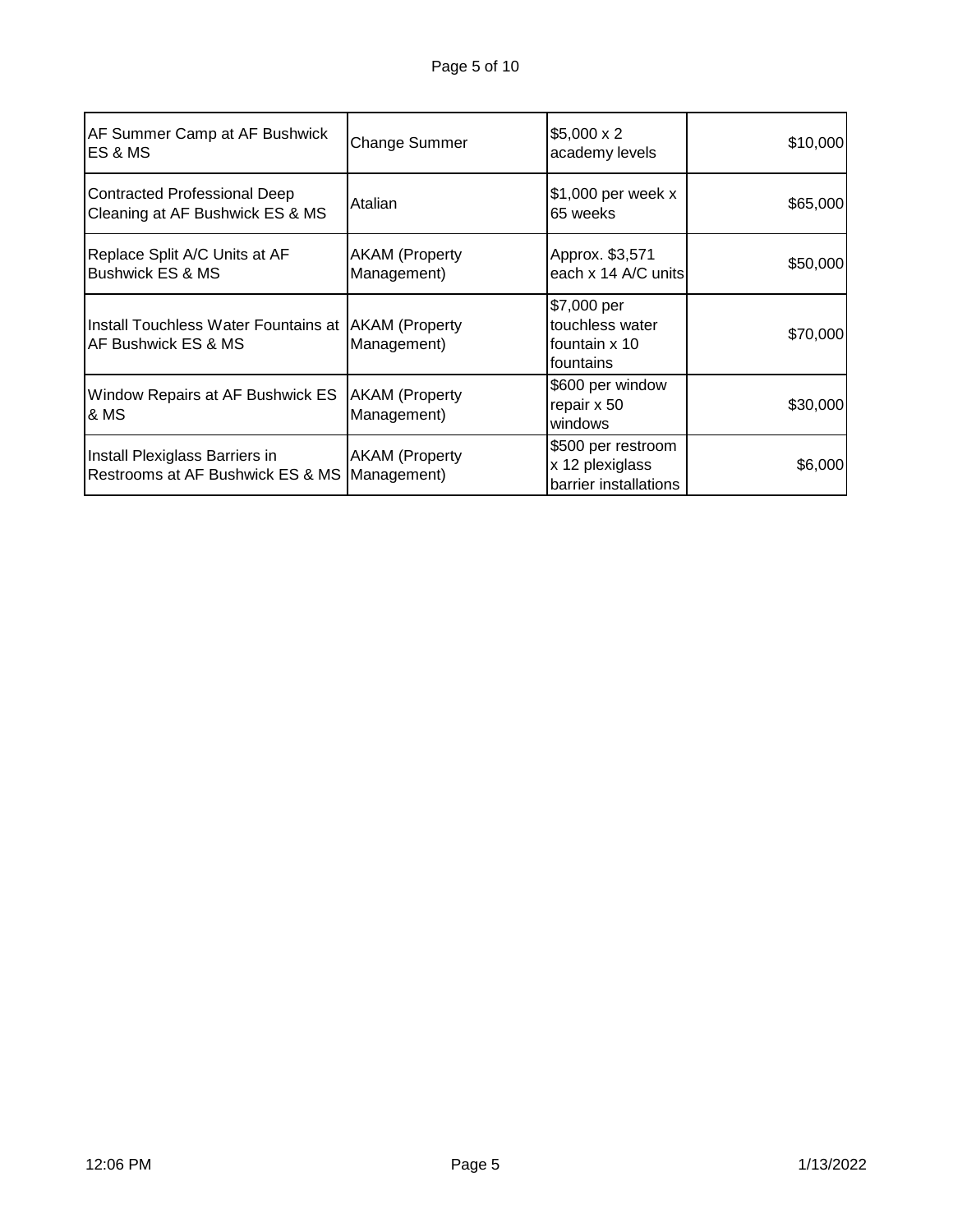# Page 6 of 10

| <b>SUPPLIES AND MATERIALS</b>            |          |                    |                             |  |
|------------------------------------------|----------|--------------------|-----------------------------|--|
|                                          |          | Subtotal - Code 45 | \$1,193,847                 |  |
| Description of Item                      | Quantity | <b>Unit Cost</b>   | <b>Proposed Expenditure</b> |  |
| <b>Hand Sanitizer Stocks</b>             | 234.00   | \$44.23            | \$10,350.00                 |  |
| <b>Free Standing Sanitzing Stations</b>  | 20.00    | \$100.00           | \$2,000.00                  |  |
| <b>Adult Reusable Masks</b>              | 468.00   | \$2.70             | \$1,264.00                  |  |
| <b>Adult Disposable Masks</b>            | 1929.00  | \$0.42             | \$810.00                    |  |
| <b>Student Reusable Masks</b>            | 3070.00  | \$2.40             | \$7,368.00                  |  |
| <b>Student Disposable Masks</b>          | 8252.00  | \$0.42             | \$3,466.00                  |  |
| <b>Protective Face Shields</b>           | 60.00    | \$15.00            | \$900.00                    |  |
| Latex/ Disposable Gloves                 | 18750.00 | \$0.12             | \$2,250.00                  |  |
| Disposable Gowns                         | 424.00   | \$2.50             | \$1,061.00                  |  |
| Desk Shields                             | 1032.00  | \$45.01            | \$46,450.00                 |  |
| <b>ES Student Instructional Supplies</b> | 456.00   | \$41.20            | \$18,788.00                 |  |
| <b>MS Student Instructional Supplies</b> | 368.00   | \$90.95            | \$33,469.00                 |  |
| <b>Teacher Instructional Supplies</b>    | 45.00    | \$348.00           | \$15,660.00                 |  |
| <b>Sanitizing Wipes</b>                  | 2700.00  | \$22.00            | \$59,400.00                 |  |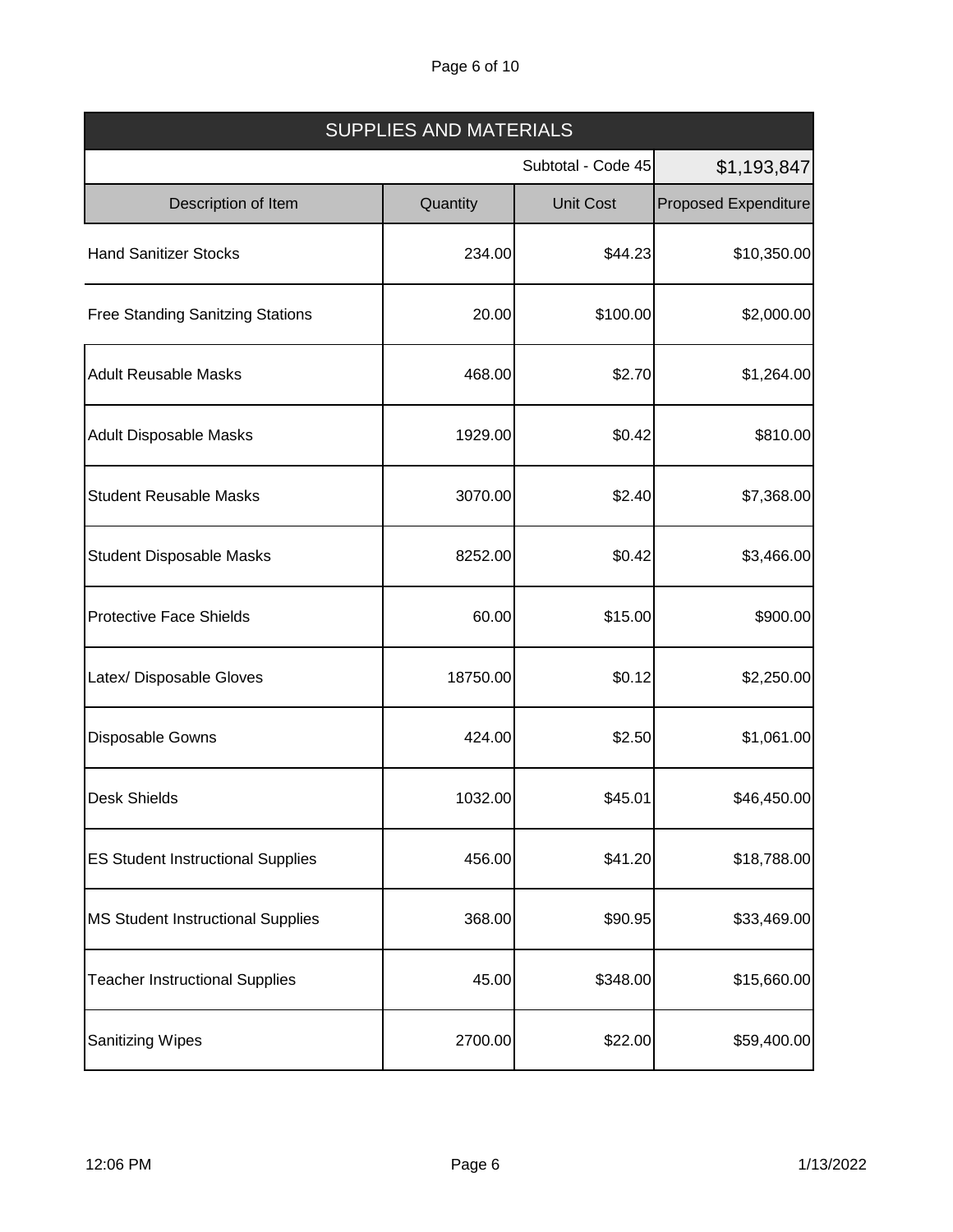| <b>Education Technology</b>                                                       |         |            |              |
|-----------------------------------------------------------------------------------|---------|------------|--------------|
| <b>Neat Bar Solution</b>                                                          | 6.00    | \$2,700.00 | \$16,200.00  |
| <b>Student Chromebooks</b>                                                        | 852.00  | \$400.00   | \$340,800.00 |
| Replacement Chrombeook Chargers                                                   | 225.00  | \$20.00    | \$4,500.00   |
| Student Headphones for Hybrid/ Remote<br>Learning                                 | 2318.00 | \$16.00    | \$37,080.00  |
| Zoom Annual License + Individual<br>Accounts per scholar                          | 824.00  | \$13.08    | \$10,782.00  |
| Student Tech Support Software (HubbleIQ<br>& Zendesk) per scholar                 | 824.00  | \$17.73    | \$14,610.00  |
| Digital Learning Programs for Learning<br>Enrichment- General Content per scholar | 824.00  | \$77.27    | \$63,674.00  |
| Digital Learning Programs for Learning<br>Enrichment- ELA per scholar             | 824.00  | \$145.98   | \$120,285.00 |
| Digital Learning Programs for Learning<br>Enrichment- Math per scholar            | 824.00  | \$127.08   | \$104,716.00 |
| Digital Learning Programs for Learning<br>Enrichment- Science/History per scholar | 824.00  | \$33.78    | \$27,832.00  |
| Digital Learning Programs for Learning<br>Enrichment- Targeted Interventions      | 250.00  | \$94.59    | \$23,648.00  |
|                                                                                   |         |            |              |
| <b>Independent Reading Library Books</b>                                          |         |            |              |
| ES Independent Reading Library (K-4)                                              | 456.00  | \$39.50    | \$18,012     |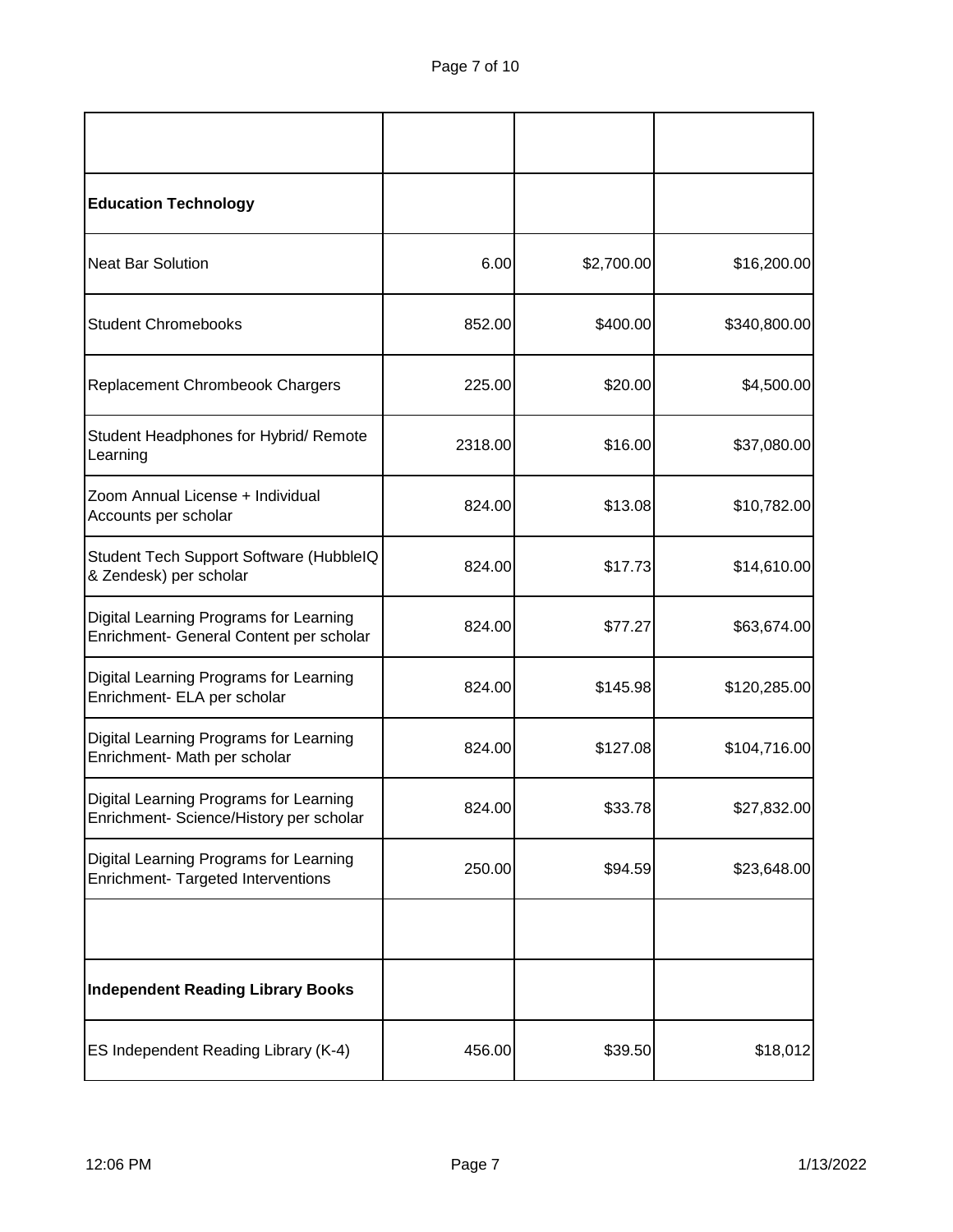| MS Independent Reading Library (Gr 5-8)                         | 368.00 | \$54.00    | \$19,872    |
|-----------------------------------------------------------------|--------|------------|-------------|
|                                                                 |        |            |             |
| <b>Facilities Supplies</b>                                      |        |            |             |
| <b>Filters for Air Conditioning Units</b>                       | 312.00 | \$50.00    | \$15,600.00 |
| Small Standalone Air Purifiers                                  | 120.00 | \$600.00   | \$72,000    |
| Large Room Air Purifiers                                        | 4.00   | \$3,500.00 | \$14,000    |
| Individual Desks for Physical Distancing                        | 180.00 | \$200.00   | \$36,000    |
|                                                                 |        |            |             |
| <b>Tutoring Program Costs</b>                                   |        |            |             |
| <b>Small Group Tutors' Laptops</b>                              | 21.00  | \$600.00   | \$12,600    |
| Tutor Peripherals (Mouses, Keyboards,<br>Headsets and Monitors) | 21.00  | \$300.00   | \$6,300     |
| <b>Tutor Instructional Software Package</b>                     | 21.00  | \$100.00   | \$2,100     |
| <b>Small Group Scholar Tutoring Materials</b>                   | 600.00 | \$50.00    | \$30,000    |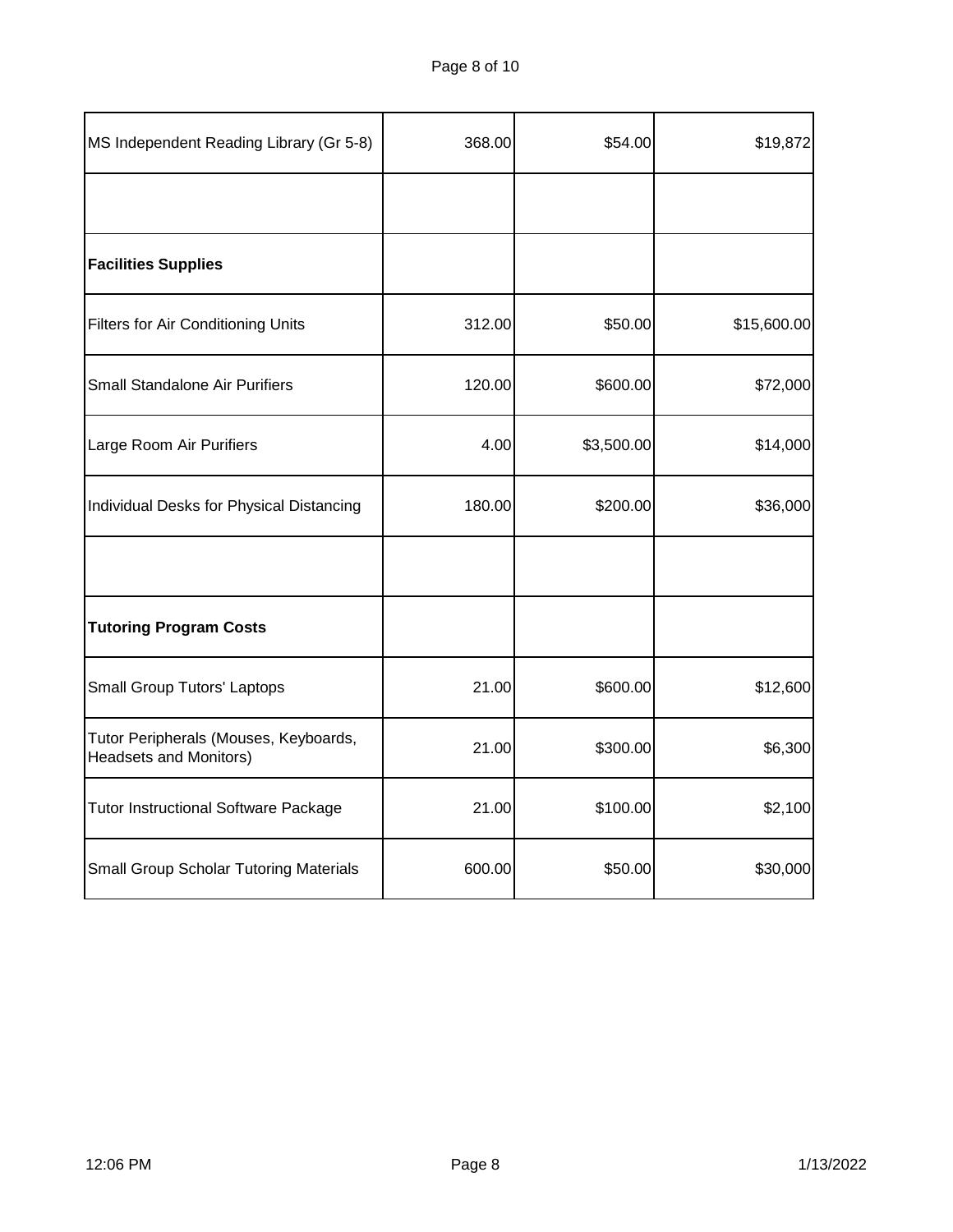# **BUDGET SUMMARY**

| <b>SUBTOTAL</b>                                                                                                                                                                                                                                                                                                                                                                                                                                                                                                                                                                                                                                                                            |             | CODE PROJECT COSTS                         |                                  |                                                     |
|--------------------------------------------------------------------------------------------------------------------------------------------------------------------------------------------------------------------------------------------------------------------------------------------------------------------------------------------------------------------------------------------------------------------------------------------------------------------------------------------------------------------------------------------------------------------------------------------------------------------------------------------------------------------------------------------|-------------|--------------------------------------------|----------------------------------|-----------------------------------------------------|
| <b>Professional Salaries</b>                                                                                                                                                                                                                                                                                                                                                                                                                                                                                                                                                                                                                                                               | 15          | \$821,794                                  | Agency Code:                     | 333200860906                                        |
| <b>Support Staff Salaries</b>                                                                                                                                                                                                                                                                                                                                                                                                                                                                                                                                                                                                                                                              | 16          | \$86,400                                   |                                  |                                                     |
| <b>Purchased Services</b>                                                                                                                                                                                                                                                                                                                                                                                                                                                                                                                                                                                                                                                                  | 40          | \$803,230                                  | Project #:                       | 5880-21-4324                                        |
| <b>Supplies and Materials</b>                                                                                                                                                                                                                                                                                                                                                                                                                                                                                                                                                                                                                                                              | 45          | \$1,193,847                                |                                  |                                                     |
| <b>Travel Expenses</b>                                                                                                                                                                                                                                                                                                                                                                                                                                                                                                                                                                                                                                                                     | 46          |                                            | Contract #:                      |                                                     |
| <b>Employee Benefits</b>                                                                                                                                                                                                                                                                                                                                                                                                                                                                                                                                                                                                                                                                   | 80          |                                            |                                  |                                                     |
| <b>Indirect Cost</b>                                                                                                                                                                                                                                                                                                                                                                                                                                                                                                                                                                                                                                                                       | 90          |                                            |                                  |                                                     |
| <b>BOCES Services</b>                                                                                                                                                                                                                                                                                                                                                                                                                                                                                                                                                                                                                                                                      | 49          |                                            | Agency Name:                     | <b>Achievement First Bushwick Charter</b><br>School |
| Minor Remodeling                                                                                                                                                                                                                                                                                                                                                                                                                                                                                                                                                                                                                                                                           | 30          |                                            |                                  |                                                     |
| Equipment                                                                                                                                                                                                                                                                                                                                                                                                                                                                                                                                                                                                                                                                                  | 20          |                                            |                                  |                                                     |
|                                                                                                                                                                                                                                                                                                                                                                                                                                                                                                                                                                                                                                                                                            | Grand Total | \$2,905,271                                | <b>FOR DEPARTMENT USE ONLY</b>   |                                                     |
| <b>CHIEF ADMINISTRATOR'S CERTIFICATION</b><br>By signing this report, I certify to the best of my<br>knowledge and belief that the report is true, complete,<br>and accurate, and the expenditures, disbursements,<br>and cash receipts are for the purposes and objectives<br>set forth in the terms and conditions of the Federal (or<br>State) award. I am aware that any false, fictitious, or<br>fraudulent information, or the omission of any material<br>fact, may subject me to criminal, civil, or administrative<br>penalties for fraud, false statements, false claims, or<br>otherwise. (U.S. Code Title 18, Section 1001 and Title<br>31, Sections 3729-3730 and 3801-3812). |             | <b>Funding Dates:</b><br>Program Approval: | From<br>To<br>Date:              |                                                     |
|                                                                                                                                                                                                                                                                                                                                                                                                                                                                                                                                                                                                                                                                                            |             | <b>Fiscal Year</b>                         | <b>First Payment</b><br>Line $#$ |                                                     |
| Date<br><b>Bobby Bridges, Principal</b>                                                                                                                                                                                                                                                                                                                                                                                                                                                                                                                                                                                                                                                    |             | Signature                                  |                                  |                                                     |
| Name and Title of Chief Administrative Officer                                                                                                                                                                                                                                                                                                                                                                                                                                                                                                                                                                                                                                             |             |                                            |                                  |                                                     |

Voucher #

J.

First Payment